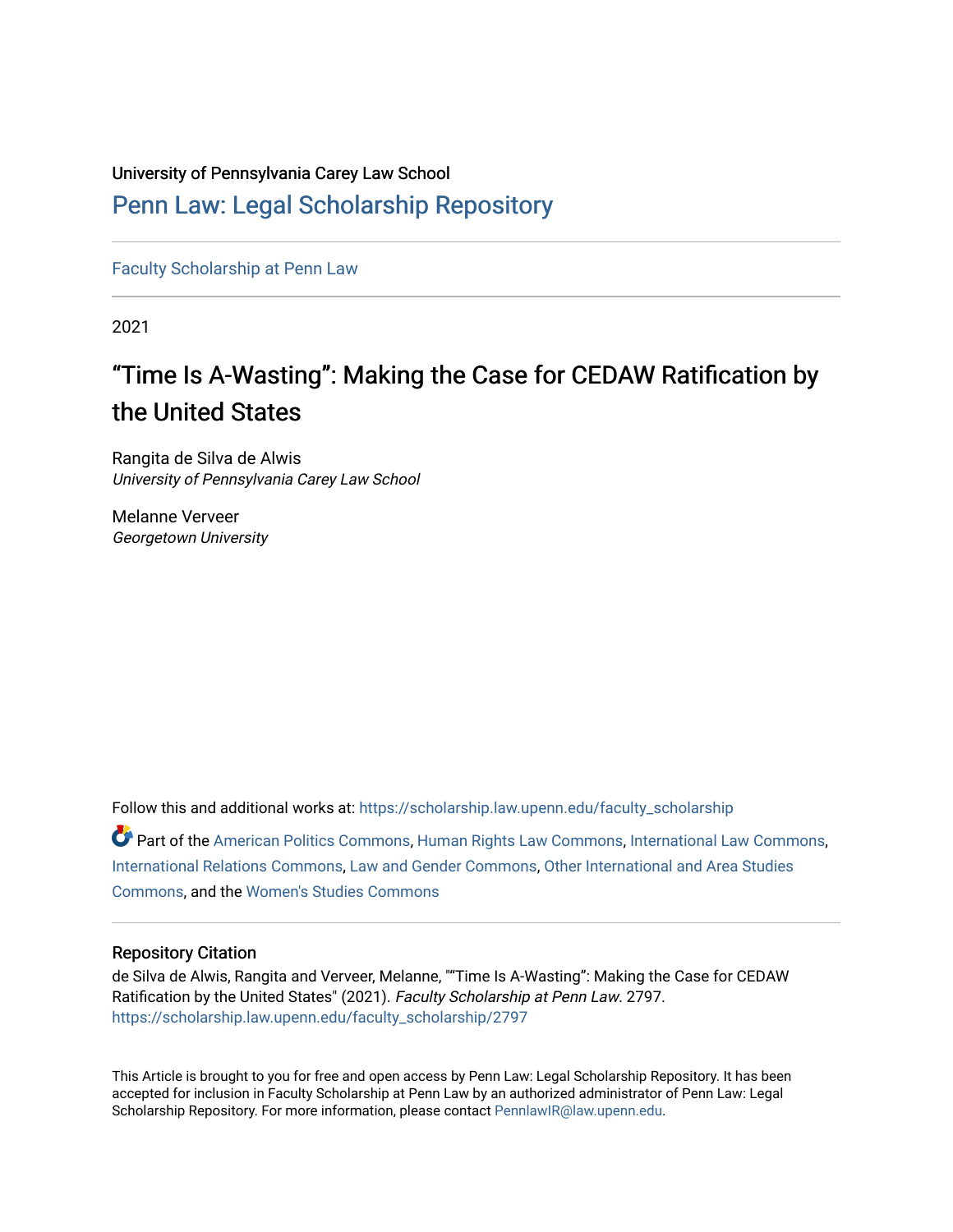# "Time Is A-Wasting": Making the Case for CEDAW Ratification by the United States\*

## RANGITA DE SILVA DE ALWIS\*\* AND AMBASSADOR MELANNE VERVEER\*\*\*

*Since President Carter signed the Convention for the Elimination of All Forms of Discrimination Against Women (the "CEDAW" or the "Convention") on July 17, 1980, the United States has failed to ratify the Convention time and again. As one of only a handful of countries that has not ratified the CEDAW, the United* 

\*\* Rangita de Silva de Alwis is the Associate Dean of International Affairs at the University of Pennsylvania Law School and the Hillary Rodham Clinton Fellow on Gender Equity at the Georgetown Institute for Women, Peace, and Security. She is also a Leader in Practice at Harvard Kennedy School's Women and Public Policy Program (2019–21); Senior Fellow of Harvard Law School's Center on the Legal Profession; and Distinguished Advisor to U.N. Under-Secretary-General Phumzile Mlambo Ngckua, Executive Director of U.N. Women. She thanks the following for their support: Phumzile Mlambo Ngcuka, Under-Secretary-General and Executive Director U.N. Women; Martha Minow, 300th Anniversary University Professor, Harvard University; the late Deborah Rhode, Ernest W. McFarland Professor of Law, Stanford Law School; David Wilkins, Lester Kissel Professor of Law, Harvard Law School; Zeid Eid Raad Al Hussein, Former High Commissioner for Human Rights; Judge Nancy Gertner, Harvard Law School; Hina Jilani, Former Special Representative for Human Rights Defenders; Hannah Riley Bowles, faculty at Harvard Kennedy School; and Cary Coglianese, Edward B. Shils, Professor of Law, University of Pennsylvania. She is grateful to Theodore Ruger, Dean of the University of Pennsylvania Law School, for his support. She thanks Cassandra Dula at Penn Law for her important research assistance. She is also grateful to the staff of the *Columbia Journal of Transnational Law*, with special thanks to Matthew Dwelle, Tatum Millet, and Vineet Surapaneni for their editing assistance, and Tim Wang for his leadership in convening the Roundtable.

\*\*\* Ambassador Melanne Verveer was appointed by President Obama as the first U.S. Ambassador on Global Women's Issues. She is the founding Executive Director of the Georgetown Institute for Women, Peace, and Security. She is also the co-founder of Seneca Women. She is a recipient of several honorary degrees and awards, including the Secretary of State's Award for Distinguished Public Service. In her White House memoirs, Hillary Rodham Clinton characterizes Ambassador Verveer as "[a] true policy wonk who loves the complexities and nuances of issues . . . [and] a key player on the president's team, advocating for policies affecting women, human rights, legal services."

<sup>\*</sup> This Article is dedicated to former U.S. Secretary of State Hillary Rodham Clinton, whose leadership in gender equality has impacted women globally and transformed national agendas on equality.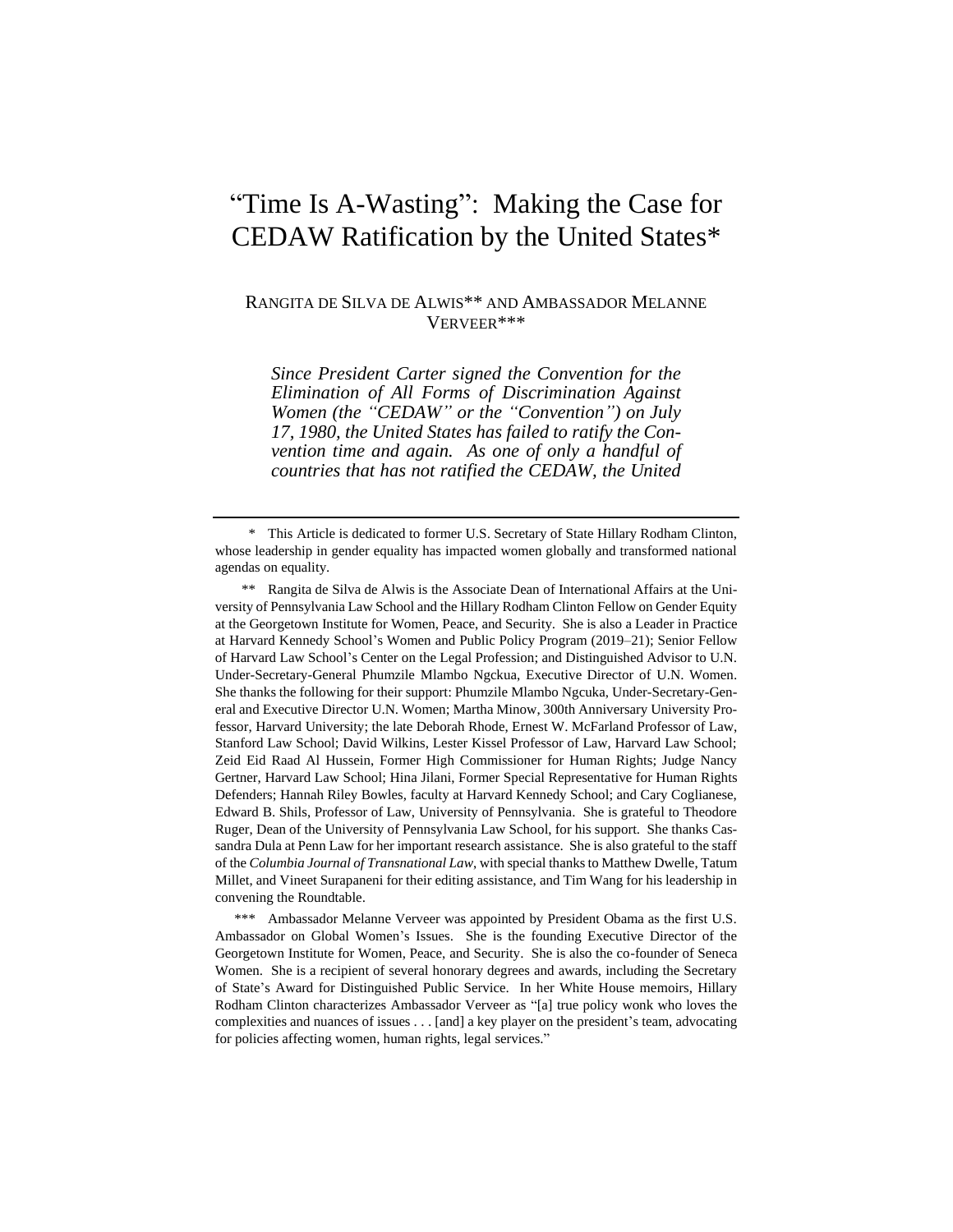*States is in the same company as Sudan, Somalia, Iran, Tonga, and Palau. When CEDAW ratification stalled yet again in 2002, then-Senator Joseph Biden lamented that "[t]ime is a-wasting."*

*Writing in 2002, Harold Koh, former Assistant Secretary of State for Democracy, Human Rights, and Labor, bemoaned America's abdication of its moral leadership: "From my direct experience as America's chief human rights official, I can testify that our continuing failure to ratify CEDAW has reduced our global standing . . . hindered our ability to lead in the international human rights community . . . [and] challenge[d] our claim of moral leadership in international human rights . . . ." Today, ratifying the CEDAW would undoubtedly be an important foreign policy tool and would communicate to the global community that the United States considers dismantling all forms of discrimination to be an inalienable and universal obligation. However, we argue that the value of ratifying the CEDAW is not limited to its foreign policy implications: A t a time of a mass public reckoning on equality, ratifying the Convention would also be a central vehicle for change for women in America, including minority women, to claim their rights in courts, in workplaces, and in the family.*

*Our study is a* tour de force *of the CEDAW's impetus for progressive legal changes around the world and an exegesis of its intersections along the axes of security and minority status. The language of the Convention allows each State Party to use "all appropriate measures" to implement legislation to eliminate discrimination and take "all appropriate measures, including legislation" to promote de jure and de facto equality between men and women. Although a causal link cannot always be proven, the very language of the laws of surveyed countries reflects the CEDAW Committee's Concluding Observations and General Recommendations.*

*Despite challenges to the CEDAW's implementation and the imperfect commitments of the 189 ratifying states, the Convention stands as the central vehicle for*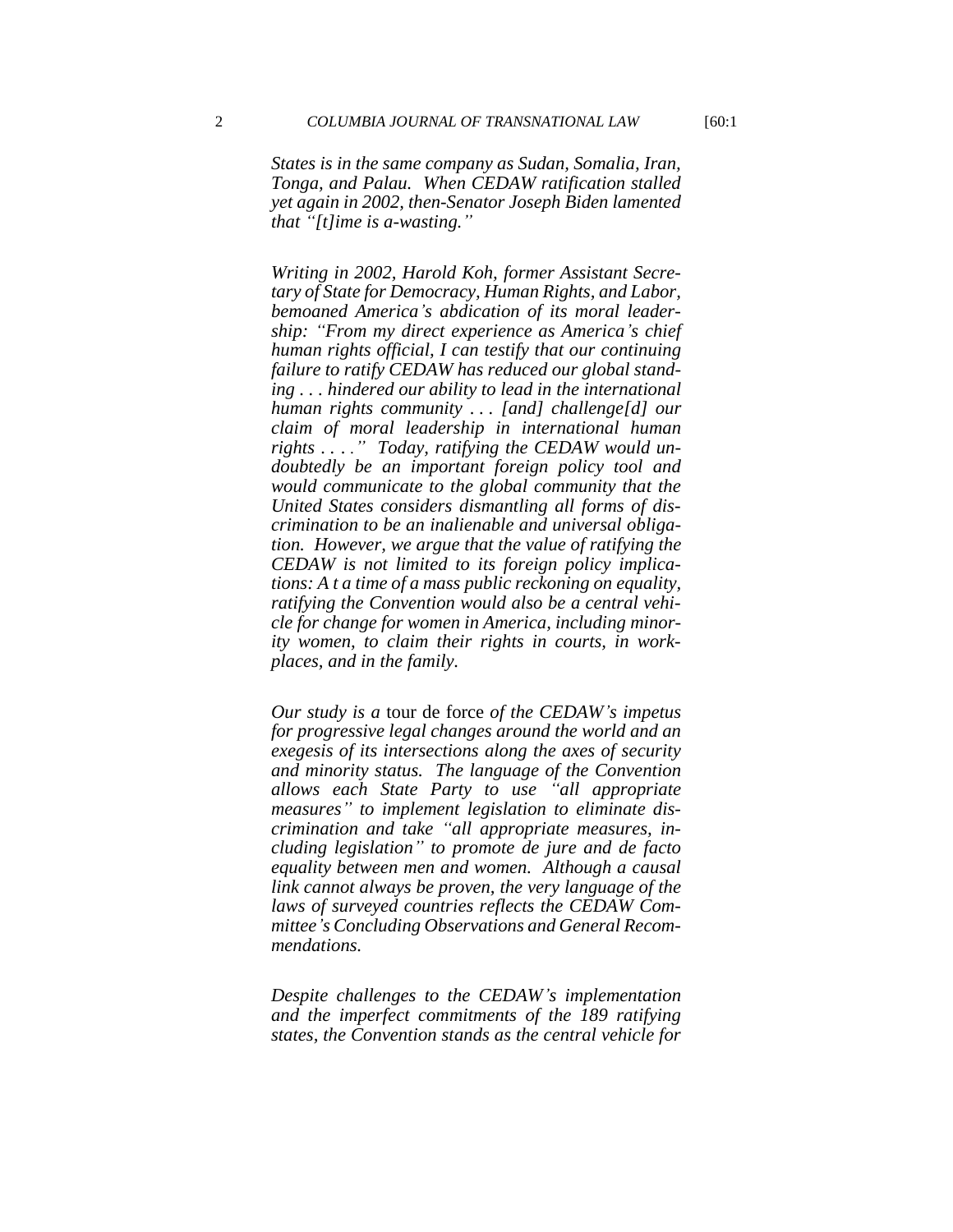*the incorporation of women's rights norms into national laws and practice. The Biden Administration should waste no more time in ratifying the CEDAW and joining the international community as it seeks to bring women and girls to the center of our current global recovery. As we write these words, the Taliban has taken control of Afghanistan. The United States must signal its renewed commitment to multilateralism and women's equality by joining the global bill of rights for women.*

| I.                                                     |                                             | INTERSECTIONS IN THE CEDAW: ADDRESSING THE PUBLIC         |  |  |  |  |
|--------------------------------------------------------|---------------------------------------------|-----------------------------------------------------------|--|--|--|--|
|                                                        | RECKONING ON STRUCTURAL RACISM AND SEXISM 8 |                                                           |  |  |  |  |
|                                                        |                                             |                                                           |  |  |  |  |
|                                                        |                                             | B. The CEDAW and the Current Crisis in American Human     |  |  |  |  |
|                                                        |                                             | C. The Intersectional Values of the CEDAW  15             |  |  |  |  |
|                                                        |                                             | D. Intersectionality, the CEDAW, and the United States 18 |  |  |  |  |
| WOMEN, PEACE, AND SECURITY AND THE CEDAW 23<br>$\Pi$ . |                                             |                                                           |  |  |  |  |
|                                                        |                                             | A. Bipartisan Support of WPS in the United States  25     |  |  |  |  |
|                                                        |                                             | B. WPS and the CEDAW: Linkages Between the U.S. WPS       |  |  |  |  |
|                                                        |                                             | C. Harnessing the WPS Agenda to Achieve CEDAW             |  |  |  |  |
| III.                                                   |                                             | THE VERNACULARIZATION OF THE CEDAW: TOWARD A NOTION       |  |  |  |  |
|                                                        |                                             |                                                           |  |  |  |  |
|                                                        |                                             |                                                           |  |  |  |  |
|                                                        |                                             |                                                           |  |  |  |  |
|                                                        |                                             |                                                           |  |  |  |  |
|                                                        |                                             | D. Reform of the Legal System: Case Studies  40           |  |  |  |  |
|                                                        |                                             |                                                           |  |  |  |  |
|                                                        |                                             |                                                           |  |  |  |  |
|                                                        |                                             | 3. Chile, Brazil, Argentina, South Africa, and Sierra     |  |  |  |  |
|                                                        |                                             | E. Constitutional Reform and the CEDAW  47                |  |  |  |  |
|                                                        | F.                                          |                                                           |  |  |  |  |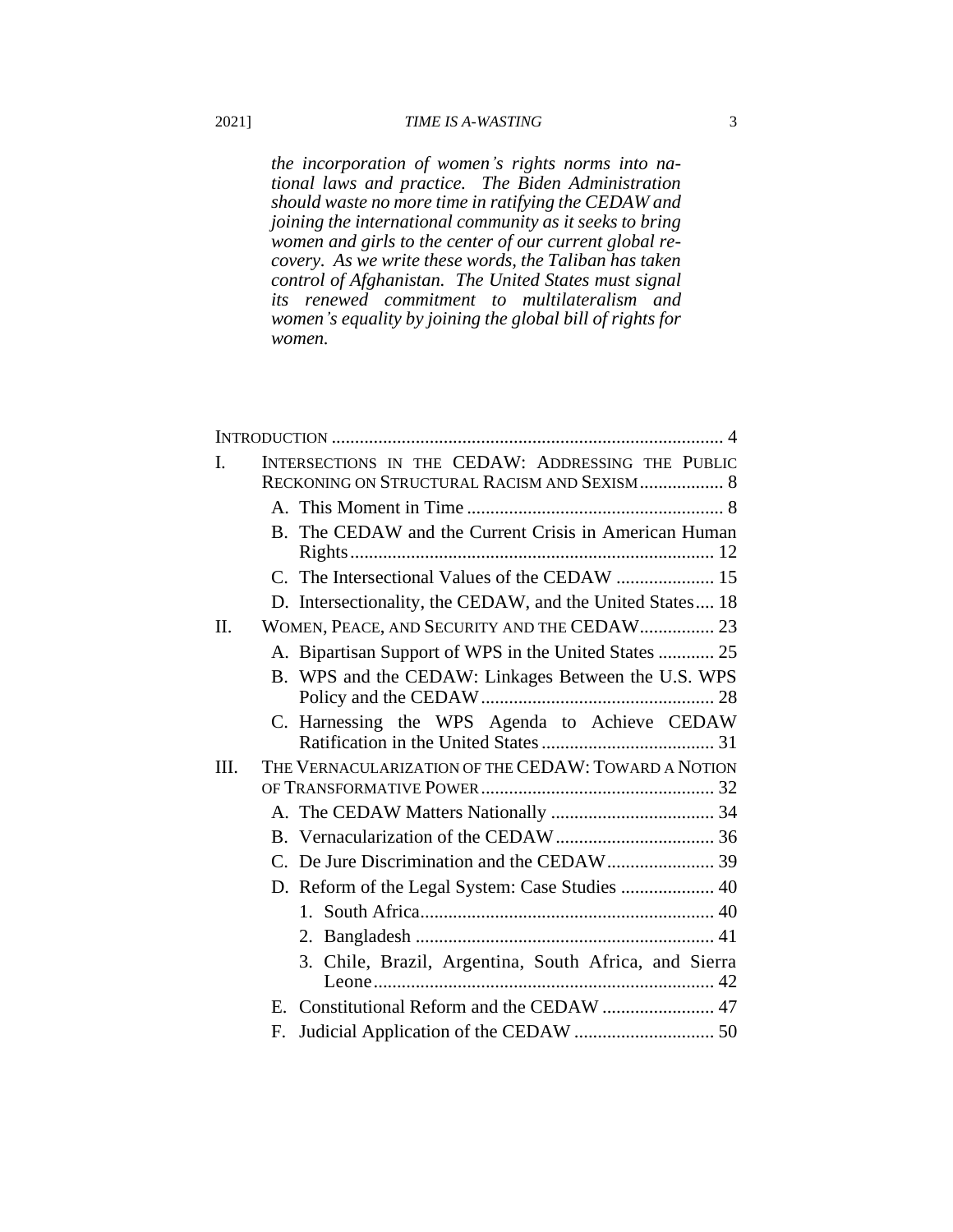| H. Ratification of the CEDAW: From Soft Power, to Smart    |  |
|------------------------------------------------------------|--|
|                                                            |  |
| CONCLUSION: POSTSCRIPT, AFGHANISTAN, "I FEAR FOR MY AFGHAN |  |
|                                                            |  |
|                                                            |  |

4 *COLUMBIA JOURNAL OF TRANSNATIONAL LAW* [60:1

#### **INTRODUCTION**

<span id="page-4-1"></span>Nearly two decades ago, U.S. Secretary of State Madeleine Albright called the ratification of the Convention on the Elimination of All Forms of Discrimination Against Women (the "CEDAW" or the "Convention") "long past time,"<sup>1</sup> with then-Senator Joseph Biden noting that "[t]ime is a-wasting." 2 In this Article, we argue that the timing is now auspicious for a historic reckoning with our past, including the ratification of this important anti-discrimination treaty.

<span id="page-4-0"></span>In recent history, the twin forces of the #MeToo Movement and the Black Lives Matter ("BLM") Movement have made it clear that the United States must ratify the CEDAW and reclaim its role as a global leader in women's human rights. For four decades, Congress failed to rally enough votes to ratify the CEDAW; but today, from grassroots movements to the White House, the political push for ratification is finally building momentum. Grasping this opportunity would announce to the world that the United States is ready to reenter the international community as a role-model and leader, poised to undo the mistakes of prior disengagement.<sup>3</sup>

The CEDAW operates by binding ratifying countries to a set of shared principles and affirmative measures—a sort of international bill of rights for women. It focuses on non-discrimination, women in the public sphere, women's social and economic rights, and the

<sup>1.</sup> Rangita de Silva de Alwis & Amanda M. Martin, *"Long Past Time": CEDAW Ratification in the United States*, 3 J.L. & PUB. AFFS. 15, 15 (2018).

<sup>2</sup>*. Treaty Doc. 96-53; Convention on the Elimination of All Forms of Discrimination Against Women, Adopted by the U.N. General Assembly on December 18, 1979, and Signed on Behalf of the United States of America on July 17, 1980: Hearing Before the S. Comm. on Foreign Relations*, 107th Cong. 3 (2002) (statement of Sen. Joseph R. Biden, Jr., Chairman, S. Comm. on Foreign Rels.) [hereinafter *2002 Hearing*].

<sup>3</sup>*. See* LOUIS HENKIN, HOW NATIONS BEHAVE: LAW AND FOREIGN POLICY 183 (1968) ("In the cathedral of human rights, the United States is more like a flying buttress than a pillar—choosing to stand outside the international structure supporting the international human rights system, but without being willing to subject its own conduct to the scrutiny of that system.").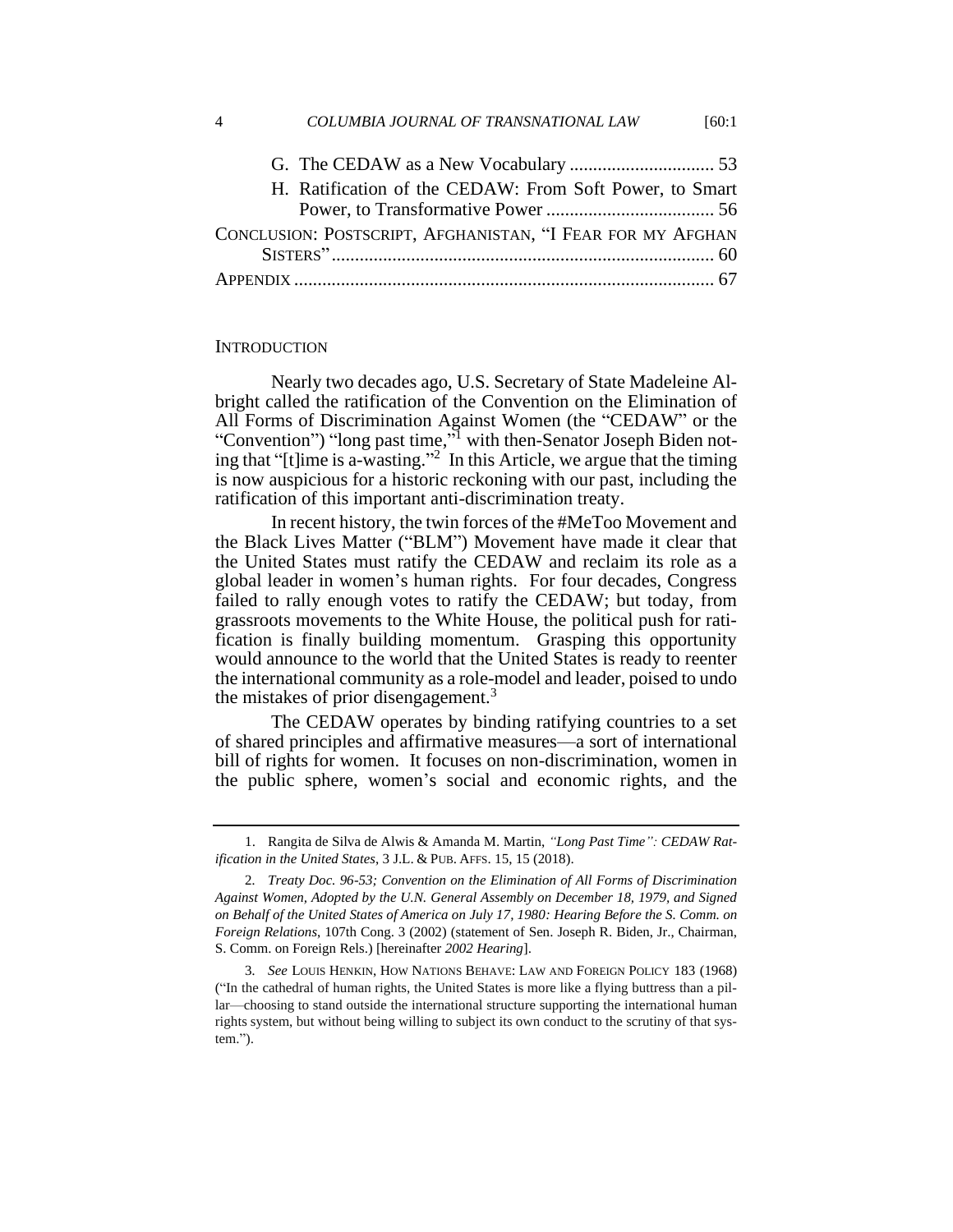<span id="page-5-0"></span>position of women in the family unit. President Jimmy Carter signed the CEDAW on July 17, 1980 and submitted it to the Senate for consideration shortly thereafter.<sup>4</sup> The United States played a central role in the negotiation process leading up to the drafting of the Convention.<sup>5</sup> Despite the fact that the U.S. Senate Foreign Relations Committee recommended ratification in 1994, the Senate adjourned that year without ratifying the treaty.<sup>6</sup> Later, in 2002, the Senate Foreign Relations Committee held consultations on ratifying the CEDAW.<sup> $\bar{\tau}$ </sup> During consultations, then-Senator Biden lamented that "[t]ime is a-wasting," remarking on the substantial delays in the U.S. ratification process.<sup>8</sup> More recently, the Obama Administration pushed for ratification, calling the Convention an "important priority."<sup>9</sup> Despite this sense of urgency, the Obama Administration was not able to get the treaty ratified by the Senate due to a lack of bipartisan support.<sup>10</sup>

<span id="page-5-1"></span>Today, the United States is one of only a handful of countries that has yet to ratify the CEDAW, rendering it "strange bedfellows" with Sudan, Somalia, Iran, Tonga, and Palau.<sup>11</sup>

President Biden has made it clear that he seeks to bring the United States over to the right side of history on the CEDAW. During his most recent presidential campaign, Biden called the CEDAW the most important international vehicle for advancing gender equality and argued that it is "simply embarrassing that the United States has not

9*. See* Jessica Sanchez, *Ratifying CEDAW: Is the United States Falling Behind on Women's Rights?,* 17 PUB. INT. L. REP. 64, 64 (2011) (noting that then-President Obama had referred to the ratification of the CEDAW as an "important priority" for the administration). *See also* Ann M. Piccard, *U.S. Ratification of CEDAW: From Bad to Worse*, 28 MINN.J. L. & INEQ. 119, 120–21 (2010).

10. The Obama Administration's commitment to signing the 2006 U.N. Convention on the Rights of Persons with Disabilities (the "CPRD")—a treaty requiring proactive measures to ensure social, economic, and cultural rights and intersectional rights of women with disabilities—made ratification of the CEDAW seem like a possibility. *Compare* CONG. RSCH. SERV., *supra* not[e 6,](#page-5-0) at 7 (laying out the arguments by lawmakers opposing ratification of the CEDAW, including some criticisms about the supposed economic costs), *with* Sanchez, *supra*  note [9,](#page-5-1) at 64 (detailing the Obama Administration's support for ratification of the CEDAW).

11. WILLIAM SHAKESPEARE, THE TEMPEST act 2, sc. 2, ("Misery acquaints a man with strange bedfellows.").

<sup>4.</sup> S.REP. NO. 107-9, at 2 (2002).

<sup>5</sup>*. See id .*

<sup>6.</sup> *See* CONG. RSCH. SERV., RL40750, THE U.N. CONVENTION ON THE ELIMINATION OF ALL FORMS OF DISCRIMINATION AGAINST WOMEN (CEDAW): ISSUES IN THE U.S. RATIFICATION DEBATE 1 (2015)

<sup>7</sup>*. See 2002 Hearing*, *supra* note [2.](#page-4-0)

<sup>8</sup>*. See 2002 Hearing*, *supra* not[e 2,](#page-4-0) and accompanying text.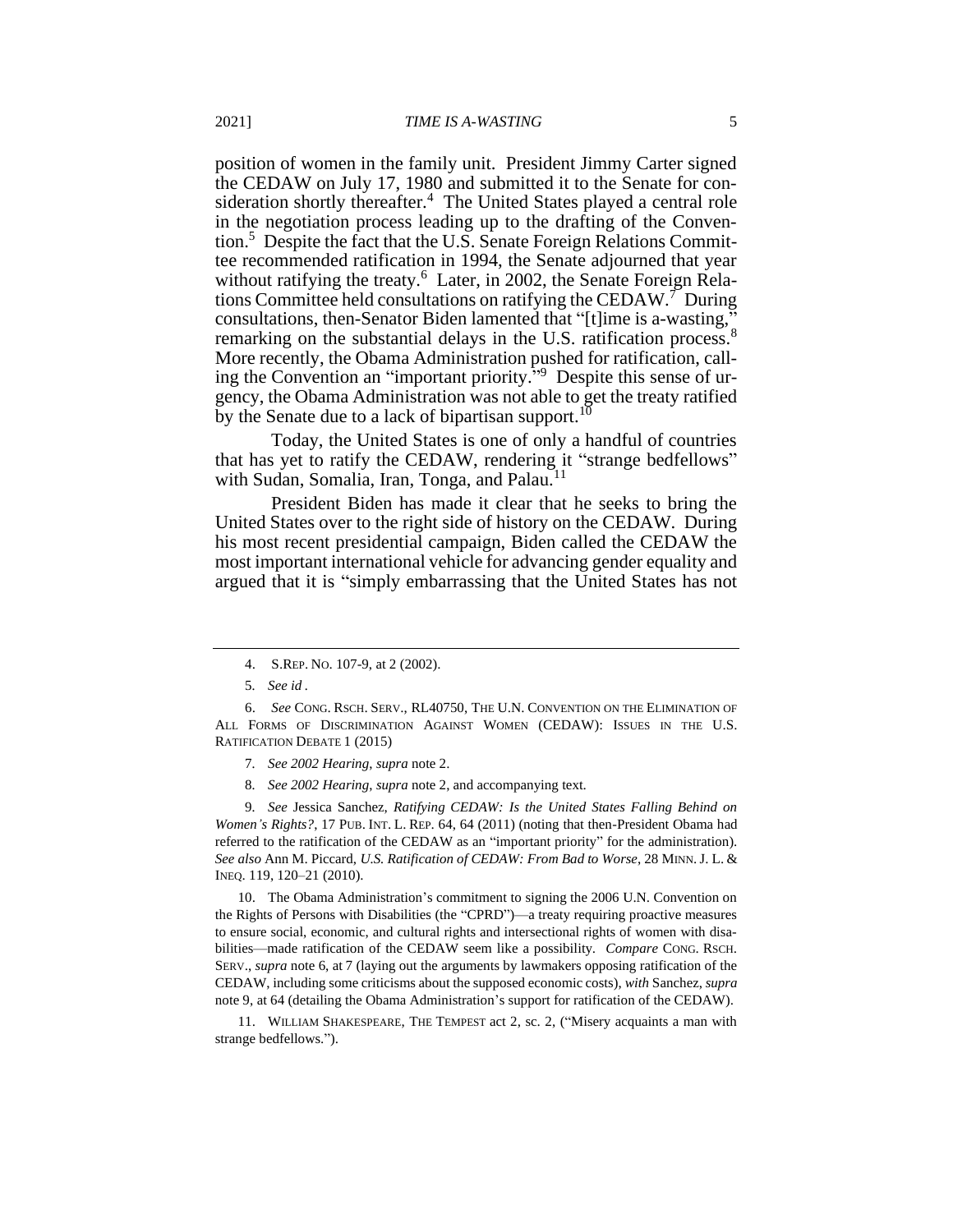ratified the [C]onvention."<sup>12</sup> As president, Biden promised to "push" the Senate to ratify this important treaty, so that we can better advance the rights of women and girls here at home and around the world."<sup>13</sup>

<span id="page-6-0"></span>President Biden's National Strategy for the COVID-19 Response and Pandemic Preparedness (2021) further illustrates the Administration's commitment to joining the United Nations ("U.N.") Secretary General's efforts to place women and girls at the center of global recovery.<sup>14</sup> Specifically, the National Strategy posits that the United States will "enhance humanitarian relief and support for the capacity of the most vulnerable communities to prevent, detect, respond to, mitigate, and recover from impacts of COVID-19, such as ... gender-based violence."<sup>15</sup> The fact that the Administration views this objective as a way to signal U.S. leadership evinces that women are central to its multilateralism.<sup>16</sup>

There are multiple benefits to ratification. As then-Senator Biden observed in 2002, "the U.S. Constitution and existing Federal laws will satisfy the obligations of the treaty."<sup>17</sup> Many scholars, most notably Harold Koh, have pointed out the clear foreign policy gains presented by ratification, as the United States can help intensify global efforts to improve the status of women's human rights.<sup>18</sup> In this Article, we develop three more reasons as to why now—during the Biden Administration—presents an opportune chance for the United States to finally ratify the CEDAW.

<span id="page-6-1"></span>In Part I, we assess how ratification of the CEDAW aligns with a historic public reckoning on equality and addresses a legacy of systemic racism and sexism in the United States. We survey the CEDAW's most recent questions to States Parties, drawing upon examples from Brazil, Canada, and Sweden to explore the ways in which

17*. 2002 Hearing*, *supra* note [2,](#page-4-0) at 3.

<sup>12</sup>*. Fact Sheet: International Women's Day*, BIDEN HARRIS (2020), https://joebiden.com/fact-sheet-international-womens-day [https://perma.cc/ZSE4-3ZGU].

<sup>13</sup>*. Id.*

<sup>14</sup>*. See* NATIONAL STRATEGY FOR THE COVID-19 RESPONSE AND PANDEMIC PREPAREDNESS 107 (2021) [hereinafter NATIONAL STRATEGY], https://www.whitehouse.gov/ wp-content/uploads/2021/01/National-Strategy-for-the-COVID-19-Response-and-Pandemic-Preparedness.pdf [https://perma.cc/7KE2-LAN5].

<sup>15</sup>*. Id.* at 111.

<sup>16</sup>*. See id.* at 114:

The Administration will promote stronger global governance of global health and epidemic preparedness, act on the UN Secretary General's call to put women and girls at the center of global recovery efforts, and signal U.S. leadership and interest in coordinating in the international response and on multilateral vaccine and supply chain initiatives.

<sup>18</sup>*. See* Harold Hongju Koh, *Why America Should Ratify the Women's Rights Treaty (CEDAW)*, 34 CASE W. RSRV. J. INT'L L. 263, 264 (2002).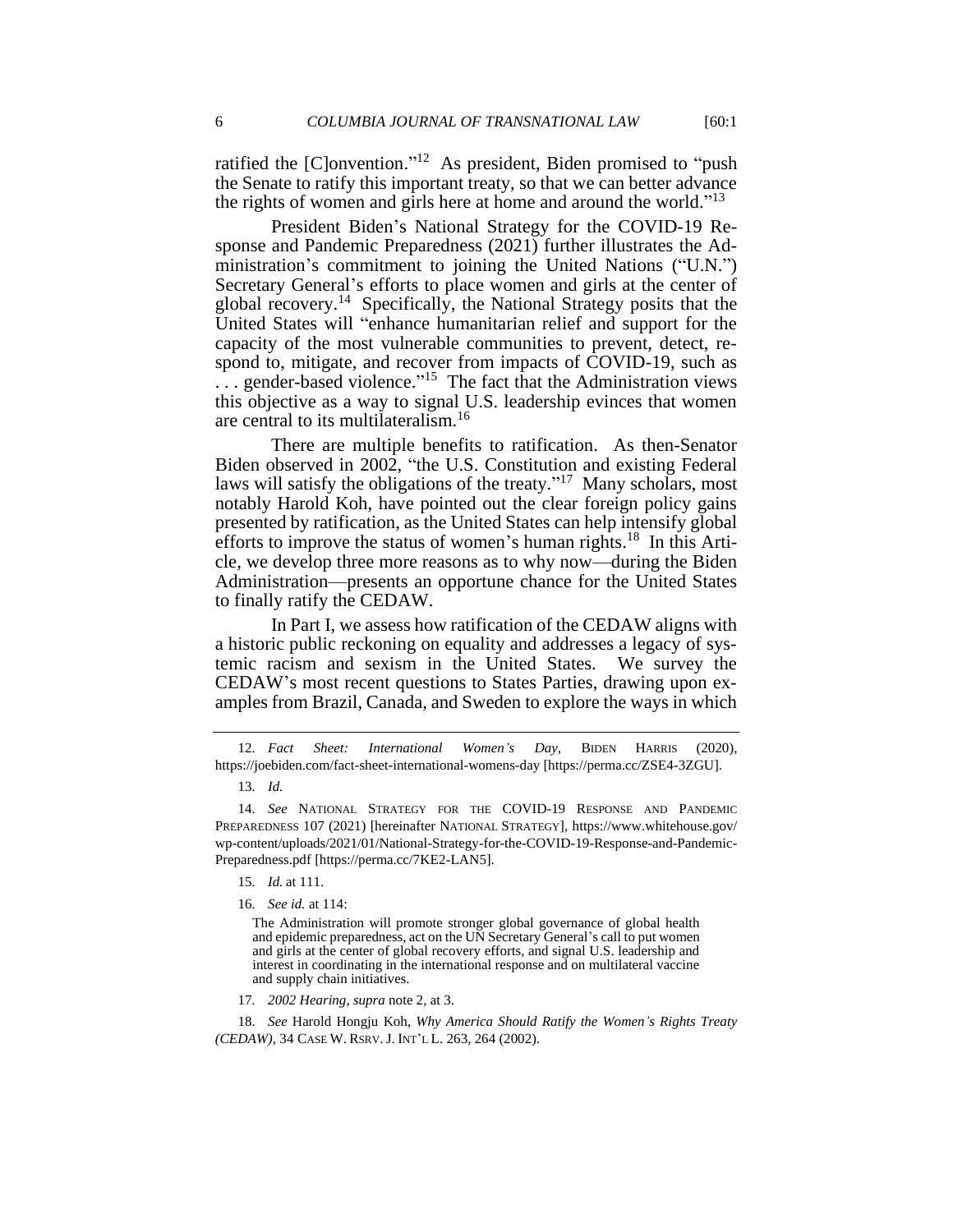the CEDAW upholds an agenda of inalienable intersectionality that seeks to advance the status of women at the margins. This focus on minority women could herald a renewed engagement with civil rights groups and social movements on the interplay between race and gender.

In Part II, we explore how the United States' strong bipartisan commitment to the Women, Peace, and Security ("WPS") agenda and how its global security goals can be advanced by ratifying the CEDAW. From the United Kingdom to Afghanistan, the CEDAW has played a role in strengthening commitments to the WPS agenda. The United States has emerged as a global leader in WPS, both by spearheading U.N. Security Council Resolutions to condemn sexual violence against women and girls in armed conflict, $19$  and by codifying its commitment to pursuing the WPS agenda in domestic law.<sup>20</sup>

<span id="page-7-1"></span>Additionally, in Part II we examine how the CEDAW complements the U.N. Security Council Resolutions on Women, Peace, and Security. The United States must be swayed by both the human rights arguments of the CEDAW in addressing all forms of violence against women, as well as the national security argument put forth by Secretary Rice—that "sexual violence profoundly affects not only the health and safety of women, but the economic and social stability of their nations."<sup>21</sup> Addressing violence against women within an intersectional framework of gender equality, we conclude, is both a national security priority and an inalienable human rights obligation.

In Part III, we argue that the CEDAW matters—that it is a vital part of the human rights agenda and has had a tremendous impact on legislation and policy advancing the legal status of women around the world. Some recent scholars have questioned the role of human rights treaties in combating gender-based discrimination, claiming that the causal factors in reform cannot be easily tied to the Convention.<sup>22</sup> We resist this argument. By tracing the CEDAW's vernacularization, we contend that the CEDAW's impact on the landscape of women's

<span id="page-7-0"></span><sup>19.</sup> Security Council Resolution ("SCR") 1820, introduced by U.S. Secretary of State Condoleezza Rice, confirmed that the U.N. Security Council was authorized to address the issue of sexual violence against women in armed conflict. *See* S.C. Res. 1820, ¶¶ 15–16 (June 19, 2008). Secretary Clinton later introduced SCR 1888, which reaffirmed the importance of taking effective steps to prevent and respond to such acts of sexual violence to preserve international peace. *See* S.C. Res. 1888, ¶¶ 1–3 (Sept. 30, 2009).

<sup>20</sup>*. See* Women, Peace, and Security Act of 2017 § 4, 22 U.S.C. § 2152(j) (2017).

<sup>21.</sup> *Thematic Debate on Women, Peace, and Security, United Nations Security Council New York City*, U.S. DEP'T OF STATE (June 19, 2008) https://2001-2009.state.gov/secretary/rm/2008/06/106089.htm [https://perma.cc/DE6M-PAKH].

<sup>22</sup>*. See* Oona A. Hathaway, *Do Human Rights Treaties Make a Difference?*, 111 YALE L. J. 1935, 1935–36 (2002).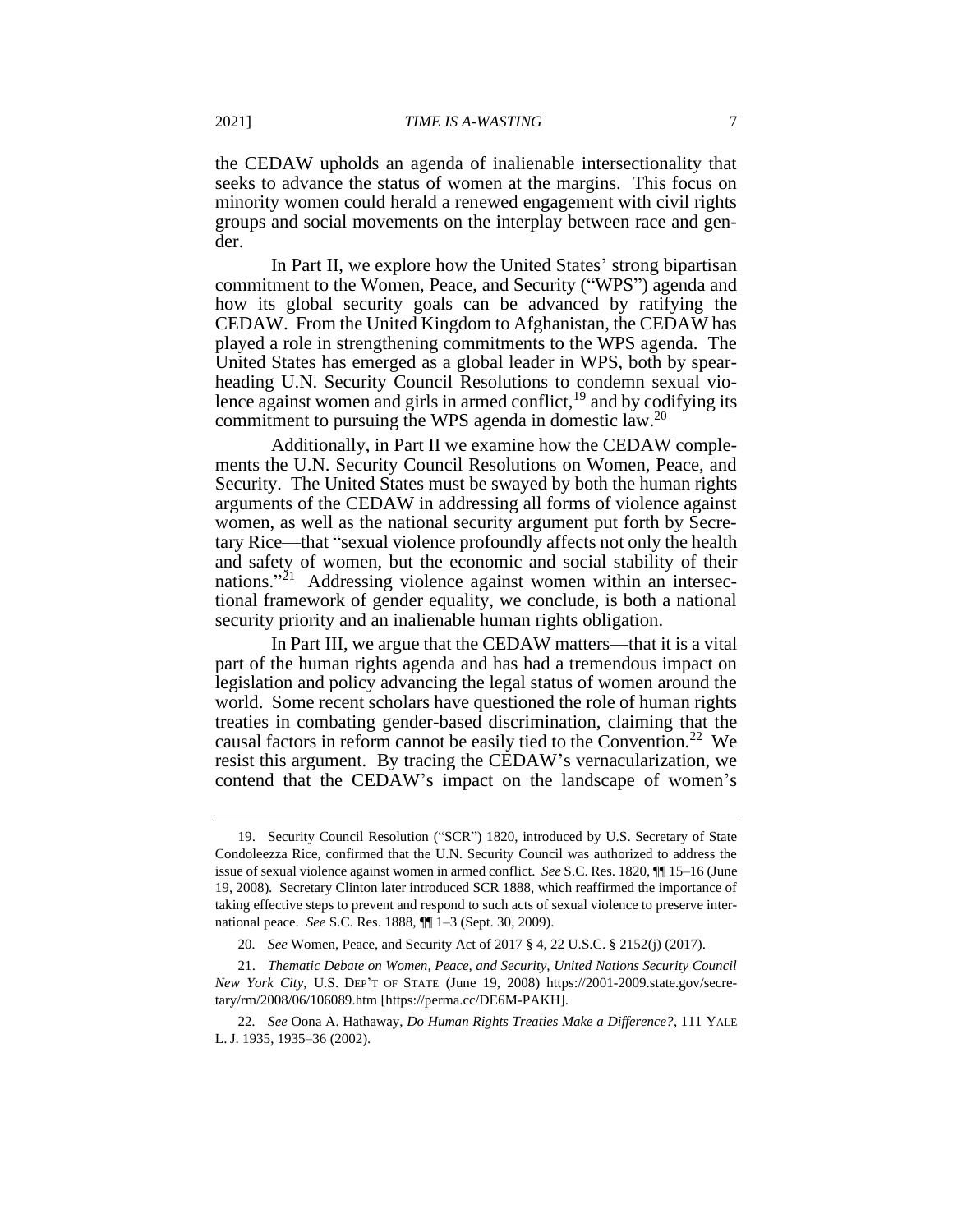human rights cannot be underestimated. We find that the implementation of the CEDAW takes different shape-shifting forms, from *de jure* translation into laws, to shaping a new lexicon in countries that are in the midst of political transition. Ratifying the Convention will fulfill both domestic and foreign policy goals at a time when we are committed to reclaiming American values and preventing the rollingback of prior gains.

In our Conclusion, we maintain that the ratification of the CEDAW is the natural evolution of the Biden Administration's commitment to the reauthorization of the Violence Against Women Act (the "VAWA").

Ultimately, the arc of American engagement, both in foreign and domestic policy, must bend toward ratifying the CEDAW. After decades of lawmakers failing to muster the political will for ratification, the demand for change has now reached a fever pitch. President Biden can use this opportunity to cement his legacy as a fierce advocate of not only the human rights of American women, but also those of all women around the world.

## I. INTERSECTIONS IN THE CEDAW: ADDRESSING THE PUBLIC RECKONING ON STRUCTURAL RACISM AND SEXISM

#### *A. This Moment in Time*

This Section demonstrates that ratifying the CEDAW will bolster the Biden Administration's response to two important human rights issues that have recently dominated American public attention: (1) racially-motivated violence against Black people and (2) sexual harassment and sexual abuse. Interest in these issues has been spearheaded by the Black Lives Matter ("BLM") and #MeToo movements, both decentralized efforts to spread awareness and foster policy reform. Responding to demands for change in these two live areas of human rights should be one of the central goals of the recently inaugurated Biden Administration, and the CEDAW can be a capstone of this response.<sup>23</sup>

While the BLM and #MeToo movements require little introduction, it is worth reviewing their history to contextualize and emphasize the stakes at hand with these issues. The BLM movement was started in 2013 by three Black female organizers—Alicia Garza, Patrisse Cullors, and Opal Tometi—after George Zimmerman was

<sup>23.</sup> PURNA SEN ET AL., TOWARDS AN END TO SEXUAL HARASSMENT: THE URGENCY AND NATURE OF CHANGE IN THE ERA OF #METOO 2 (2018), https://www.unwomen.org/sites/default/files/Headquarters/Attachments/Sections/Library/Publications/2018/Towards-an-endto-sexual-harassment-en.pdf [https://perma.cc/2FR5-FL2W].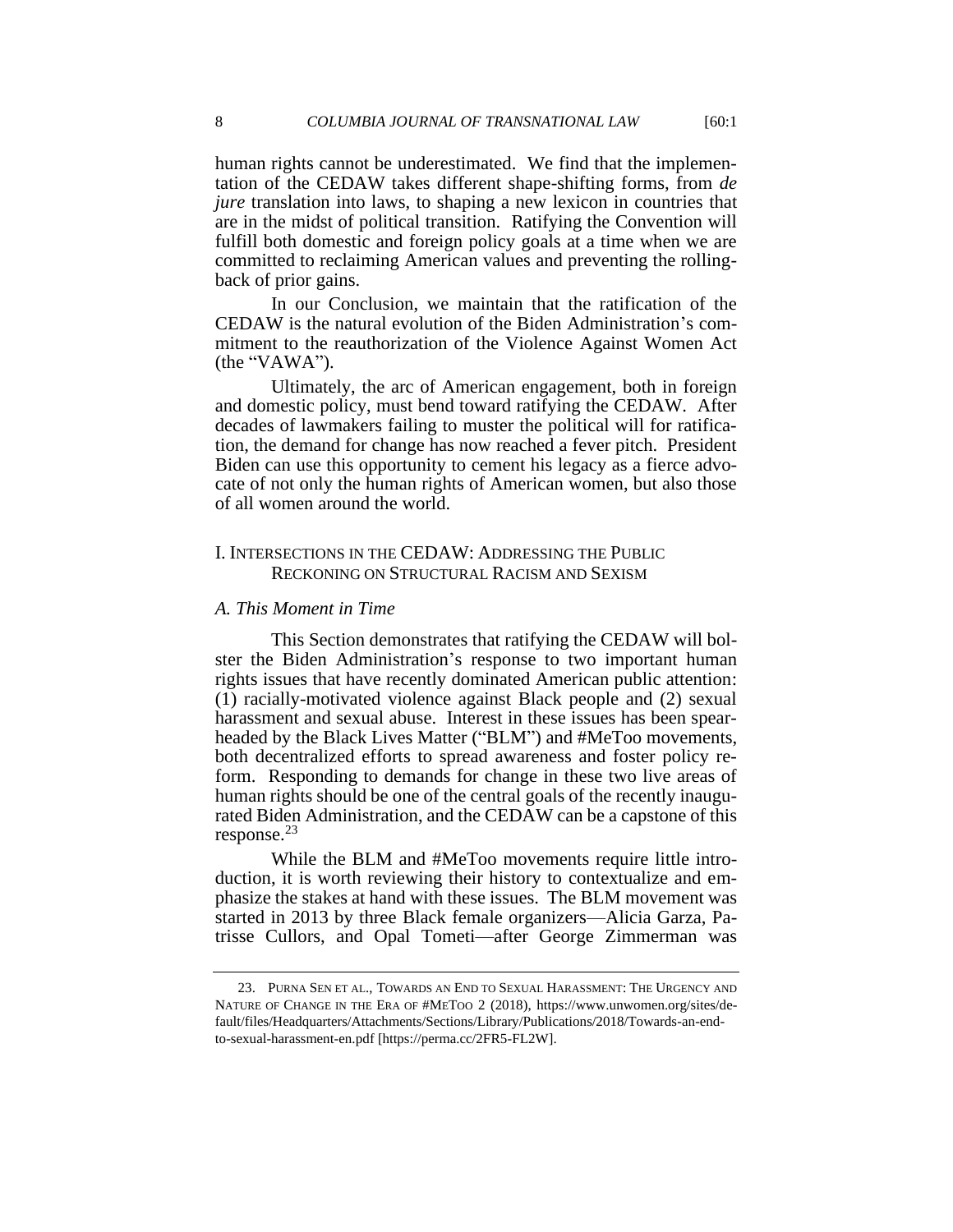acquitted in the fatal shooting of Black teen Trayvon Martin.<sup>24</sup> The movement began to attract national attention after protests and demonstrations following the deaths of numerous Black men and women, often in relation to police involvement.<sup>25</sup> In 2020, following the killing of George Floyd by the Minneapolis Police, fifteen million to twentysix million people participated in BLM protests across the country, making it potentially the largest movement in American history.<sup>26</sup>

The #MeToo movement, started in 2006 by Tarana Burke, grew rapidly in 2017 after the publicizing of Harvey Weinstein's sexual abuse cases, and it has since become an international campaign for survivors of sexual harassment and abuse to share stories and advocate for reform.<sup>27</sup> In America, the movement has received significant media attention and encouraged societal discourse, leaving a clear cultural shift in its wake. Americans are now engaged in a public conversation about gender equality, especially in the workplace, and inaction on this issue is no longer tolerated, as it was in the past.<sup>28</sup> Both the BLM and #MeToo movements have made tremendous strides in building awareness and shaping reform, and they reflect an increasing concern for improving the status of those underrepresented in American society.

However, the COVID-19 pandemic has initiated a backslide of much of the progress towards racial and gender equality made over not just the past few years, but even the past few decades. The socioeconomic consequences of the pandemic have disproportionately affected vulnerable groups, exposing the intertwined nature of structural racism and sexism. According to McKinsey's recent Women in the Workplace Study (2020), "women—especially women of color—are more likely to have been laid off or furloughed during the COVID-19 crisis, stalling their careers and jeopardizing their financial security."<sup>29</sup> We

<sup>24</sup>*. Black Lives Matter Movement*, HOW. U. SCH. L. (2020), https://library.law.howard.edu/civilrightshistory/BLM [https://perma.cc/3GAC-AREW].

<span id="page-9-0"></span><sup>25</sup>*. Id.*

<sup>26.</sup> Larry Buchana et al., *Black Lives Matter May Be the Largest Movement in U.S. History*, N.Y. TIMES (July 3, 2020), https://www.nytimes.com/interactive/2020/07/03/us/georgefloyd-protests-crowd-size.html [https://perma.cc/4M3Y-49NM].

<sup>27</sup>*. History and Inception*, ME TOO (2021), https://metoomvmt.org/get-to-know-us/history-inception/ [https://perma.cc/PG2E-L94P].

<sup>28</sup>*. See* Deborah L. Rhode, *#MeToo: Why Now? What Next?*, 69 DUKE L.J. 377, 382–85 (2019); *see also* Catharine A. MacKinnon, *Where #MeToo Came From, and Where It's Going*, THE ATLANTIC (Mar. 24, 2019), https://www.theatlantic.com/ideas/archive/2019/03/ catharine-mackinnon-what-metoo-has-changed/585313 [https://perma.cc/SZ73-85QN].

<sup>29.</sup> Sarah Coury et al., *Women in the Workplace 2020*, MCKINSEY &CO. (Sept. 30, 2020) [hereinafter *Women in the Workplace 2020*], https://www.mckinsey.com/featured-insights/diversity-and-inclusion/women-in-the-workplace [https://perma.cc/E9B5-TKPV].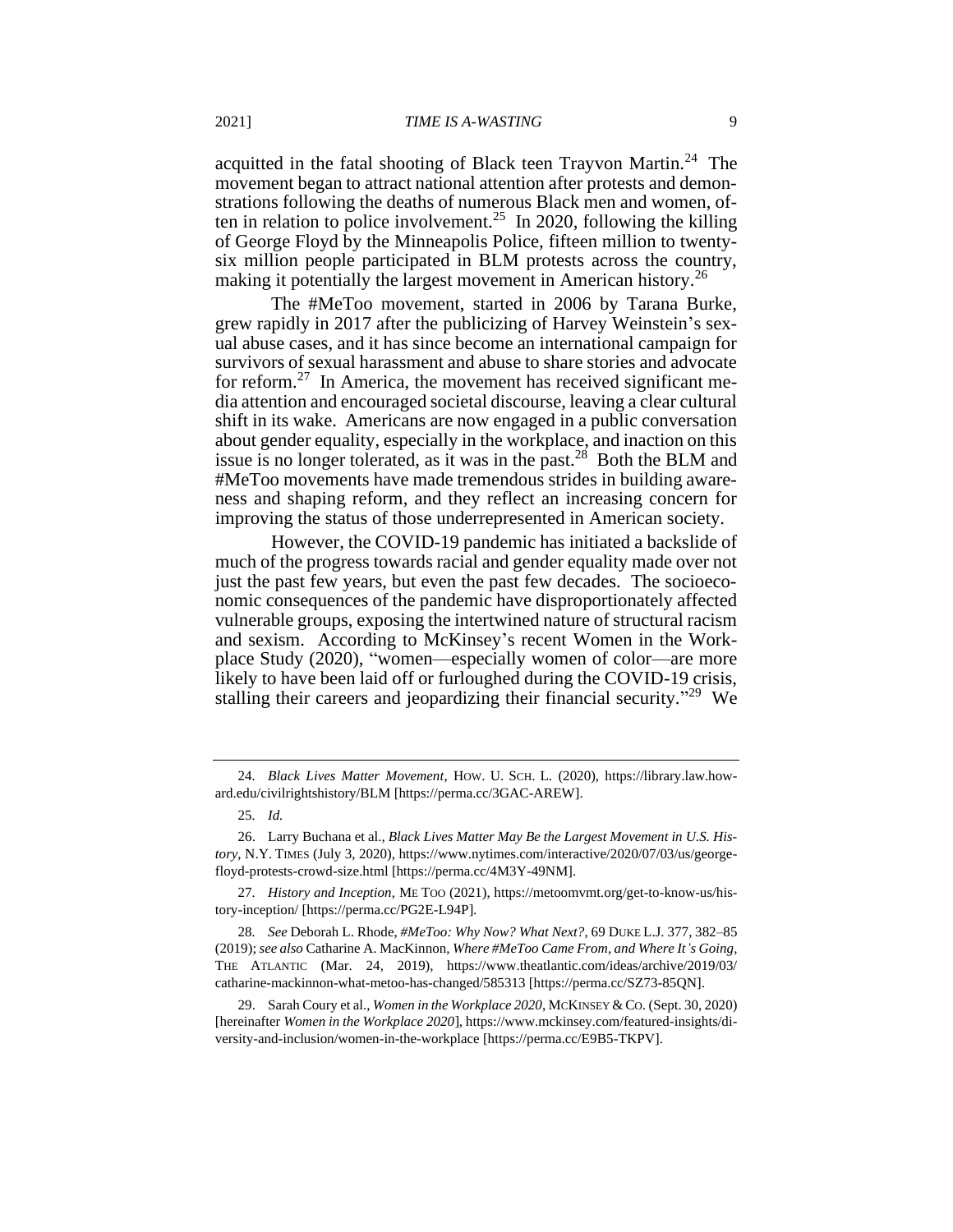are consequently seeing a dramatic increase in the feminization of poverty<sup>30</sup> in the United States. Evidently:

> The pandemic has intensified challenges that women already faced . . . Black women already faced more challenges to advancement than most other employees . . . they're also coping with the disproportionate impact of COVID-19 on the Black community . . . [a]s a result of these dynamics, more than one in four women are contemplating what many would have considered unthinkable just six months ago: downshifting their careers or leaving the workforce completely. This is an emergency for corporate America.<sup>31</sup>

For the one in five mothers who do not live with a spouse or partner, the challenges are even greater: the study finds that, "[u]nsurprisingly, single mothers are much more likely than other parents to do all the housework and childcare in their household, and they are also more likely to say that financial insecurity is one of their top concerns during the pandemic."<sup>32</sup> Furthermore, when women leave the workforce, the women who remain also lose mentors and allies.<sup>33</sup> For Black women in particular, this cycle reinforces barriers to advancement. On average, Black women are paid 37% less than white men and 20% less than white women.<sup>34</sup> The pandemic has revealed afresh the gendered nature of race and class inequality.

Fortunately, some American lawmakers are seizing this moment of reckoning to begin reforming the structures and institutions that failed Black women and other vulnerable groups during the pandemic. "The pandemic has shown us in the starkest terms how wide the gaps are in health outcomes between Black and White America and between men and women," said Representative Alma Adams in mid-

<sup>30.</sup> "Feminization of poverty," first coined by U.S. sociologist Diana Pearce, is a term used to discuss the widening poverty gap between women and men. *See generally* Diana Pearce, *The Feminization of Poverty: Women, Work and Welfare*, 11 URB. & SOC. CHANGE REV. 28 (1978); *see also The Feminization of Poverty,* U.N. WOMEN (2000), https://www.un.org/womenwatch/daw/followup/session/presskit/fs1.htm [https://perma.cc/M9V3-XCRP].

<sup>31</sup>*. See Women in the Workplace 2020, supra* note [29](#page-9-0)*.*

<sup>32</sup>*. Id.*

<sup>33</sup>*. Id*.

<sup>34</sup>*. See* INST. FOR WOMEN'S POL'Y RSCH., SAME GAP, DIFFERENT YEAR: THE GENDER WAGE GAP: 2019 EARNINGS DIFFERENCES BY GENDER, RACE, AND ETHNICITY 3 tbl.1 (2020), https://iwpr.org/wp-content/uploads/2020/09/Gender-Wage-Gap-Fact-Sheet-2.pdf [https://perma.cc/SS6P-QJBJ].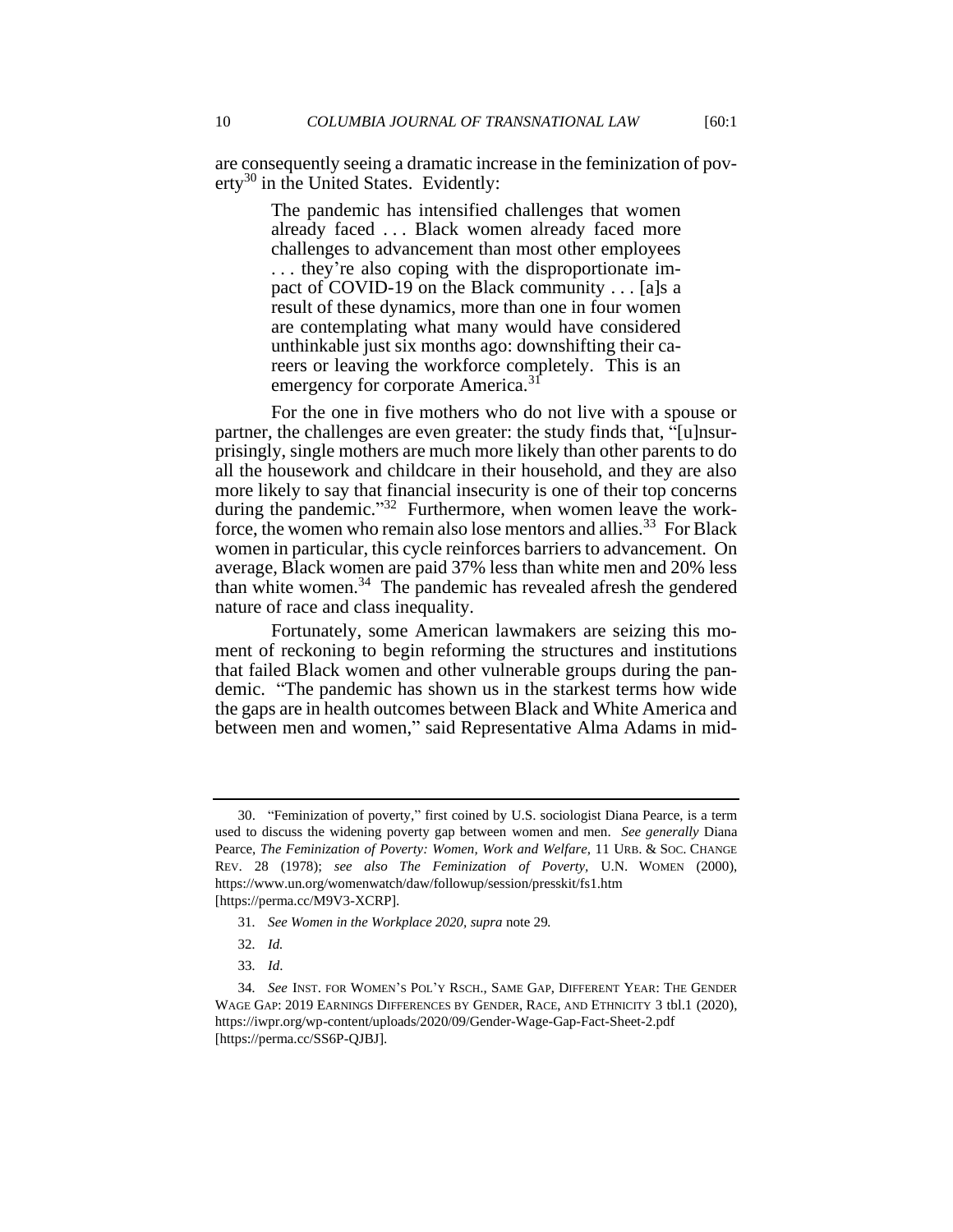<span id="page-11-1"></span>2020.<sup>35</sup> "COVID-19 has revealed what the Black community and communities of color have known for a long time, health outcomes are further compounded by systemic and structural racism," said Rep. Adams, highlighting that Black women experience a double impact of these harmful systemic issues.<sup>36</sup>

<span id="page-11-0"></span>In March 2020, Rep. Adams, alongside Rep. Lauren Underwood and then-Senator, now Vice President, Kamala Harris introduced the Black Maternal Health Momnibus Act of 2020.<sup>37</sup> This Act aimed to address the stark maternal health inequalities faced by Black mothers in the United States through increased federal funding for health initiatives directed towards Black women and mothers.<sup>38</sup> In addition, these women legislators advocated for improved services during the COVID-19 pandemic for survivors of domestic violence: as Rep. Adams noted, "We are finding that from the offset of the COVID-19 pandemic that there has been an increase in gender-based violence around the world." 39 The Biden Administration's National Strategy has likewise acknowledged that the pandemic "exposed and exacerbated severe and pervasive health inequities among communities defined by race, ethnicity, geography, disability, sexual orientation, gender identity, and other factors."<sup>40</sup> The National Strategy summarizes: "The pandemic is reversing hard-fought gains in global health, including routine immunizations, maternal and child health, and the fight against tuberculosis, malaria, and HIV/AIDS, and is increasing the risk of gender-based violence."<sup>41</sup> In the Biden COVID-19 Relief Plan, there is special recognition of "African-American and Latina Women, who have borne the brunt of the pandemic, [and] are overrepresented among long term care workers."<sup>42</sup>

- 38*. See generally* Momnibus Bill, *supra* note [37.](#page-11-0)
- 39*. Women, Race, and COVID-19*, *supra* note [35.](#page-11-1) *See also infra* Conclusion.
- 40. NATIONAL STRATEGY, *supra* note [14,](#page-6-0) at 19.
- 41*. Id.* at 107.

42*. President Biden Announces American Rescue Plan*, WHITE HOUSE (Jan. 20, 2021), https://www.whitehouse.gov/briefing-room/legislation/2021/01/20/president-biden-announces-american-rescue-plan [https://perma.cc/AWV2-2GZF]; *see also The Power of* 

<sup>35.</sup> Amanda King, *Women, Race, and COVID-19: A Conversation with Representative Alma Adams*, NEW SEC. BEAT (July 15, 2020) [hereinafter *Women, Race, and COVID-19*], https://www.newsecuritybeat.org/2020/07/women-race-covid-19-conversation-representative-alma-adams [https://perma.cc/SLY7-5QEH].

<sup>36</sup>*. Id.*

<sup>37.</sup> *See Black Maternal Health Momnibus Act of 2020 Introduced*, CAL. PRETERM BIRTH INITIATIVE (Mar. 30, 2020), https://pretermbirthca.ucsf.edu/news/black-maternal-healthmomnibus-act-2020-introduced [https://perma.cc/8XN2-JX5X]; Black Maternal Health Momnibus Act of 2020, H.R. 6142, 116th Cong. (2020) [hereinafter Momnibus Bill].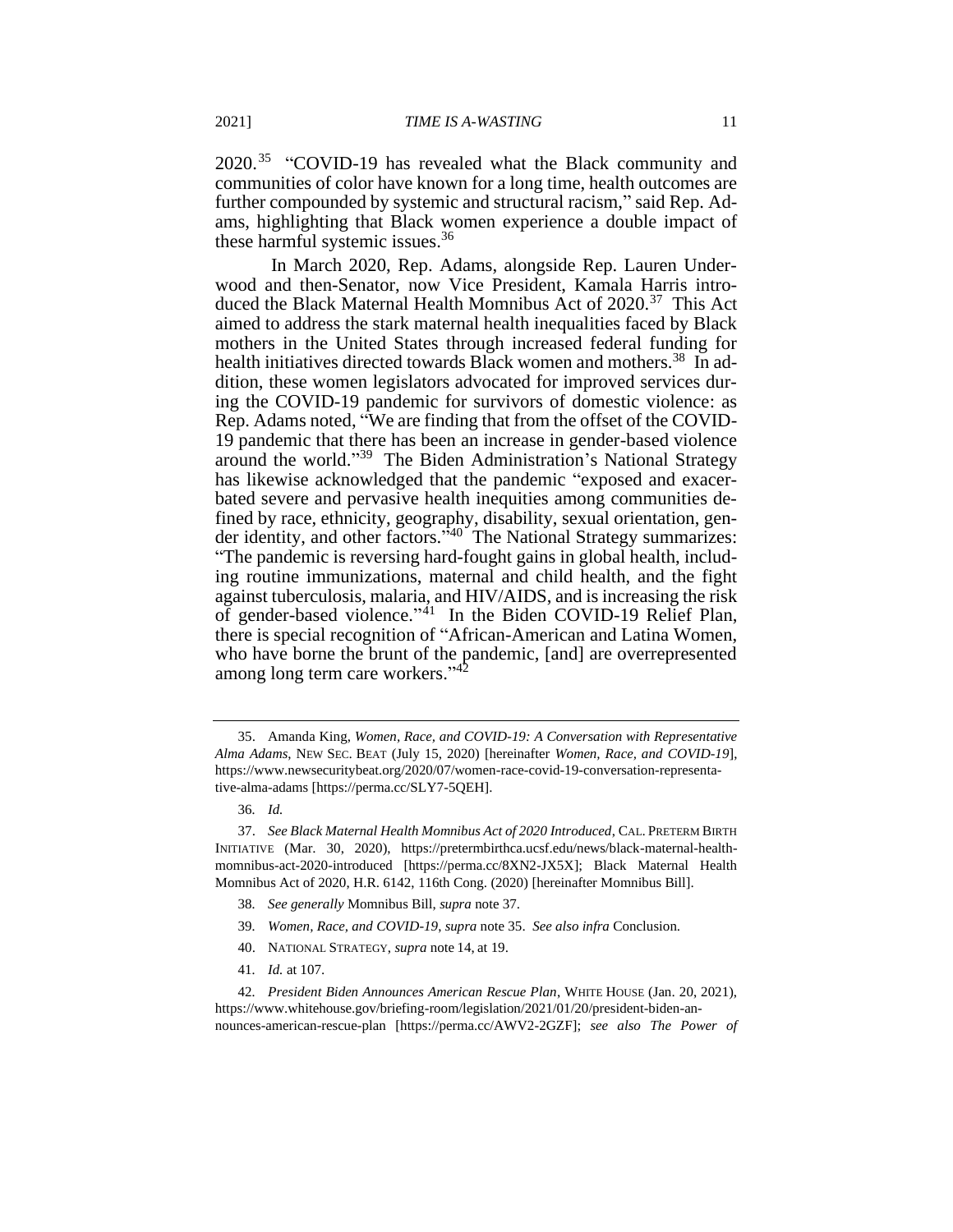Thus far, two general phenomena should be clear: (1) we are at a moment of public reckoning on race and gender; and (2) we are in the midst of a public health crisis that is being felt worst at the intersection of race and gender.

#### *B. The CEDAW and the Current Crisis in American Human Rights*

Ratifying the CEDAW has conventionally been regarded an important tool of foreign policy, but we believe that this perspective is an artificially narrow conception of the Convention's utility. Instead, we argue that the CEDAW can play an important role in the American domestic sphere—not only in responding immediately to (and in the aftermath of) the BLM and #MeToo Movements, but also in addressing the effects of intersectional discrimination throughout American society and countering the devastating rollback of human rights gains caused by the COVID-19 pandemic.

The role of the CEDAW in promoting gender equality should be unmistakable. The CEDAW is a keystone human rights document that is at the heart of the international gender equality agenda. Speaking to the Senate Foreign Relations Committee in 2002, Harold Koh claimed that the CEDAW "lays a foundation for realizing equality between women and men . . . by ensuring women's . . . equal rights in education, employment, health care, marriage and family relations, and other areas of economic and social life."<sup>43</sup> While the United States already has significant domestic legislation focused on gender equality,<sup>44</sup> ratifying the Convention would, in this crucial moment, send a clear signal that the current Biden Administration is interested in firmly distinguishing their human rights legacy from that of the previous five administrations. In the area of gender equality, ratifying the CEDAW perfectly aligns with the Biden Administration's policy goals and demonstrates a willingness to set an example for the rest of the world.

<span id="page-12-0"></span>In fact, the role of the Convention in addressing intersectional discrimination is critical to gender justice.<sup>45</sup> Most recently, in July

*America's Example: The Biden Plan for Leading the Democratic World to Meet the Challenges of the 21st Century*, BIDEN HARRIS, https://joebiden.com/americanleadership [https://perma.cc/3YGG-K8BV] (illustrating how the Biden Administration's policy goals also demonstrate a willingness to "meet the challenges of the 21st Century . . .").

<sup>43</sup>*. 2002 Hearing*, *supra* not[e 2,](#page-4-0) at 36 (statement of Prof. Harold Hongju Koh).

<sup>44</sup>*. See, e.g.*, Violence Against Women Act of 1994, 34 U.S.C. § 12291 (1994).

<sup>45</sup>*. See* Comm. on the Elimination of Discrimination against Women, General Recommendation No. 28, ¶ 18, U.N. Doc. CEDAW/C/GC/28 (2010) ("States parties have an obligation to take steps to modify or abolish existing laws, regulations, customs and practices which constitute discrimination against women. Certain groups of women . . . are particularly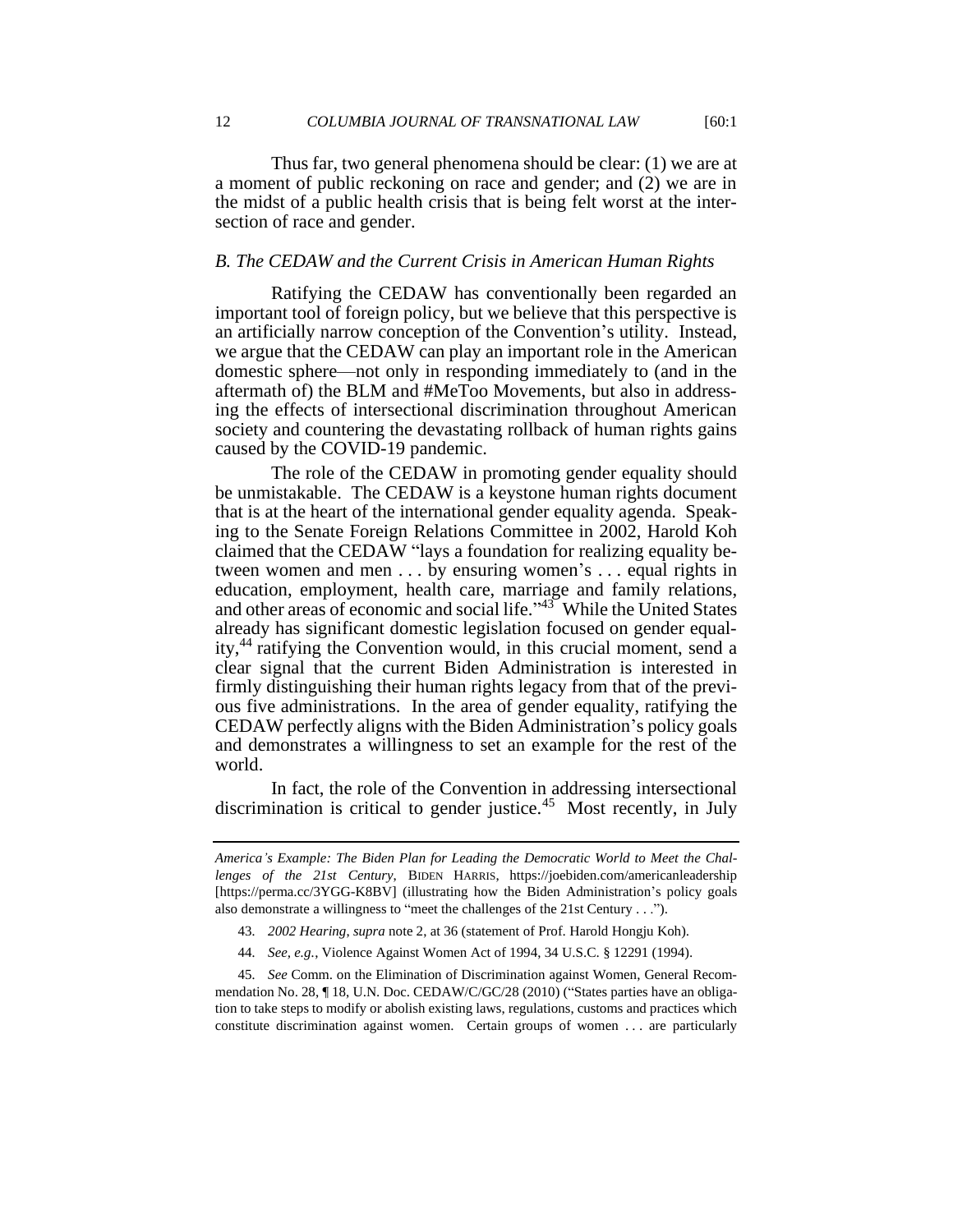<span id="page-13-0"></span>2020, the CEDAW Committee adopted a statement on racial equality titled, "Global Anti-Racism Protest Must Herald a New Era in Human Rights Social, and Gender Justice." 46 In the statement, the CEDAW Committee acknowledged that "[r]acial violence is predicated on the intersectionality of 'race,' class and gender."<sup>47</sup> And, although "the majority of killings have been of African American men, African American women, for example, Yvonne Smallwood, Aiyana Jones, Sandra Bland, Breonna Taylor and others, have also been victims of police killing and brutality."<sup>48</sup> The Committee went on to support the protests against racism around the world, affirming that the "CEDAW stands in solidarity with the millions of women around the world, especially young women, who join the protests demanding justice after the tragic death of George Floyd and insisting that their voices to call for an end of racism and a new era of human rights be heard."<sup>49</sup> Connecting the BLM movement to historic women's rights efforts, such as the Mothers of the Plaza de Mayo in Argentina,<sup>50</sup> the Committee noted that: "At the most vulnerable moment, Mr. Floyd called for his mother, as have other victims before him, reminding us of the great loss, pain and economic dislocation that women experience in losing their children, spouses and partners, siblings and other family members in this unrelenting cycle of racist violence."<sup>51</sup>

The CEDAW Committee's recent statement on the 2020 BLM protests is a poignant example of how bringing an intersectionality paradigm to the forefront of the human rights agenda can enrich demands for equality. Even so, the Committee's focus on intersectionality and its commitment to addressing intersectional discrimination is not merely ad hoc. Article 2 of the CEDAW provides a firm textual basis for the commitment, requiring States Parties to eliminate discrimination in all its forms.  $52$ This requirement inherently includes

49*. Id.*

50*. See* Nora Amalia Femenía & Carlos Ariel Gil, *Argentina's Mothers of Plaza de Mayo: The Mourning Process from Junta to Democracy*, 13 FEMINIST STUD. 9, 9–10 (1987). *See also* discussion *infra* Section III.D.3.

51. Comm. on the Elimination of Discrimination Against Women, *supra* note [46](#page-13-0)*.*

52. Convention on the Elimination of All Forms of Discrimination Against Women art. 2, Dec. 18, 1979, 1249 U.N.T.S. 13 [hereinafter CEDAW].

<span id="page-13-1"></span>vulnerable to discrimination through civil and penal laws, regulations and customary law and practices.").

<sup>46.</sup> Comm. on the Elimination of Discrimination Against Women, Global Anti-Racism Protests Must Herald a New Era in Human Rights, Social and Gender Justice (July 9, 2020), https://tbinternet.ohchr.org/\_layouts/15/treatybodyexternal/Download.aspx?symbolno=INT/ CEDAW/STA/9232&Lang=en [https://perma.cc/A3NH-YBP4].

<sup>47</sup>*. Id.*

<sup>48</sup>*. Id.*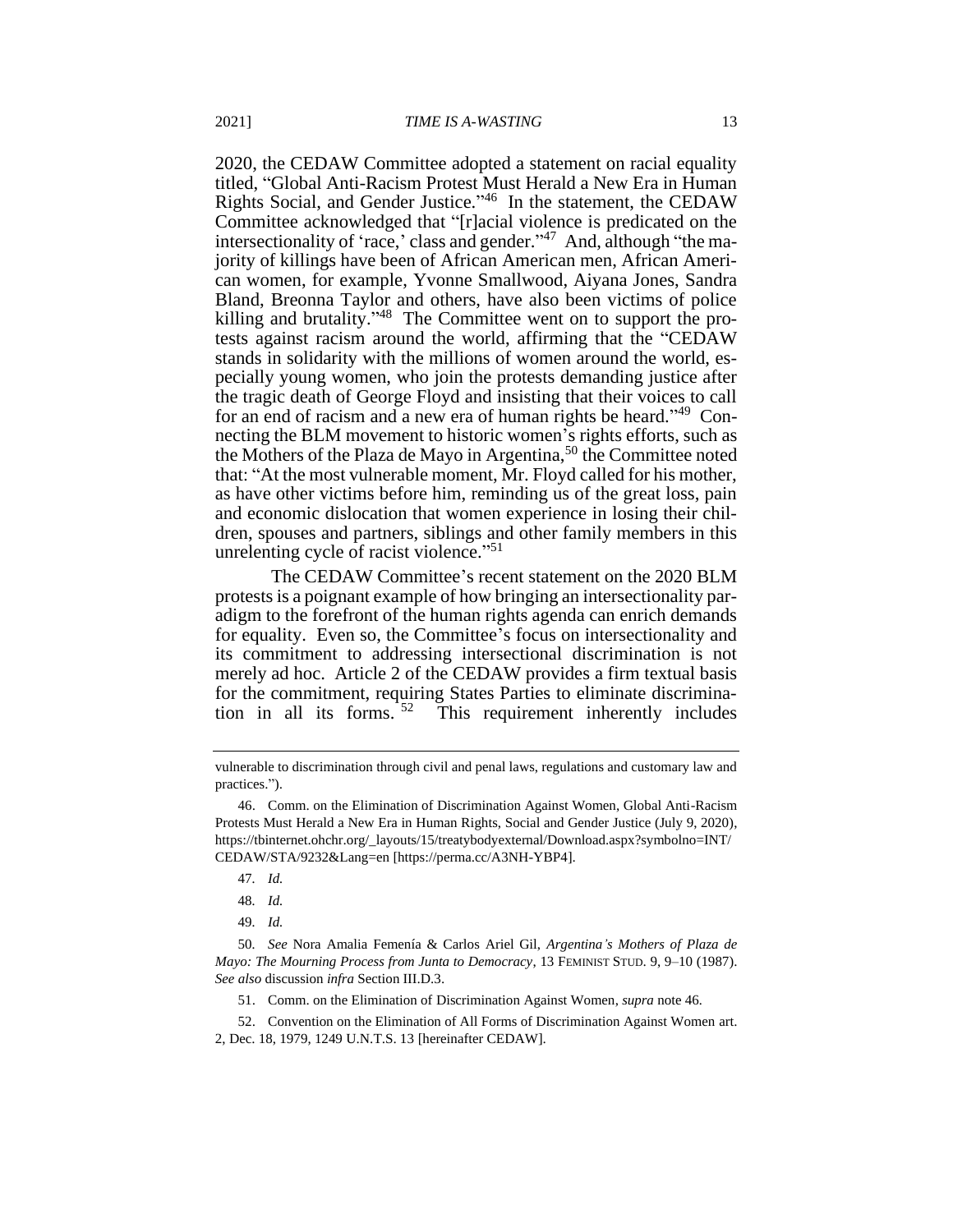intersectional discrimination and multiple forms of discrimination that result in disadvantaged treatment.<sup>53</sup>

<span id="page-14-0"></span>This commitment to intersectionality has been solidified and reaffirmed in the CEDAW Committee's General Recommendations (Nos. 28, 35 and 36), in its Concluding Observations, and in its Optional Protocol Mechanisms.<sup>54</sup> General Recommendation No. 28 concludes that intersectionality is a basic concept for understanding the scope of the general obligations of States Parties contained in Article 2: "The discrimination of women based on sex and gender is inextricably linked with other factors that affect women, such as race ethnicity, religion or belief, health, status, age, class, caste, sexual orientation and gender identity."<sup>55</sup> It thereby recognizes that categories of discrimination cannot be reduced to watertight compartments.<sup>56</sup> Furthermore, the CEDAW Committee expands on intersectional rights in its General Recommendation No. 18, which highlights the issues faced by women with disabilities "who suffer from a double discrimination linked to their special living conditions";<sup>57</sup> No. 24 on health, which provides a paragraph that emphasizes the need to pay special attention to health rights of women who belong to marginalized or disadvantaged groups;<sup>58</sup> and No. 25 on special temporary positive measures, which addresses concerns of women with "multiple forms of discrimination based on additional grounds such as race, ethnic or religious identity, disability, age, class, caste or other factors."<sup>59</sup>

Ultimately, equality forms the legal basis for tackling intersectional discrimination in the CEDAW. The text of the Convention, the

<sup>53.</sup> The Convention on the Elimination of Racial Discrimination (the "CERD") Committee also has two General Recommendations that touch on intersectional discrimination. *See* Comm. on the Elimination of Racial Discrimination, General Recommendation 25, at 152, U.N. Doc. A/55/18 (Oct. 17, 2000) (identifying gender-related aspects of racial discrimination); *see also* Comm. on the Elimination of Racial Discrimination, General Recommendation 30, ¶¶ 13–17, U.N. Doc. CERD/C/64/Misc.11/rev.3 (Mar. 12, 2004) (highlighting the relationship between race and citizenship).

<sup>54.</sup> General Recommendation No. 28, *supra* note [45,](#page-12-0) ¶ 18; Comm. on the Elimination of Discrimination Against Women, General Recommendation No. 35, ¶ 12 U.N. Doc. CEDAW/C/GC/35 (2017); Comm. on the Elimination of Discrimination Against Women, General Recommendation No. 36, ¶ 18, U.N. Doc. CEDAW/C/GC/36 (2017).

<sup>55.</sup> General Recommendation No. 28, *supra* note [45,](#page-12-0) ¶ 18.

<sup>56</sup>*. Id.*

<sup>57.</sup> Comm. on the Elimination of Discrimination Against Women, General Recommendation No. 18, U.N. Doc. A/46/38 (1991).

<sup>58.</sup> Comm. on the Elimination of Discrimination Against Women, General Recommendation No. 24, ¶ 6, U.N. Doc. CEDAW/C/GC/24 (1999).

<sup>59.</sup> Comm. on the Elimination of Discrimination Against Women, General Recommendation No. 25, ¶ 12, U.N. Doc. CEDAW/C/GC/25 (2004).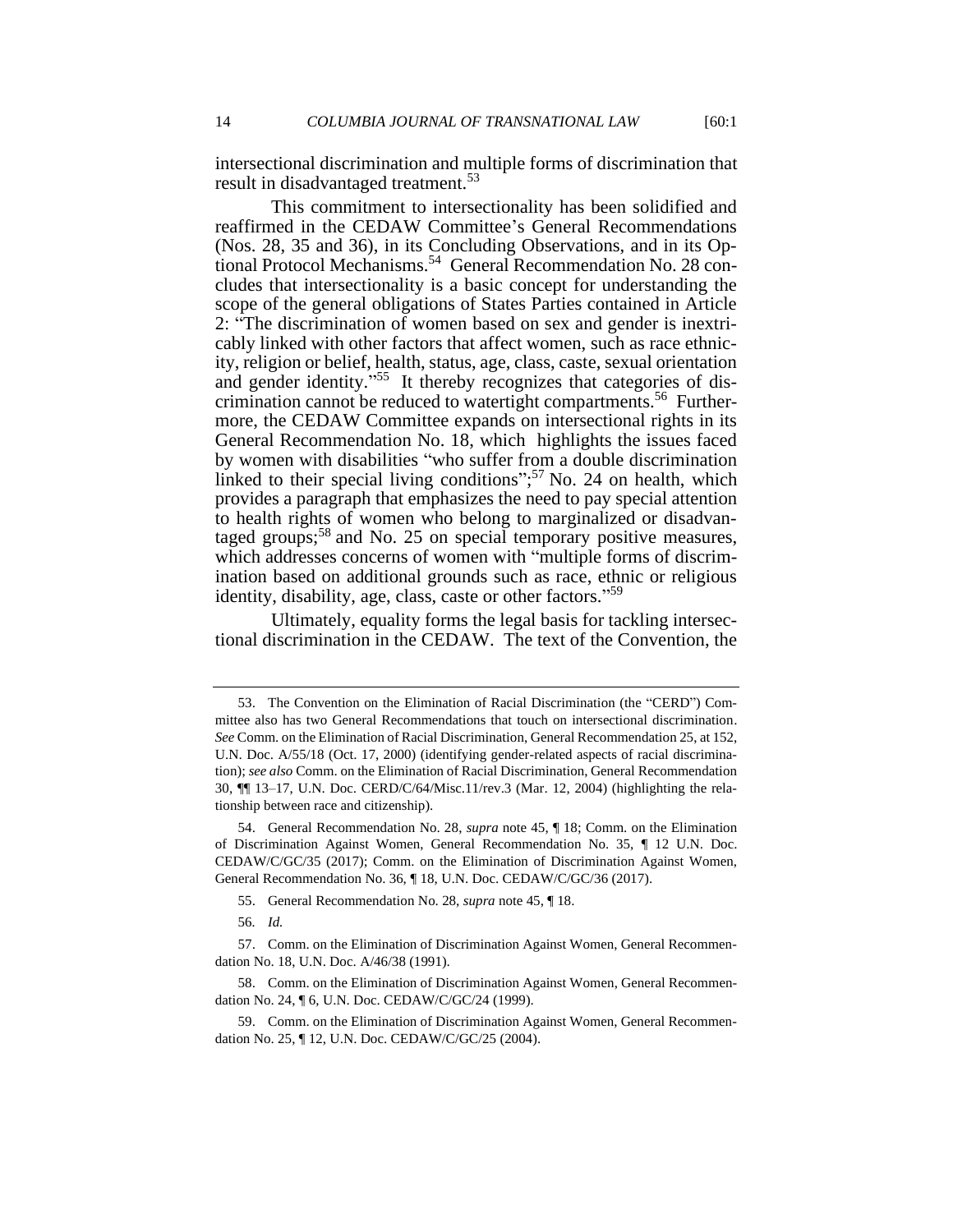General Recommendations, and the CEDAW Committee's jurisprudence in Concluding Observations have developed an impressive framework to address intersectional discrimination.<sup>60</sup> By positioning gender, race, ability, and sexual identity as intersecting and multiple forms of discrimination, this framework has had a transformative impact on both international and national law and policymaking.<sup>61</sup>

<span id="page-15-0"></span>Between 2016 and 2020, 107 countries reported to the CEDAW Committee.<sup>62</sup> Tellingly, intersectionality was mentioned in 100% of these reports.<sup>63</sup> As such, it is clear that intersectionality is one of the central concepts in the CEDAW's approach to gender equality. This kind of thinking about the intersections of gender, race, class, health, and age can help directly address some of the most pressing challenges in America's current civil rights debate.

#### *C. The Intersectional Values of the CEDAW*

The role for the CEDAW in grappling with the intersectional issues of gender equality is amply demonstrated through the interaction of the CEDAW Committee and various States Parties in the Concluding Observations to State Party Reports.<sup>64</sup> By examining a broad range of Concluding Observations, we can acquire a better grasp of how the CEDAW can both enhance domestic policy and act as a source of international oversight in certain issue areas.

We can begin to understand these dynamics by analyzing the CEDAW's modality of constructive dialogue with States.<sup>65</sup> For example, in addressing Canada's State Party Report, the CEDAW Committee focused on the fact that Aboriginal women continued to be disproportionately living in impoverished conditions, "as reflected by high poverty rates, poor health, inadequate housing, [and] lack of access to

65*. Data on CEDAW*, *supra* note [62.](#page-15-0) *See also* discussion *infra* Appendix.

<sup>60.</sup> Shreya Atrey, *Lifting as We Climb: Recognizing Intersectional Gender Violence in Law*, 5 OÑATI SOCIO-LEGAL SERIES 1512, 1524 (2015).

<sup>61</sup>*. See* discussion *infra* Part III.

<sup>62</sup>*. Data on CEDAW Committee Concluding Observations, 2016–2020*, PENN L. WOMEN L. &LEADERSHIP PROJECT (2021) [hereinafter *Data on CEDAW*], http://www.law.upenn.edu/international/womenlawleadership/research.php [https://perma.cc/QX3E-4JD2] (collected and analyzed by Rangita de Silva de Alwis in January 2021).

<sup>63</sup>*. Id.*

<sup>64.</sup> Article 18 of the CEDAW calls upon States Parties to submit to the Committee (via the Secretary General) a report at regular intervals (a year after ratification and thereafter at four-year intervals) setting out measures taken to implement the provisions of the CEDAW through legislative, judicial, administrative, and other measures. *See* CEDAW, *supra* note [52,](#page-13-1)  art. 18.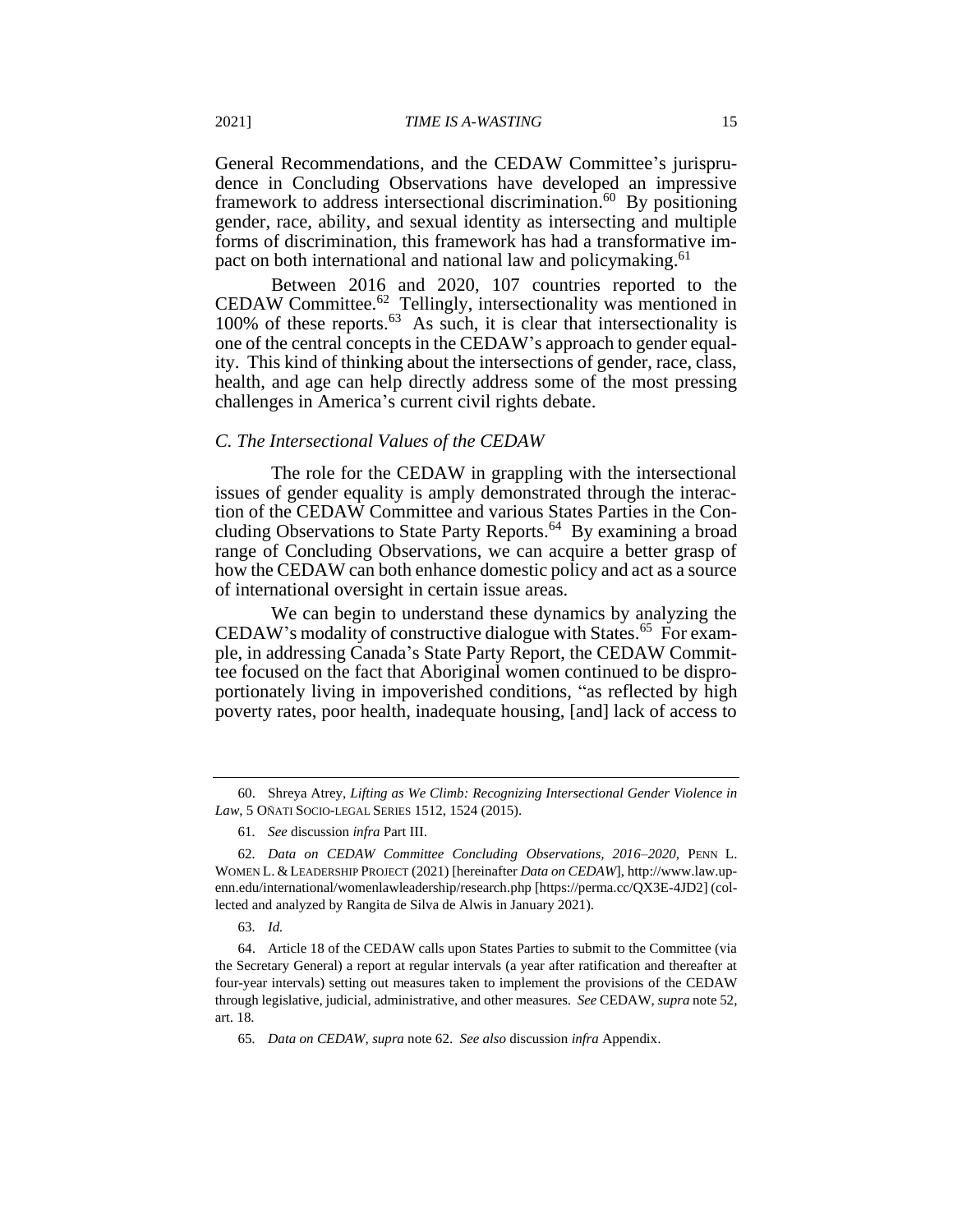<span id="page-16-0"></span>safe water."<sup>66</sup> These women also have disproportionately high unemployment rates and lower pay.<sup>67</sup> The United States can benefit from this same gender lens in its own efforts to address the systemic inequalities experienced by Native Americans. While the Biden Administration's American Rescue Plan begins to provide tangible relief to tribal governments,<sup>68</sup> the gendered perspective that the CEDAW provides would offer a more complete form of relief.

In response to Brazil's State Party Report, the CEDAW Committee similarly recognized the disproportionate impact of the gender pay gap on Afro-Brazilian women.<sup>69</sup> The CEDAW Concluding Observations addressing the gender pay gap of Afro-Brazilian women in Brazil could be instructive to the United States' own efforts to close the gender pay gap, as evidenced in initiatives like the proposed Paycheck Fairness Act, which calls for studies on gender and intersectional disparities in wages. $70$ 

In Mexico's Concluding Observations, the CEDAW Committee likewise addressed multiple forms of discrimination against indigenous rural women and made recommendations based on intersectional strategies to pay special attention to this group of women.<sup>71</sup> The United States could similarly make note of these policy recommendations.

States Parties themselves can also offer the United States some additional suggestions. In the most recent CEDAW Reports in 2020, Sweden drafted an important section on intersectionality. This section

68. The Biden Administration's American Rescue Plan acknowledges the systemic inequalities experienced by Native Americans and provides tangible relief to tribal governments. *See The American Rescue Plan and Native Communities*, AM. RESCUE PLAN (Mar. 11, 2021), https://www.speaker.gov/sites/speaker.house.gov/files/20210311\_ARPFactSheet\_NativeAmericanCommunities.pdf [https://perma.cc/8BUC-XWM9].

69. The CEDAW Committee observes that "the wage gap between men and women fluctuates between 17% and 40% depending on the race, ethnicity and education of women" and expressed concern that "stereotypes related to gender and race contribute of Afro-descendent and indigenous women into lower quality jobs." *See* Comm. on the Elimination of Discrimination Against Women, Concluding Observations on the Seventh Periodic Report of Brazil, ¶ 26, U.N. Doc. CEDAW/C/BRA/CO/7 (2012).

70*. See* Paycheck Fairness Act, S. 270, 116th Cong. § 6 (2020).

71*. See* Comm. on the Elimination of Discrimination Against Women, Concluding Observations of the Committee on the Elimination of Discrimination Against Women*,* ¶¶ 23, 35, U.N. Doc. CEDAW/C/MEX/CO/7-8 (2012).

<sup>66.</sup> Comm. on the Elimination of Discrimination Against Women, Concluding Observations on the Combined Eighth and Ninth Periodic Reports of Canada, ¶ 27, U.N. Doc. CEDAW/C/CAN/CO/8-9 (2016); Meghan Campbell, *CEDAW and Women's Intersecting Identities: A Pioneering New Approach to Intersectional Discrimination*, 11(2) REVISTA DIREITO GV*,* SÃO PAULO 479, 480–81 (2015).

<sup>67</sup>*. See* Campbell, *supra* note [66.](#page-16-0)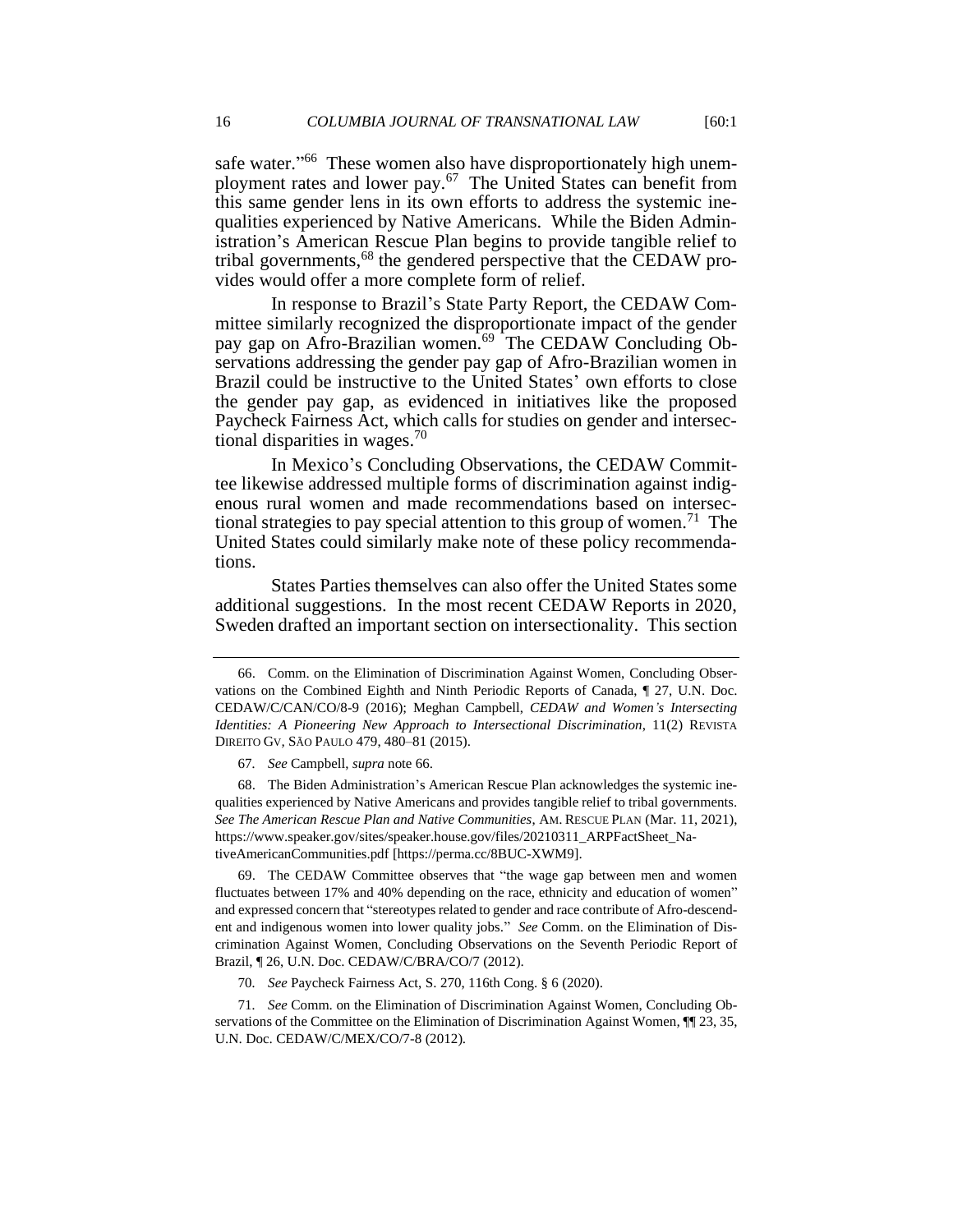<span id="page-17-1"></span>was included in response to a request by the CEDAW Committee in 2019 and states that "[w]omen's exposure to various forms of racism is acknowledged within the framework of the Government's national plan to combat racism, similar forms of hostility and hate crimes."<sup>72</sup> On March 30, 2021, President Biden announced additional action on anti-Asian violence and bias.<sup>73</sup> Although these measures provide for comprehensive efforts to combat violence and harassment against the Asian community, as well as an equity task force, such initiatives could be further strengthened through an understanding of comparative gender policies in countries like Sweden.

The CEDAW Committee's Recommendations would also be instructive to U.S. policy. The Committee's recent Recommendation to Australia emphasized the importance of recognizing diverse groups of women, including Aboriginal and Torres Strait Islander women, LGBTI women, women with disabilities, women from cultural minorities and refugee women.<sup>74</sup> The Committee recommended multipronged measures, such as funding for reproductive rights, and

<span id="page-17-0"></span><sup>72.</sup> Gov. Offs. of Swed., Tenth Periodic Report by the Government of Sweden on the Measures in Accordance with the Convention on the Elimination of All Forms of Discrimination against Women, at 49, A2019/00509/JÄM (2020); *see also* Comm. on the Elimination of All Forms of Discrimination Against Women, List of Issues and Questions Prior to the Submission of the Tenth Periodic Report of Sweden, ¶ 20, U.N. Doc. CEDAW/C/SWE/QPR/10 (2019) [hereinafter Tenth Periodic Report of Sweden]:

Please provide updated information and data on the human rights situation of women facing intersectional discrimination, including refugee, asylum-seeking and migrant women, Roma and Sami women, Afro-Swedish women and women of African descent, and women belonging to ethno-religious minority groups, including Muslim women, and specify the measures taken to ensure that they have effective access to education, health, housing, employment and participation in political and public life, including through the use of temporary special measures. Noting that foreign-born and refugee women face specific and persistent difficulties in integrating into the labour market, as illustrated by their higher unemployment rate compared with that of women born in the State party, please provide information on the measures taken to improve their integration into the labour market, such as the "introduction jobs" initiative under the 2018 national reform programme, including through skills assessments, qualifications recognition, education and training opportunities and public awareness-raising campaigns.

<sup>73</sup>*. See Fact Sheet: President Biden Announces Additional Actions to Respond to Anti-Asian Violence, Xenophobia and Bias*, WHITE HOUSE OFF. PRESS SEC'Y (Mar. 30, 2021), https://www.whitehouse.gov/briefing-room/statements-releases/2021/03/30/fact-sheet-president-biden-announces-additional-actions-to-respond-to-anti-asian-violence-xenophobia-andbias [https://perma.cc/3SQG-ZKTV] (detailing the Biden Administration's efforts to address COVID-19-related Anti-Asian hate crimes).

<sup>74</sup>*. See* Comm. on the Elimination of Discrimination Against Women, Concluding Observations on the Eighth Periodic Report of Australia, ¶ 24, U.N. Doc. CEDAW/C/AUS/CO/8 (2018); *see also* Rod Glover, *Growth Without Direction: How Australia Measures Up Against UN Targets*, THE CONVERSATION (Sept. 5, 2018, 4:05 PM), https://theconversation.com/ growth-without-direction-how-australia-measures-up-against-un-targets-102631 [https://perma.cc/Z3UM-S8S8].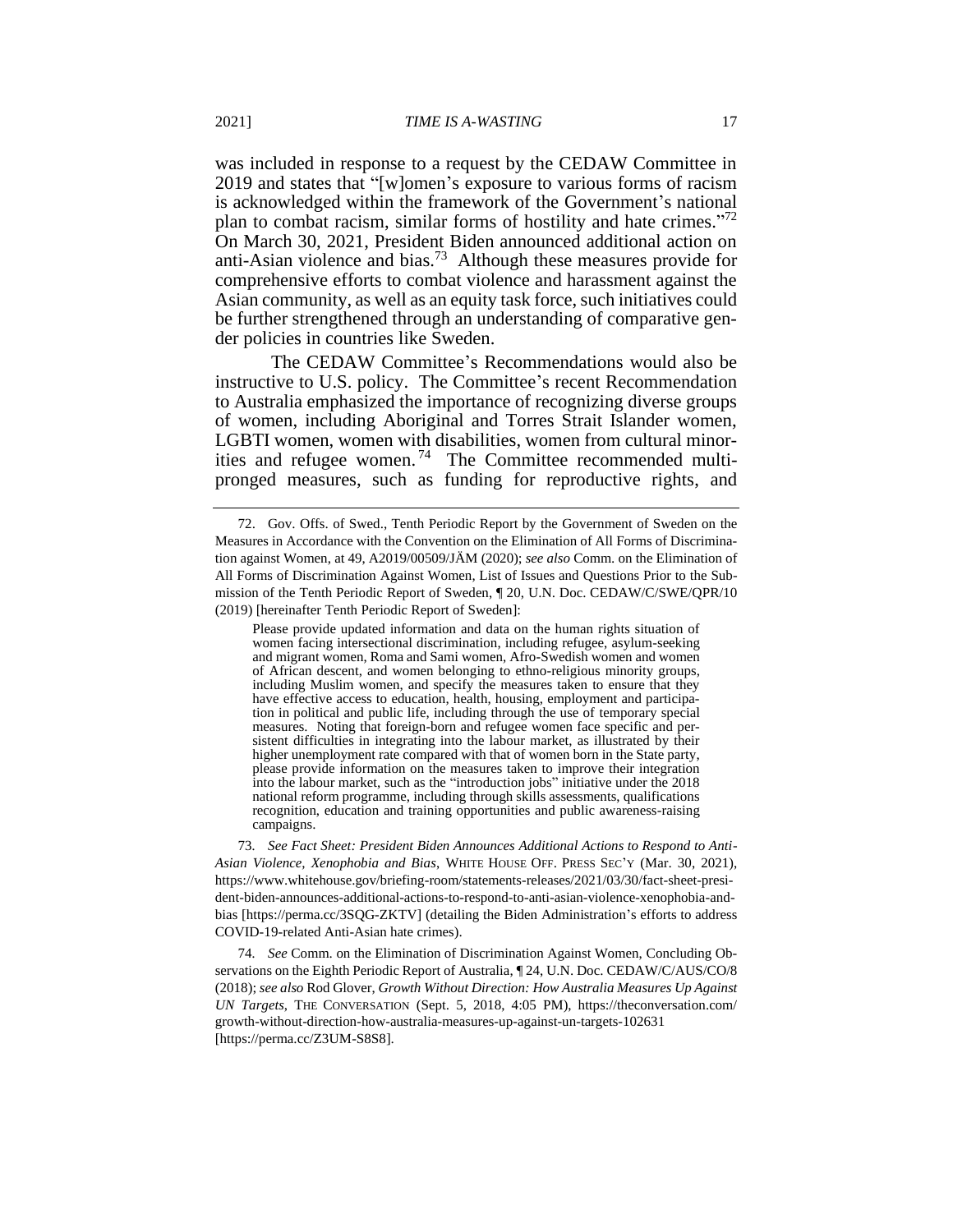intersectional rights, including the rights of women refugees.<sup>75</sup> Embodying a similar approach, one of the first Executive Orders passed by the Biden Administration was one on Preventing and Combating Discrimination on the Basis of Gender Identity or Sexual Identity.<sup>76</sup> These important anti-discrimination policies are critical for transnational idea-sharing initiatives. As a party to the CEDAW, the United States could enhance the transmission of new ideas and progressive action to the rest of the world and be seen as exemplars in the field of equity and justice.

## *D. Intersectionality, the CEDAW, and the United States<sup>77</sup>*

Our data analysis of the State Party Reports to the CEDAW Committee from 2016 to 2020 reveals a significant focus by the CEDAW Committee on two issues that are central to the Biden Administration and to the United States' national security and foreign policy in general: (1) violence against women and (2) an intersectional focus on gender.<sup>78</sup>

By providing information to the CEDAW Committee, States Parties have been able to guide their own policymaking to improve women's rights domestically and adequately address the intersectional needs of women residing there. Our data analysis<sup>79</sup> reveals that States Parties between 2016 and 2020 provided some information on genderbased violence to the Committee 100% of the time, which is in line with the Committee's continued focus on that area. $80\degree$  Most of the time, in just under 95% of instances, States also provided information on at least one other area of interest.<sup>81</sup> Half of the reporting States provided information to the Committee on gender-based violence, WPS, and

- 79*. See infra* Appendix, tbls.1 & 2.
- 80*. See infra* Appendix, tbl.2.
- 81*. Id.*

<sup>75</sup>*. See* Concluding Observations on the Eighth Periodic Report of Australia, *supra* note [74.](#page-17-0)

<sup>76</sup>*. See Executive Order on Preventing and Combating Discrimination on the Basis of Gender Identity or Sexual Orientation*, WHITE HOUSE (Jan. 20, 2021), https://www.whitehouse.gov/briefing-room/presidential-actions/2021/01/20/executive-orderpreventing-and-combating-discrimination-on-basis-of-gender-identity-or-sexual-orientation [https://perma.cc/EKP6-2JNA].

<sup>77.</sup> All data in this Section was collected by Rangita de Silva de Alwis through Penn Law. *See Data on CEDAW*, *supra* not[e 62.](#page-15-0)

<sup>78</sup>*.* See *Data on CEDAW*, *supra* note [62,](#page-15-0) and see also *infra* Appendix for a breakdown detailing the frequency that the CEDAW Committee requested—and how often States Parties provided—information about WPS, intersectionality, and gender-based violence between 2016 and 2020.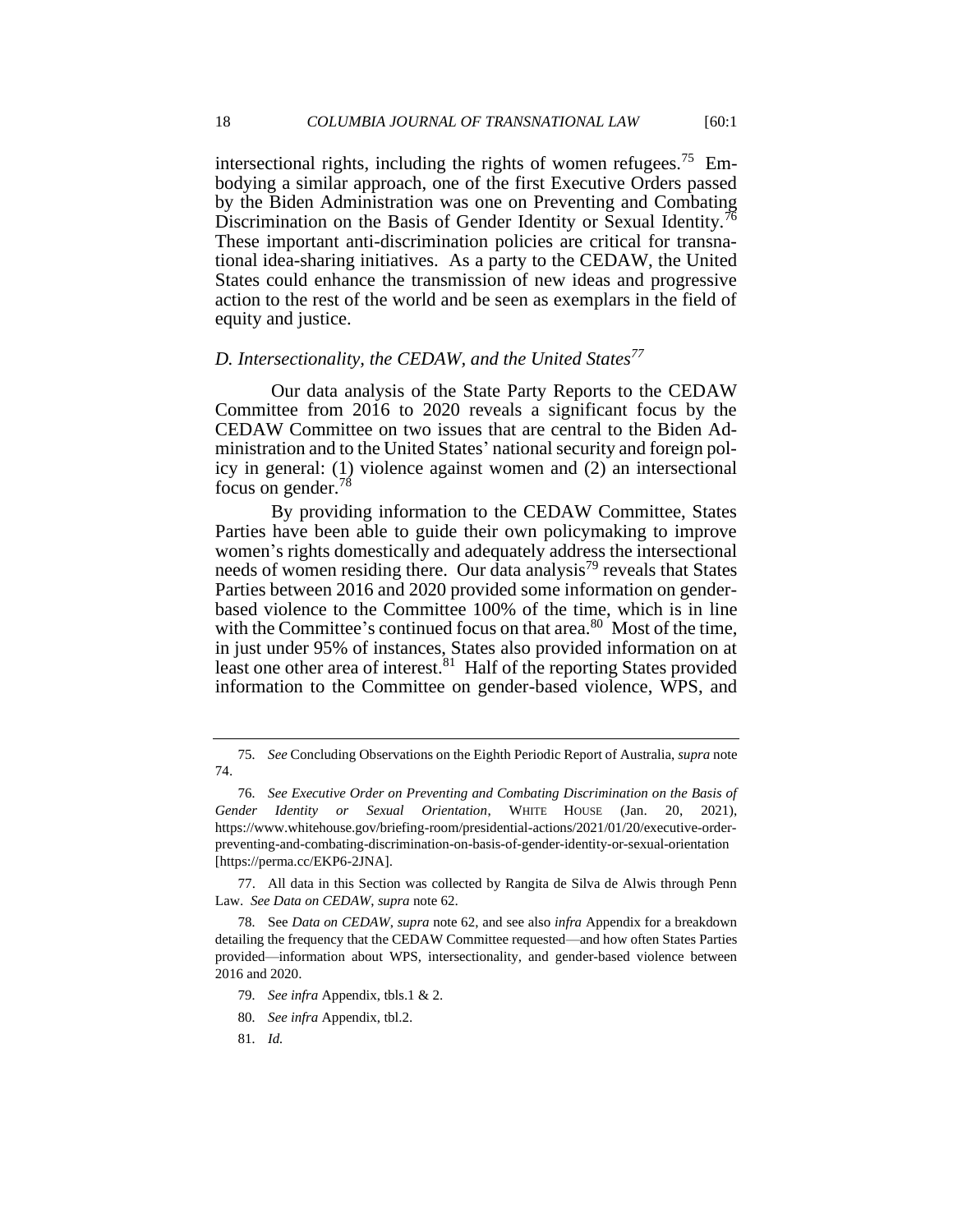intersectionality.<sup>82</sup> Just over 43% of States provided information on solely gender-based violence and intersectionality.<sup>83</sup>

In 2016, the CEDAW Committee referenced WPS 75% of the time in their Concluding Observations.<sup>84</sup> The percentage of times that the CEDAW mentioned minority rights in their Concluding Observations rose from 64% to 75% between 2016 and 2018.<sup>85</sup> Although there was a drop in the frequency of reference in 2019 and 2020, this shift may be due to the fact that in every Concluding Observation across all five years (2016–2020), the Committee mentioned intersectionality and gender-based violence 100% of the time.<sup>86</sup>

Ratification of the CEDAW, and subsequent Concluding Observation Reports from the CEDAW Committee, have both contributed to the development of gender legal policy on a broad scale (*e.g.*, the inclusion of intersectionality in the gender discrimination discussion) and contributed to domestic implementation of anti-discrimination laws around the world. <sup>87</sup> From this brief survey of recent CEDAW Committee Recommendations, we can see that ratification has the potential of helping to improve the domestic human rights situation in the United States.<sup>88</sup> The United States can join the legion of other U.N. Member States that actively use the CEDAW to guide their own policymaking on eliminating gender-based discrimination. What the recent public reckoning on racial and gender justice has revealed in profoundly important ways is that the United States has much more to do to address the interrelated axes of racial and gender inequality.<sup>89</sup>

While we believe that ratifying the CEDAW can provide ample support to addressing the domestic human rights situation in the United States, some reformers might want more than a symbolic act of ratification.<sup>90</sup> Although we have long been engaged in a national conversation on race and gender, the dual forces of the pandemic and the renewed racial justice movement have forced us to face up to our failure to act. In January, at the signing of the Executive Order on Racial

85*. See infra* Appendix, tbl.1.

86*. Id.*

87*. See* discussion on domestic implementation of the CEDAW *infra* Part III.

88*. See Data on CEDAW*, *supra* note [62.](#page-15-0)

89*. See* Linda S. Greene, Lolita Buckner Inniss & Bridget J. Crawford, *Talking About Black Lives Matter and #MeToo*, 34 WIS. J.L. GENDER & SOC'Y 109, 136–38 (2019).

90. For a response to challenges of ratification, see generally Hathaway, *supra* note [22.](#page-7-0)

<sup>82</sup>*. Id.*

<sup>83</sup>*. Id.*

<sup>84.</sup> A drop in the frequency of the CEDAW Committee's references to WPS in 2020 may be attributable to the Committee's focus on emergencies related to COVID-19 during that time period.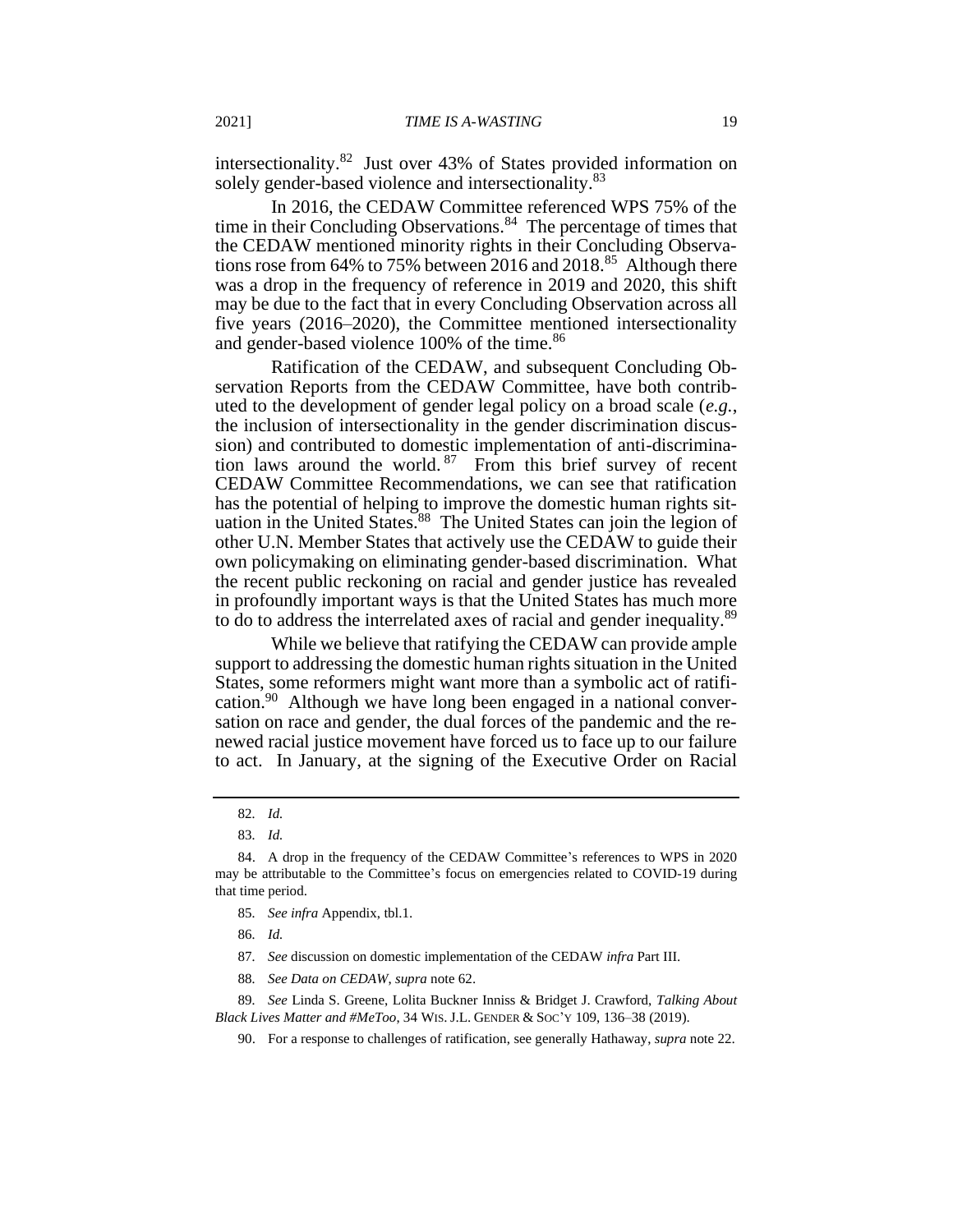Equality, President Biden referenced the significance of a new generation of young Americans forcing a national confrontation with systemic injustice.<sup>91</sup> The CEDAW Ratification lends itself to this current national impulse on a public reckoning on gender and race.

Criticisms of the human rights agenda frequently fail to acknowledge the difficult and lengthy process of implementation which often starts at the initial stage of engagement with the relevant human rights convention body. The moment of ratification is not a "silver bullet" designed to immediately resolve the issue which inspired the instrument.<sup>92</sup> Nonetheless, it is worth considering some of the advantages to ratification that can be translated directly into organizing efforts, policy implementation, and reform efforts at the domestic  $level.<sup>93</sup>$ 

<span id="page-20-0"></span>One interesting benefit is that ratifying the CEDAW gives an opportunity for American civil rights organizations focused on domestic human rights issues to bring their advocacy to the international stage. Once the Convention is ratified, American civil rights groups could present their findings to the CEDAW Committee and use the body as another vehicle of accountability to examine government action on the human rights situation in the United States.

Ratification of the CEDAW also gives the opportunity for American reformers and lawmakers to develop a more nuanced understanding of intersectionality by working with and learning from a

<sup>91</sup>*. Remarks by President Biden at Signing of an Executive Order on Racial Equality,*  WHITE HOUSE BRIEFING ROOM (Jan. 26, 2021), https://www.whitehouse.gov/briefingroom/speeches-remarks/2021/01/26/remarks-by-president-biden-at-signing-of-an-executiveorder-on-racial-equity [https://perma.cc/5ENM-UASY].

<sup>92</sup>*. See* Ryan Goodman & Derek Jinks, *Measuring the Effects of Human Rights Treaties* 14 EUR. J. INT. L. 171, 173–74 (2003) (responding to Hathaway, *supra* note [22\)](#page-7-0).

<sup>93.</sup> Some examples of this connection between grassroots organizing, the CEDAW, and domestic policy change include Zainah Anwar & Jana S. Rumminger, *Justice and Equality in Muslim Family Laws: Challenges, Possibilities, and Strategies for Reform*, 64 WASH. & LEE L. REV. 1529, 1545–48 (2007) (outlining key discriminatory provisions within Malaysia's Islamic Family Law (Federal Territories) Act of 1984 and the efforts being made by Muslim women in Malaysia to advocate for comprehensive reform of Malaysian Muslim family laws); Madhavi Sunder, *Piercing the Veil*, 112 YALE L.J. 1399, 1443–57 (2003) (discussing women living under Muslim laws and the unexamined archives of women's human rights education manuals, to demonstrate how women activists in the Muslim world are catalyzing change on the ground). *See also* Conor Friedersdorf, *Will Black Lives Matter Be a Movement That Persuades?*, ATLANTIC (Sept. 24, 2015), https://www.theatlantic.com/politics/archive/2015/09/ will-black-lives-matter-be-a-movement-that-persuades/407017/ [https://perma.cc/9D5H-Q8AH] ("But awareness-raising often goes nowhere . . . they've provided a plausible way to convert awareness and mobilization into real-world solutions that will help save lives.").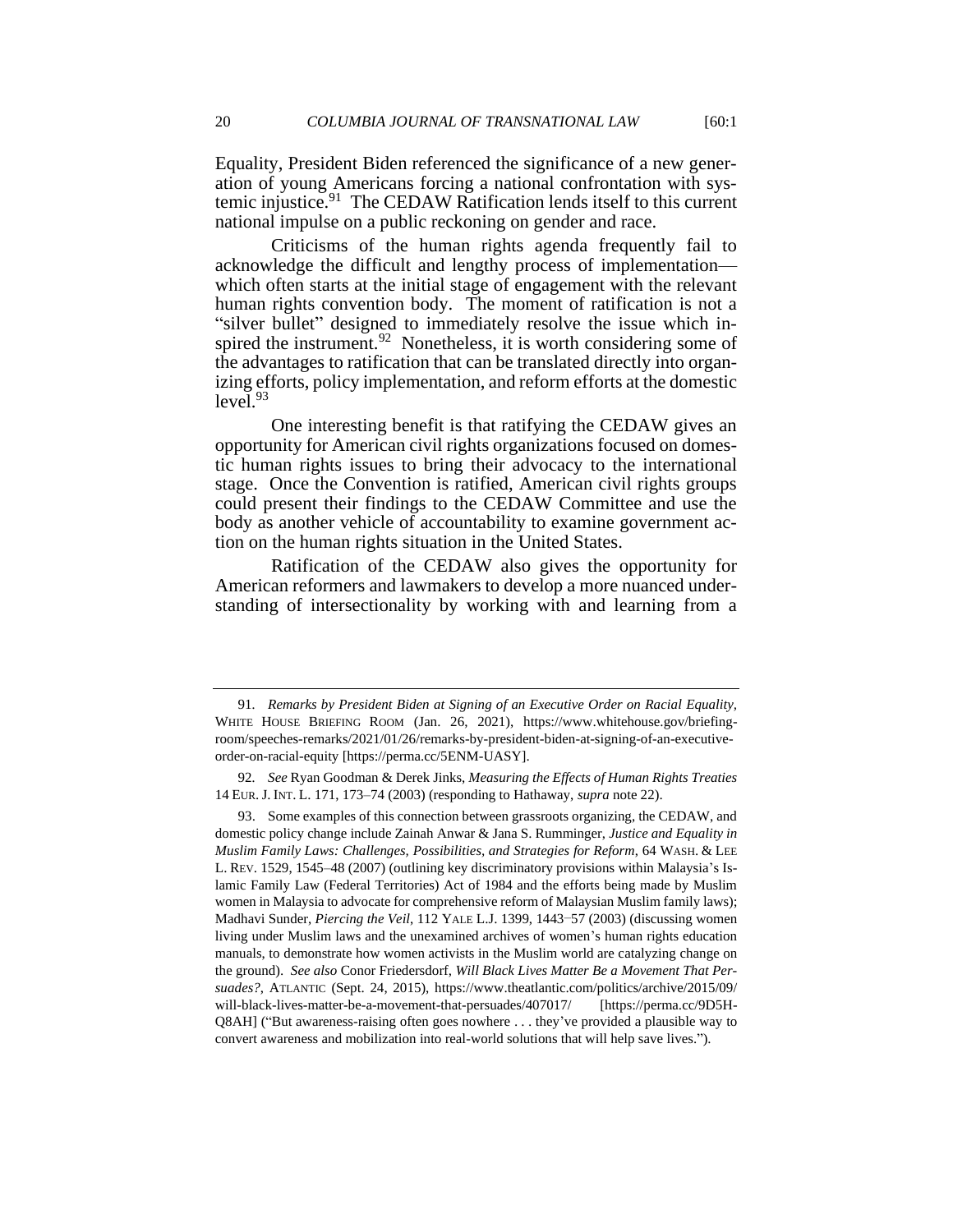global community of experts. <sup>94</sup> The reality is that many of the intersectional issues facing marginalized groups in the United States are not uniquely American challenges. Instead, the tensions of intersectional discrimination are typically transnational, and the process of developing solutions can benefit from cross-border cooperation and experimentation. The CEDAW Committee provides a platform for this kind of policy development and cross-pollination.

Finally, the CEDAW can be an important tool for agenda-setting domestically. The truly universal recommendations of the CEDAW can serve as guidelines for lawmakers considering which legislative projects might cut across political divides. The fact that these norms have been endorsed by an international body gives some credence and legitimacy to the fundamental status of such policies.

We acknowledge that the United States has attempted to make a commitment to intersectionality independently of the CEDAW. In the Biden Administration's National Strategy, the administration committed to "[r]educing racial and ethnic disparities in COVID-19 global response and disproportionate impacts on marginalized and indigenous communities, women and girls, and other groups."<sup>95</sup>

<span id="page-21-1"></span>This commitment to intersectionality can similarly be seen in the United States' response to the 2021 Atlanta spa shootings, where eight people, including six Asian women, were killed in a shooting spree.<sup>36</sup> The tragedy was a tipping point in shaping a new policy agenda to address the underlying power relations which lead to hate crimes and gender-based violence: "The Anti-Asian Hate Crimes Law: Combatting Racism, Xenophobia, and Intolerance Against Asian American and Pacific Islanders in the United States."<sup>97</sup> In advocating for the passage of this bill, the bipartisan effort advanced an image of hate crime based in an intersectional understanding of sexual violence,

<span id="page-21-0"></span><sup>94.</sup> This collaboration was very important for the late U.S. Supreme Court Justice Ruth Bader Ginsburg. *See* Ruth Bader Ginsburg, Assoc. Just., U.S. Sup. Ct., "A Decent Respect to the Opinions of [Human]kind": The Value of a Comparative Perspective in Constitutional Adjudication, Remarks at the International Academy of Comparative Law at American University, at 3 (July 30, 2010).

<sup>95.</sup> NATIONAL STRATEGY, *supra* note [14,](#page-6-0) at 114.

<sup>96</sup>*. 8 Dead in Atlanta Spa Shootings, With Fears of Anti-Asian Bias*, N.Y. TIMES (Mar. 26, 2021), https://www.nytimes.com/live/2021/03/17/us/shooting-atlanta-acworth [https://perma.cc/X875-Y6YL].

<sup>97</sup>*. See* Barbara Sprunt, *Here's What the New Hate Crimes Law Aims To Do As Attacks on Asian Americans Rise,* N.P.R. (May 20, 2021, 4:32 PM), https://www.npr.org/2021/05/20/ 998599775/biden-to-sign-the-covid-19-hate-crimes-bill-as-anti-asian-american-attacks-rise [https://perma.cc/UV5U-52V5]; Rangita de Silva de Alwis, *After Atlanta: Building a Future Free of Racism and Gender-based Violence*, GIWPS (Mar. 19, 2021), https://giwps.georgetown.edu/after-atlanta-building-a-future-free-of-racism-and-genderbased-violence [https://perma.cc/Q5JN-CR8X].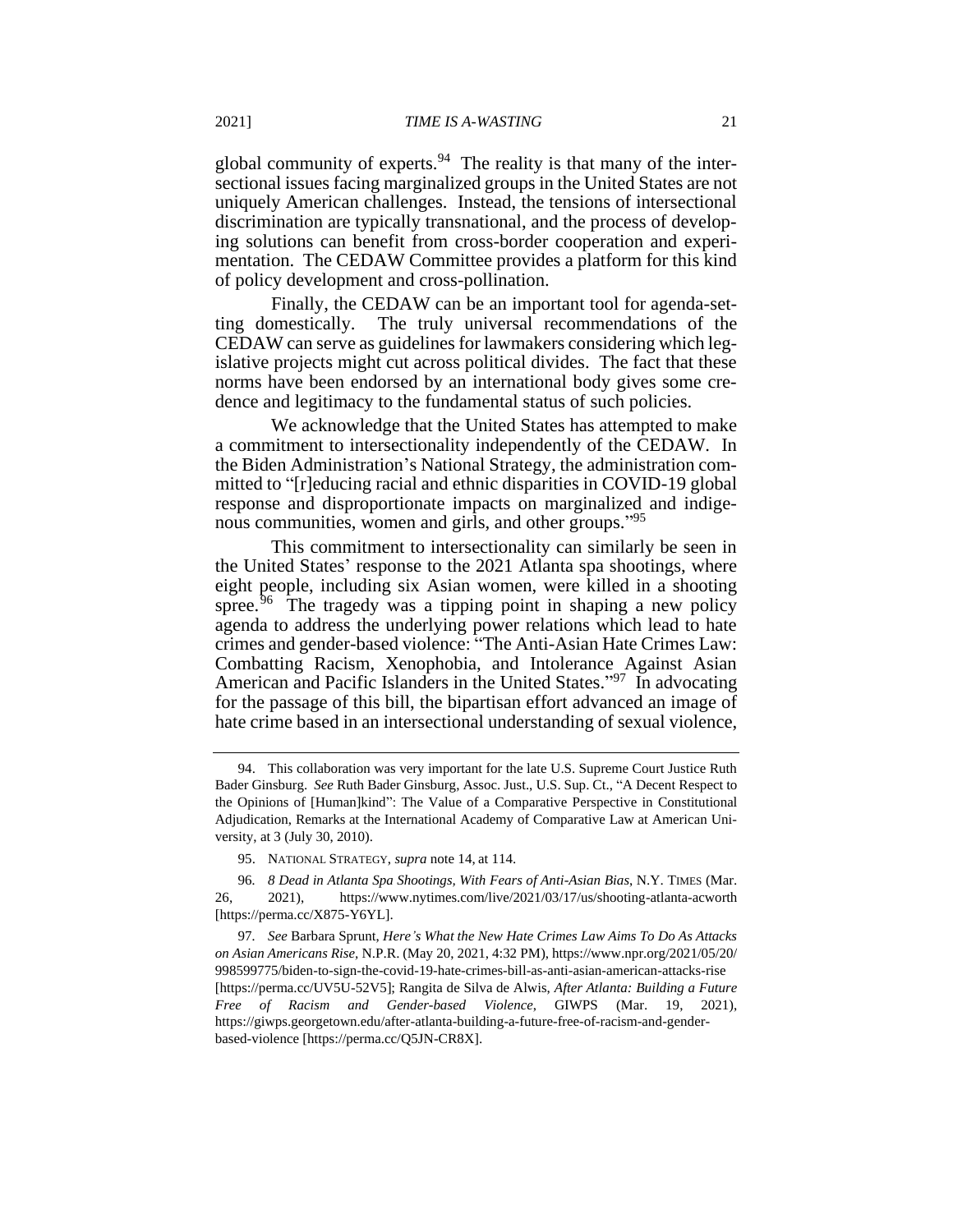racism, and populism.<sup>98</sup> President Biden cogently summarized the contemporary commitment to intersectionality in his recent comments on renewing the Violence Against Women Act (the "VAWA")<sup>99</sup>: "This should not be a Democratic or Republican issue—it's a matter of justice and compassion." 100 Instead of seeing violence against women as a mere collection of discrete incidents, President Biden acknowledges the intersectional nature of violence as a larger phenomenon of power dynamics.<sup>101</sup>

The U.S. Page Act of 1875—which banned the entry of Asian laborers, prominently "lewd and immoral" Chinese women into the United States—exemplifies how power structures can codify racial discrimination and entrench colonial history.<sup>102</sup> Not only did the Act discriminate against Asian women immigrants on its face, it also contributed to the persistent fetishization and subordination of Asian women in the United States by legitimizing racist stereotypes. This concept of violence as an abuse of power, as manifested in racism, sexism, and colonialism, is underscored in the CEDAW.<sup>103</sup> The Convention offers a powerful framework through which to articulate the ongoing violence of the U.S. Page Act for Asian women, and to understand that for the Biden Administration, combatting structural

101. President Biden's sensitivity to power dynamics finds an international correlative in the Convention and related materials. The CEDAW and the U.N. Declaration on the Elimination of Discrimination Against Women both underscore unequal power dynamics as a root cause of the subordination of women. *See* CEDAW, *supra* note [52,](#page-13-1) art. 5 (calling upon States Parties to eliminate "practices which are based on the idea of the inferiority or the superiority of either of the sexes or on stereotyped roles for men and women"). *See also* G.A. Res. 48/104, pmbl., Declaration on the Elimination of Violence Against Women (Dec. 20, 1993), https://www.ohchr.org/en/professionalinterest/pages/violenceagainstwomen.aspx

[https://perma.cc/67P9-BN25] ("Recognizing that violence against women is a manifestation of historically unequal power relations between men and women, which have led to domination over and discrimination against women by men and to the prevention of the full advancement of women . . . .").

102. Mari Uyehara, *The Roots of the Atlanta Shooting Go Back to the First Law Restricting Immigration*, NATION (Mar. 22, 2021), https://www.thenation.com/article/society/atlantashooting-history [https://perma.cc/5HZM-VW3M**]**.

103*. See* CEDAW, *supra* not[e 52,](#page-13-1) pmbl. ("Emphasizing that the eradication of apartheid, all forms of racism, racial discrimination, colonialism, neo-colonialism, aggression, foreign occupation and domination and interference in the internal affairs of States is essential to the full enjoyment of the rights of men and women . . . .").

<sup>98</sup>*. See* de Silva de Alwis, *supra* note [97.](#page-21-0)

<sup>99</sup>*. See* discussion *infra* Conclusion.

<sup>100</sup>*. Statement by President Biden on the Introduction of the Violence Against Women Reauthorization Act of 2021,* WHITE HOUSE BRIEFING ROOM (Mar. 8, 2021), https://www.whitehouse.gov/briefing-room/statements-releases/2021/03/08/statement-bypresident-biden-on-the-introduction-of-the-violence-against-women-reauthorization-act-of-2021/ [https://perma.cc/K77L-43QB].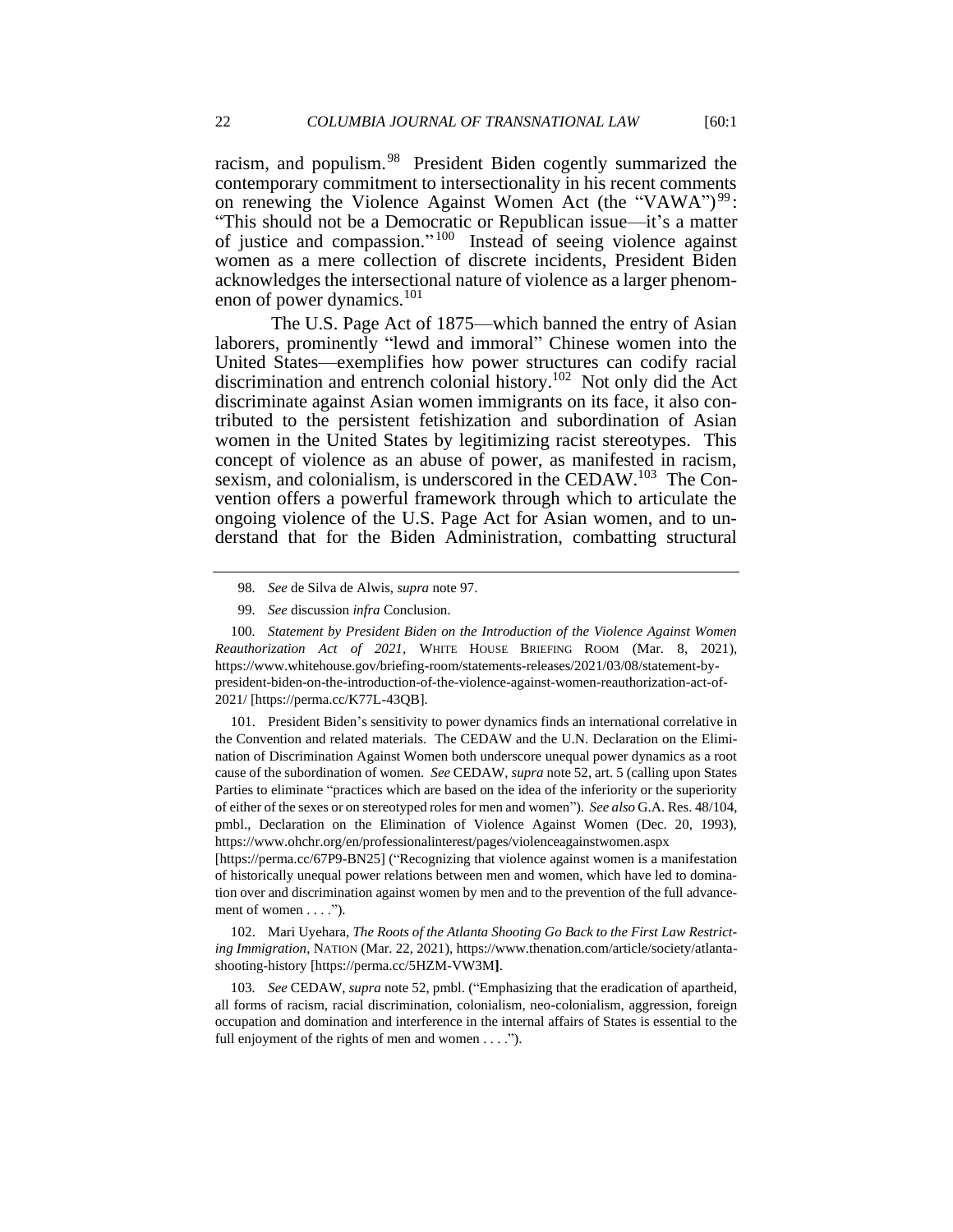violence will require eradicating underlying racial discrimination and legacies of colonialism.

However, this same national approach to intersectionality must be mainstreamed into foreign policy and development cooperation to accelerate global recovery plans.<sup>104</sup> Ratification of the CEDAW and integration of its tenants into domestic legislation would provide a moment of opportunity to build a better architecture to restore the rights of women at the margins, including ethnic minorities, indigenous women, refugee populations, displaced populations, and LGBTQ+ women.

In conclusion, the role that the CEDAW can play in the American domestic human rights sphere has been overlooked. Not only is the CEDAW an essential foreign policy tool, but at a time of a public reckoning of the BLM and #MeToo Movements, the Convention also represents an important vehicle to address institutional and structural sexism through an intersectional lens. As Harold Koh argued in 2002, "a country's ratification of the CEDAW is one of the surest indicators of the strength of its commitment to internalize the universal norm of gender equality into its domestic laws."<sup>105</sup> The United States must make good on its commitment by ratifying the CEDAW.

#### II. WOMEN, PEACE, AND SECURITY AND THE CEDAW

The relationship between the CEDAW and the Women, Peace, and Security agenda has also not received sufficient attention. The United States prides itself as a global leader on WPS issues and is a forerunner of the idea not only that the WPS agenda is an effective conflict prevention tool, but also that peace is inextricably linked with gender equality. In a report on the Obama Administration's commitments to the WPS agenda, leaders such as Leon Panetta, Former U.S. Secretary of Defense, and Hillary Clinton, Former U.S. Secretary of State, argued unambiguously: "In short, the U.S. Government has made it a foreign policy and national security priority to put women at the heart of our peace and security efforts."<sup>106</sup> They argued that U.S. national security depends on involving women in conflict resolution and peacebuilding.<sup>107</sup> In turn, this active engagement and leadership

<span id="page-23-0"></span><sup>104.</sup> For a discussion on the concept of "development cooperation," see J. Brian Atwood, *American Leadership in Development Cooperation*, BROOKINGS INST. (July 31, 2018), https://www.brookings.edu/research/american-leadership-in-development-cooperation [https://perma.cc/JYK4-XJ8S**]**.

<sup>105</sup>*. 2002 Hearing*, *supra* note [2,](#page-4-0) at 36 (statement of Prof. Harold Hongju Koh).

<sup>106.</sup> Hillary Rodham Clinton & Leon Panetta, *Foreword* to WOMEN ON THE FRONTLINES OF PEACE AND SECURITY, at viii (Jeffrey D. Smotherman ed., 2014).

<sup>107</sup>*. See id.* at vii–ix*.*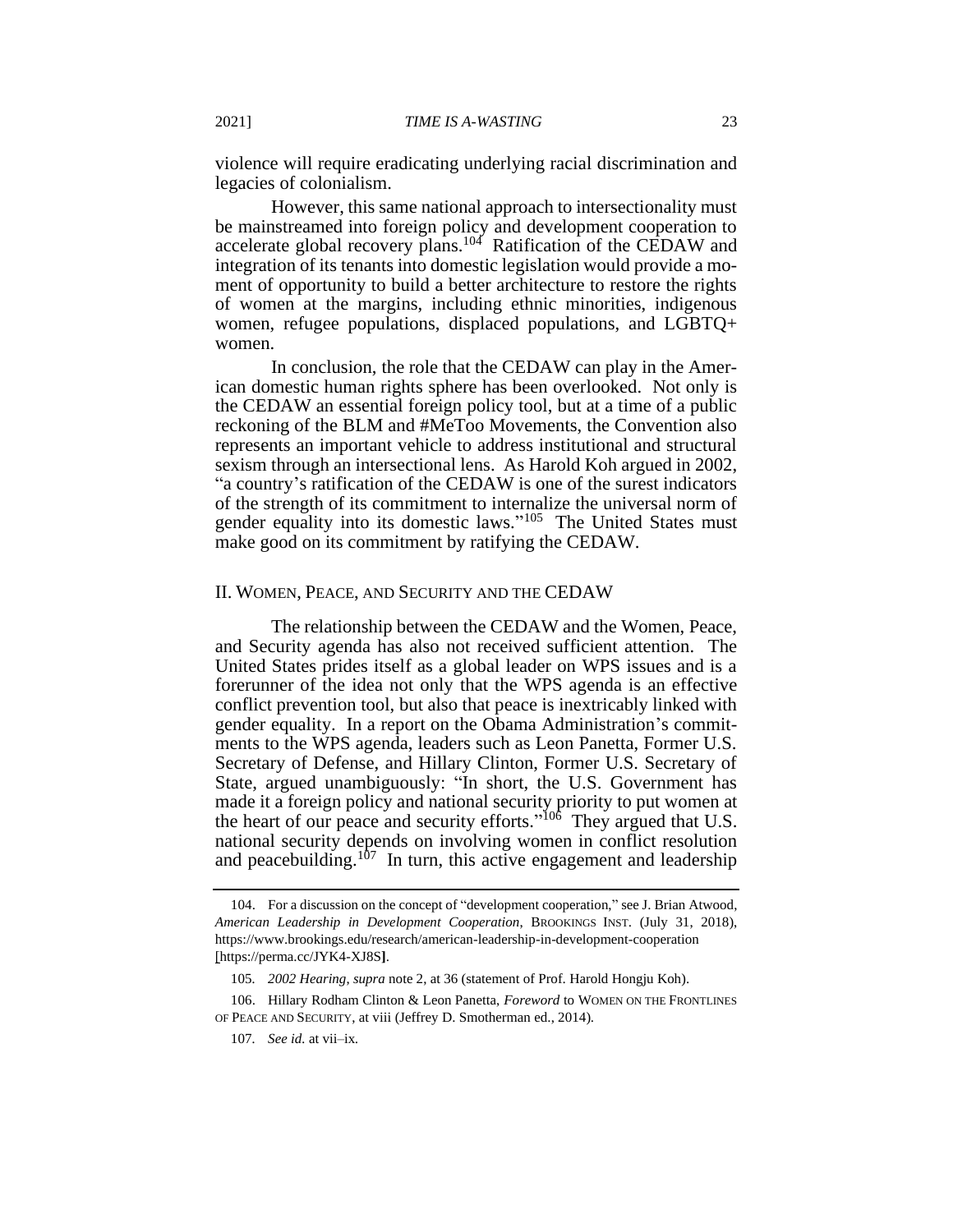of women in these negotiations improves the prospects for sustainable peace.

<span id="page-24-2"></span><span id="page-24-0"></span>While serving as U.N. ambassador, Samantha Power often quoted<sup>108</sup> the evidence-based research collected by the  $2015$  U.N. Global Study on WPS, which demonstrated that women's participation in peacemaking was not only a moral, but also a security, imperative.<sup>109</sup> The U.N. Global Study's articulation of the "simple, yet revolutionary idea . . . that peace is only sustainable if women are fully included" was first anchored in the 1995 Fourth World Conference's Beijing Platform of Action.<sup>110</sup> This concept was formalized by the historic U.N. Security Council Resolution ("SCR") 1325, adopted on October 31, 2000.<sup>111</sup> Phumzile Mlambo-Ngcuka, Head of U.N. Women, referred to SCR 1325 as the "crowning achievement" of the global women's movement.<sup>112</sup> For the first time, a Security Council Resolution laid out the role of women and the value of gender perspective in preventing and resolving conflicts, as well as in sustaining peace.<sup>113</sup>

<span id="page-24-1"></span>Moreover, Michelle Bachelet, the first Head of U.N. Women and now the High Commissioner for Human Rights, made the clear correlation between gender equality and national and global security, concluding that gender equality is an indicator of security.<sup>114</sup>

- 111. S.C. Res. 1325, pmbl. (Oct. 31, 2000).
- 112. Phumzile Mlambo-Ngcuka, *Foreword* to COOMARASWAMY, *supra* note [109,](#page-24-0) at 5.
- 113*. See id.*

<sup>108</sup>*. See, e.g.*, Press Release, Security Council, Security Council Unanimously Adopts Resolution 2242 (2015) to Improve Implementation of Landmark Text on Women, Peace, Security Agenda, U.N. Press Release SC/12076 (Oct. 13, 2015), https://www.un.org/press/en/2015/sc12076.doc.htm [https://perma.cc/KL3K-D3HN] (noting Power's citation of data on the inclusion of women in the peacemaking process).

<sup>109</sup>*. See* RADHIKA COOMARASWAMY, PREVENTING CONFLICT, TRANSFORMING JUSTICE, SECURING THE PEACE: A GLOBAL STUDY ON THE IMPLEMENTATION OF UNITED NATIONS SECURITY COUNCIL RESOLUTION 1325, at 41–42 (2015) ("[P]eace processes that included women as witnesses, signatories, mediators, and/or negotiators demonstrated a 20 per cent increase in the probability of a peace agreement lasting at least two years. This increases over time, with a 35 per cent increase in the probability of a peace agreement lasting 15 years."). *See also generally* Laurel Stone, *Women Transforming Conflict: A Quantitative Analysis of Female Peacemaking* (Seton Hall U. Working Paper), https://papers.ssrn.com/sol3/papers.cfm?abstract\_

id=2485242 [https://perma.cc/7ZS3-VUJK] (demonstrating quantitatively how women's participation in the peacemaking process can impact the longevity of peace agreements).

<sup>110</sup>*.* U.N. WOMEN, BEIJING DECLARATION AND PLATFORM FOR ACTION 32–176 (1995), https://www.unwomen.org/en/digital-library/publications/2015/01/beijing-declaration [https://perma.cc/KQ53-QYQY].

<sup>114.</sup> Bachelet argued that when more women are in the labor force, prospects for better peace improve. *See* Michelle Bachelet, *Women as Agents of Peace and Stability: Measuring the Results*, *in* WOMEN ON THE FRONTLINES OF PEACE AND SECURITY, *supra* not[e 106,](#page-23-0) at 105.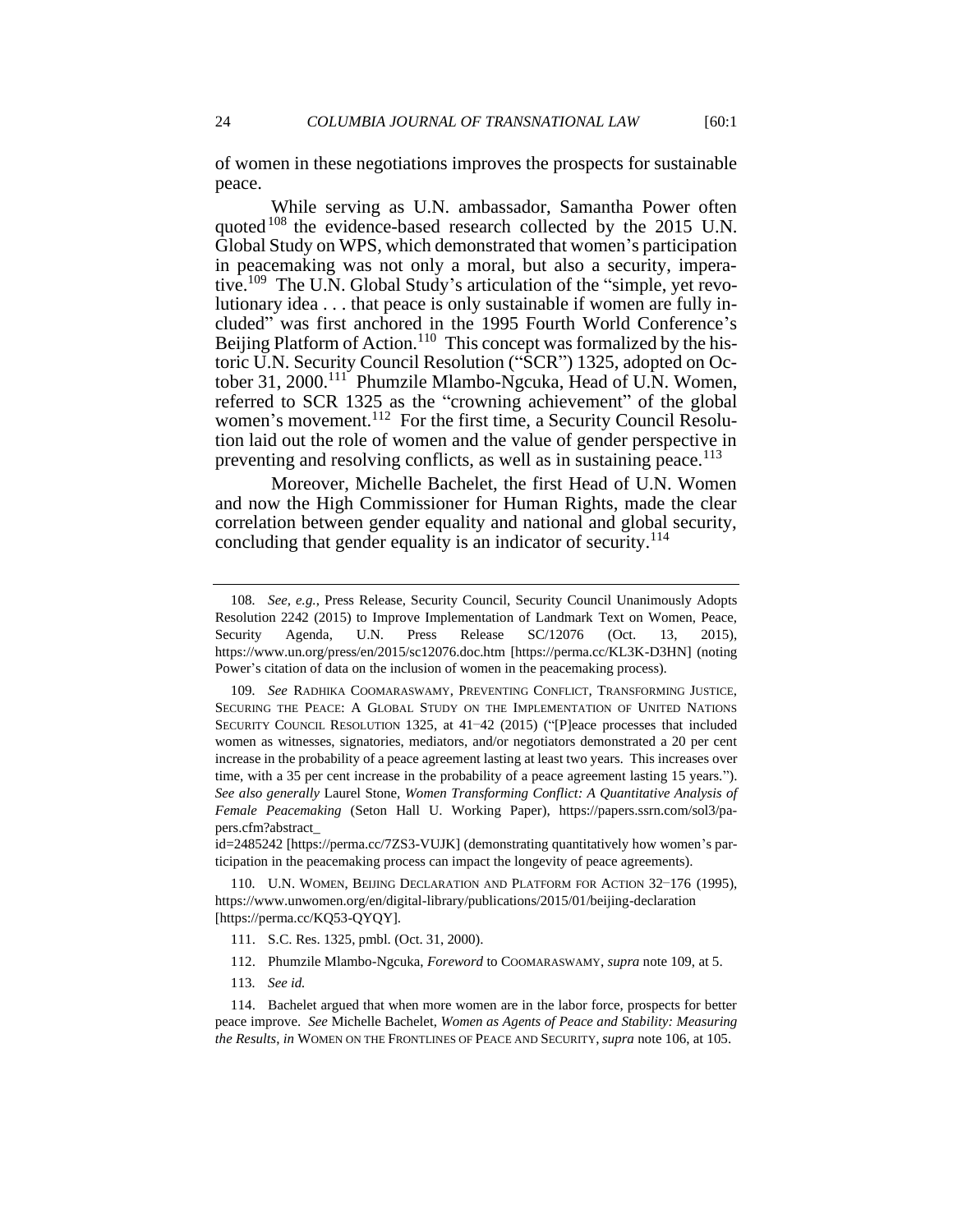In practice, American allies like NATO see the WPS agenda as a vital pillar of national security. As Clare Hutchinson, the NATO Secretary General's Special Representative for WPS, has articulated, NATO's "vision of security must be anchored to the inclusion of women, the adoption of a gender perspective in all activities, and in upholding the highest standards of behavior."<sup>115</sup>

This Section provides an overview of America's leadership regarding the WPS agenda, delineates the intertwined impact of the movements for WPS and human rights, and evaluates the CEDAW's varied influence on WPS strategies to advance women's rights. We argue that the ratification of the CEDAW is central to U.S. leadership in implementing the Resolutions adopted by the U.N. Security Council as well as securing national and global security.

#### *A. Bipartisan Support of WPS in the United States*

<span id="page-25-0"></span>Within the United States, WPS is an issue that has strong bipartisan support, as demonstrated by over a decade of concerted legislative efforts by both Democrats and Republicans.<sup>116</sup> However, despite the closely connected goals of WPS and the CEDAW, the United States has yet to leverage the legitimacy of the WPS agenda to bolster support for the Convention. In contrast, the CEDAW and CEDAW Committee directly tap into the WPS agenda and have been instrumental components in catalyzing international interest in and directing action on this vital agenda.<sup>117</sup> Thus, the Biden Administration should correct this oversight and attempt to translate bipartisan support of WPS into support for ratifying the CEDAW.

In 2017, the United States became the first country in the world to pass comprehensive national legislation to enshrine the WPS agenda

<sup>115.</sup> Clare Hutchinson, NATO Sec'y Gen.'s Special Representative for Women, Peace, and Sec., NATO Statement at the United Nations Security Council Open Debate on Women, Peace, and Security (Oct. 29, 2020), https://www.nato.int/cps/us/natohq/opinions\_179287.htm?selectedLocale=en [https://perma.cc/KV9Q-KPXR]; *Fact Sheet: The United States National Action Plan on Women, Peace, and Security*,WHITE HOUSE OFF. PRESS SEC'Y (Dec. 19, 2011), https://obamawhitehouse.archives.gov/the-press-office/2011/12/19/ fact-sheet-united-states-national-action-plan-women-peace-and-security [https://perma.cc/ G8ZG-AVW8] (describing the first ever executive order on women, peace, and security national action plan in 2011).

<sup>116</sup>*. See* Marilou McPhedran, *Complements of CEDAW: U.S. Foreign Policy Coherence on Women's Human Rights and Human Security*, 2014 MICH. ST. L. REV. 281, 282–84 (2014) (arguing for U.S. ratification of the CEDAW in order to strengthen existing U.S. anti-discrimination legislation and concluding that CEDAW ratification is a critical step to fully implementing the already well-accepted WPS agenda).

<sup>117</sup>*. See supra* not[e 114](#page-24-1) and accompanying text.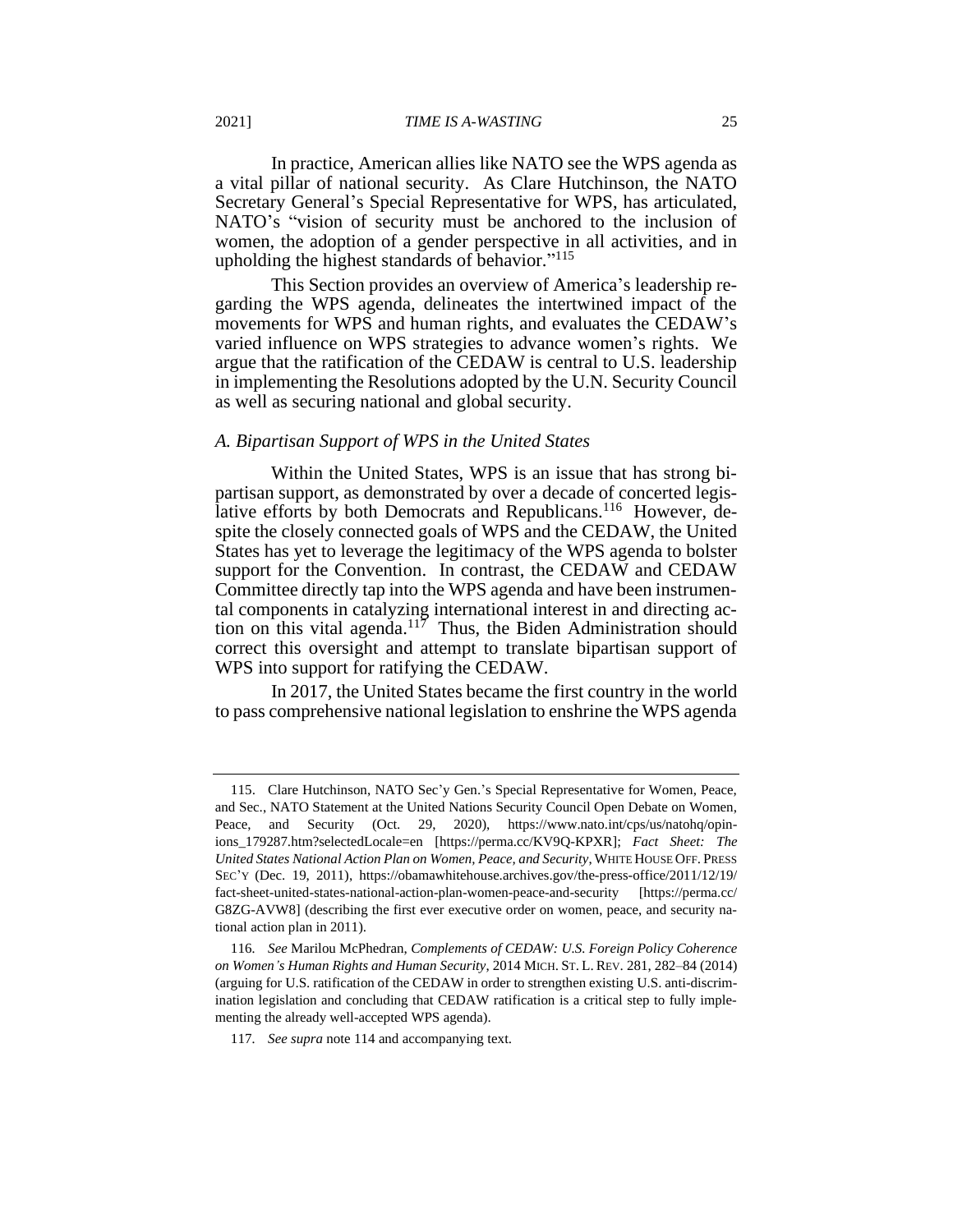<span id="page-26-0"></span>with the Women, Peace, and Security Act of 2017.<sup>118</sup> This Act codified the U.S. commitment to advancing women's meaningful participation in conflict resolution and peacebuilding, as well as safeguarding the safety of women and girls.<sup>119</sup> With the Act, the United States solidified its reputation as a leader in WPS issues, which had developed over the past decade. This Section reviews this history of American involvement in WPS, illustrating how WPS cuts across political lines as a well-accepted agenda.<sup>120</sup>

One of the most emblematic moments of American leadership involving WPS occurred during the Bush Administration. In June 2008, U.S. Secretary of State Condoleezza Rice was chairing the U.N. Security Council Presidency, on behalf of the United States, when she introduced what later became Security Council Resolution 1820.<sup>121</sup>

<span id="page-26-1"></span>In proposing this Resolution, Secretary Rice also answered whether the question of sexual violence against women in conflict was one which the U.N. Security Council was authorized to address: "I am proud that, today, we respond to that lingering question with a resounding 'yes.'" 122 Secretary Rice added that the Security Council acknowledged sexual violence as a security concern, stating: "We affirm that sexual violence profoundly affects not only the health and safety of

119. In 2017, the United States drafted the first ever Bill on Women, Peace, and Security. This bill expresses the sense that:

Women, Peace, and Security Act of 2017, *supra* not[e 118,](#page-26-0) at §§ 3, 5.

<sup>118.</sup> Women, Peace, and Security Act of 2017, 22 U.S.C. § 2151 (2017); *see* Amb. Linda Thomas-Greenfield, U.S. Rep. to the U.N., Remarks at a U.N. Security Council Open Debate on Women, Peace, and Security (Oct. 21, 2021), https://usun.usmission.gov/remarks-by-ambassador-linda-thomas-greenfield%E2%80%AFat-a-un-security-council-open-debate-onwomen-peace-and-security/ [https://perma.cc/LJ3H-XG6W] ("The United States passed the Women, Peace, and Security Act in 2017, making us the first country in the world with a comprehensive domestic law promoting this key agenda.").

<sup>(1)</sup> the United States should be a global leader in promoting the participation of women in conflict prevention, management, and resolution and post-conflict relief and recovery efforts; (2) the political participation and leadership of women in fragile environments, particularly during democratic transitions, is critical to sustaining democratic institutions; and (3) the participation of women in conflict prevention and conflict resolution helps promote more inclusive and democratic societies and is critical to country and regional stability. The President, within one year after enactment of this bill and again four years later, shall submit to the appropriate congressional committees and make public a Women, Peace, and Security Strategy, which shall: be aligned with other nations' plans to improve the participation of women in peace and security processes, conflict prevention, peace building, and decision-making institutions; and include goals and evaluation plans to ensure strategy effectiveness.

<sup>120</sup>*. See* McPhedran, *supra* note [116,](#page-25-0) at 282–84.

<sup>121.</sup> S.C. Res. 1820 (June 19, 2008); T. Vishnu Jayaraman, *Rape as a War Crime*, U.N. CHRON., https://www.un.org/en/chronicle/article/rape-war-crime [https://perma.cc/7W47- EZ2W].

<sup>122.</sup> Jayaraman, *supra* note [121.](#page-26-1)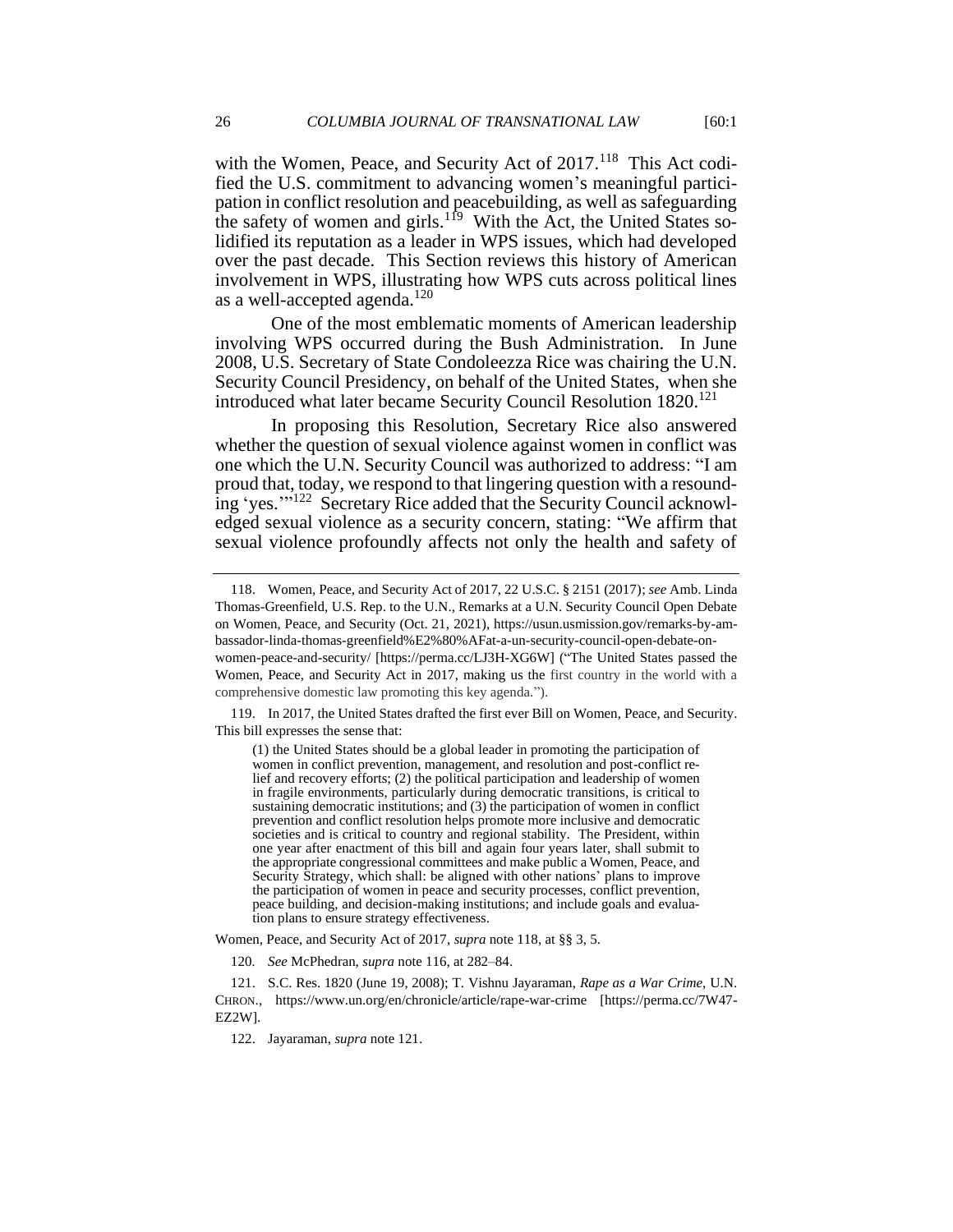women, but the economic and social stability of their nations."<sup>123</sup> This perspective shows the clear connection between the CEDAW and Security Council Resolutions that received strong bipartisan support. In fact, Rice's sponsorship of Security Council Resolution 1820 was the first time the Security Council recognized, in a Resolution, that sexual violence can be a weapon of war.

American commitment to WPS issues continued during the Obama Administration. SCR 1888, introduced by Secretary of State Hillary Clinton, reaffirmed Secretary Rice's premise and acknowledged that the CEDAW is inextricably connected to women's security.<sup>124</sup> The Resolution added new accountability measures and articulated that peacekeeping missions have a specific mandate to protect women and children from sexual violence during armed conflict.<sup>125</sup>

SCR 1888 further called upon the U.N. Secretary-General to "appoint a Special Representative to provide coherent and strategic leadership . . . in order to address, at both headquarters and country level, sexual violence in armed conflict."<sup>126</sup> Soon thereafter, President Obama released a strong statement in general support of SCR 1888:

> Today, the United States joins with the international community in sending a simple and unequivocal message: violence against women and children will not be tolerated and must be stopped. The United States places a high priority on this issue of fundamental human rights and global security. I am pleased that the Security Council, chaired by Secretary of State Hillary Clinton, unanimously approved a US-sponsored resolution that will increase the protection of women and children in conflict. In particular, the resolution focuses on one of the most abhorrent features of modern war: the use of rape as a weapon, and other forms of sexual violence against women and children.<sup>127</sup>

As support for the WPS agenda continued to build, the Department of State published its Implementation Plan of the National Action

<sup>123</sup>*. Id.*

<sup>124.</sup> S.C. Res. 1888, pmbl. (Sept. 30, 2009) ("*Reaffirming* its commitment to the continuing and full implementation of resolution[] . . . 1820 (2008).").)") (emphasis in original).

<sup>125</sup>*. See id.*

<sup>126</sup>*. Id.* ¶ 4.

<sup>127</sup>*. Statement on the United Nations Security Council Resolution on the Protection of Women and Children in Conflict*, ADMIN. OF BARACK OBAMA (Sept. 30, 2009), https://www.govinfo.gov/content/pkg/DCPD-200900761/html/DCPD-200900761.htm [https://perma.cc/UV6L-QVDG].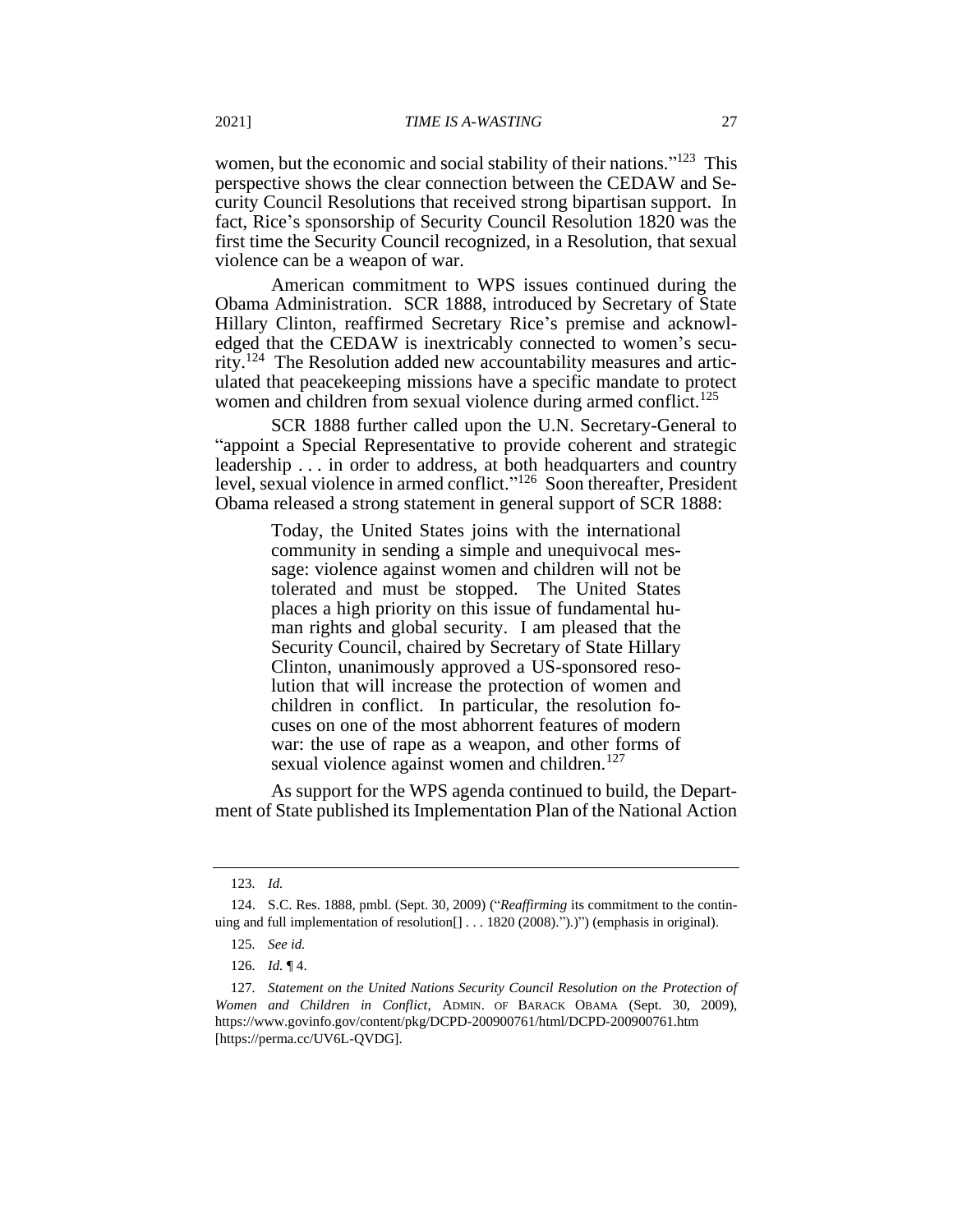Plan on Women, Peace, and Security in August  $2012<sup>128</sup>$  John Kerry, Secretary of State at the time, made a powerful argument in favor of the WPS agenda in 2014 on International Women's Day: "Women are vital to our shared goals of prosperity, stability and peace. That's as true when it comes to ending our battles as it is jumpstarting our economies. The fact is that women bear the greatest burden in war. But their voices are too rarely heard in negotiating peace."<sup>129</sup> He continued to highlight how "[c]ountries that value and empower women to participate fully in decision-making are more stable, prosperous, and secure. The opposite is also true. When women are excluded from negotiations, the peace that follows is more tenuous. Trust is eroded, and human rights and accountability are often ignored."<sup>130</sup> Secretary Kerry also remarked that "[e]vidence from around the world has shown that deadly conflicts are more likely to be prevented, and peace best forged and protected, when women are included as equal partners."<sup>131</sup> In fact, evidence has shown that peace is more likely to last if women are involved in the process. $132$ 

Years of bipartisan support for the WPS agenda culminated in Congress passing the Women, Peace, and Security Act of 2017 during the Trump Administration.<sup>133</sup> The Act directly called upon the United States to be a global leader in WPS and requires the President to develop a Women, Peace, and Security Strategy.<sup>134</sup> The Act does not mandate a unilateral Strategy on WPS, but instead requires one that is aligned with the plans of other relevant state actors.<sup>135</sup> This historic legislation set in stone the United States' commitment to WPS at a high level of international cooperation and integration.

#### *B. WPS and the CEDAW: Linkages Between the U.S. WPS Policy*

<sup>128.</sup> DEP'T OF STATE, UNITED STATES NATIONAL ACTION PLAN ON WOMEN, PEACE, AND SECURITY (2012) (providing directives on how the State Department, as well as U.S. embassies and consulates, can advance the U.S. National Action Plan on Women, Peace, and Security, and thereby signaling the United States' commitment to the advancement of gender equality and national security globally).

<sup>129.</sup> John Kerry, *Op Ed from Secretary of State Kerry on International Women's Day 2014*, U.S. EMBASSY IN THE KYRGYZ REPUBLIC (Mar. 7, 2014), https://kg.usembassy.gov/oped-secretary-state-kerry-international-womens-day-2014 [https://perma.cc/37LL-7WS9].

<sup>130</sup>*. Id.*

<sup>131</sup>*. Id.*

<sup>132</sup>*. See generally* U.N. WOMEN, *supra* note [110](#page-24-2) (discussing the effect of women's participation in mediation and conflict resolution around the globe).

<sup>133.</sup> 22 U.S.C. § 2151.

<sup>134</sup>*. Id.* §§ 3, 5.

<sup>135</sup>*. Id.* § 5(a)(1).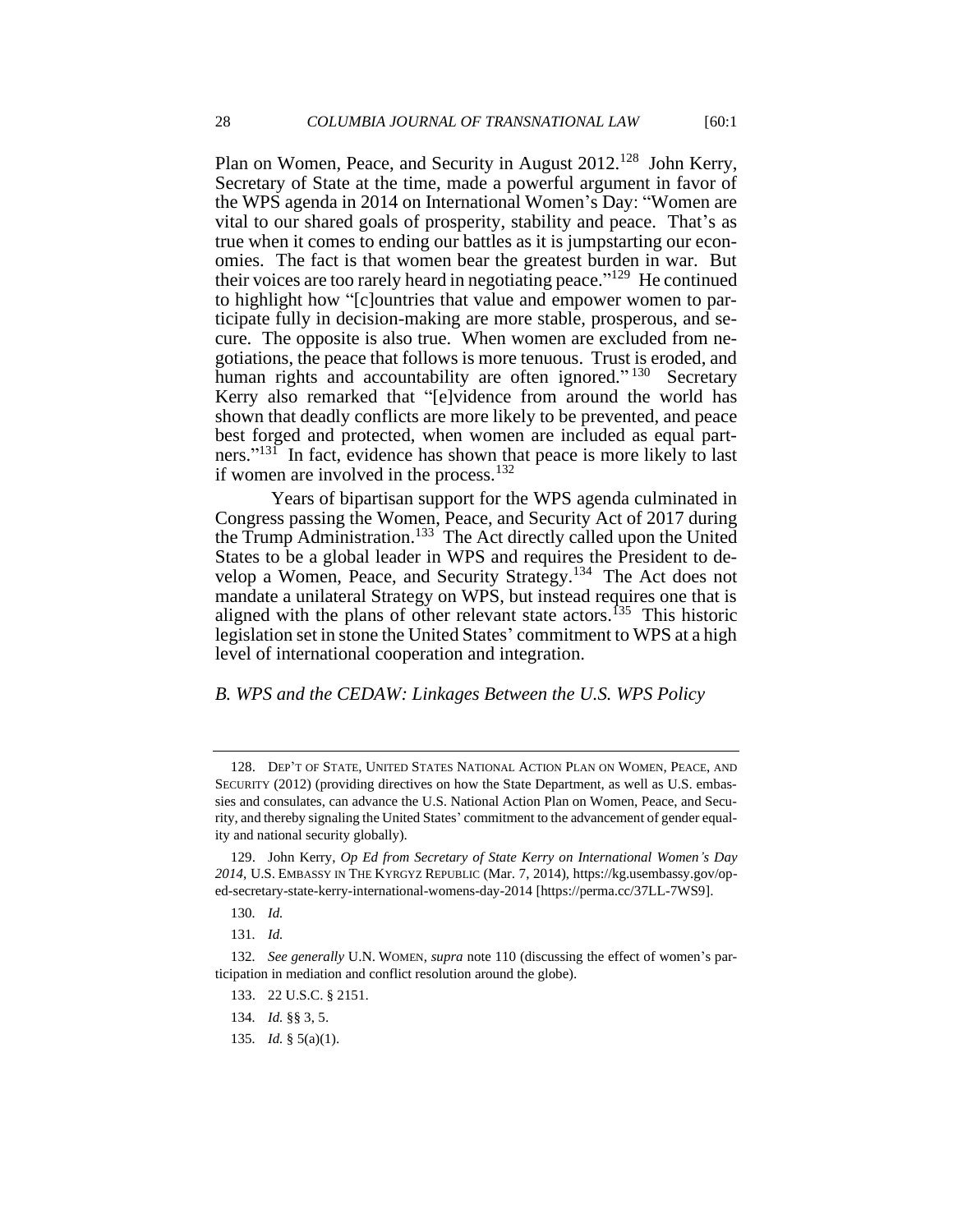#### *and the CEDAW*

Although it makes sense to ratify the CEDAW in the context of recent U.S. domestic policy on intersectionality,  $136$  the platform of American global leadership on women's equality also supports ratifying the Convention.<sup>137</sup> The CEDAW has been strengthened by U.N. Security Council Resolutions supported by Republican and Democratic administrations—including SCR 1888 in 2009 and SCR 1889 in 2010.<sup>138</sup>

The CEDAW, along with SCR 1325 and its progeny, has informed the shift in U.S. policy toward addressing women's humans rights, illustrating how the WPS agenda links the interests of the international community and the policy interests of the United States. SCR 1325, adopted in 2000, and the subsequent nine Resolutions provide a legitimizing framework for women's participation in peace and security.<sup>139</sup> Through an analysis of the most recent CEDAW Committee Session in June 2021, we can show the importance of the CEDAW as a finishing touch to the WPS agenda, and how the Convention is an essential component in the decades-long effort to integrate women and their perspectives in peace and security.

First, the CEDAW directly engages in WPS issues through the CEDAW Committee's General Recommendation 30 on women's engagement in conflict prevention, in addition to conflict and post-conflict situations. Recommendation 30 not only complements the WPS

<sup>136</sup>*. See generally* NATIONAL STRATEGY, *supra* note [14](#page-6-0) (outlining the intersectional approach that the Biden Administration is planning on taking in both their approach to the COVID-19 pandemic and U.S. foreign policy).

<sup>137.</sup> Security Council Resolution 1820 by the U.N. Security Council defined sexual violence as a threat to international peace and security and was introduced by Secretary Rice. *See supra* note[s 19](#page-7-1) [& 121](#page-26-1) and accompanying text.

<sup>138</sup>*. See* McPhedran, *supra* note [116,](#page-25-0) at 282–84.

<sup>139.</sup> The landmark S.C. Res. 1325 spawned a series of U.N. Security Council Resolutions, each dedicated to addressing an emerging concern on WPS. These Resolutions include: (1) S.C. Res. 1820 (2008), addressing conflict-related sexual violence as a tactic of war; (2) S.C. Res. 1888 (2009), establishing leadership to address conflict-related sexual violence; (3) S.C. Res. 1889 (2009), calling for the development of global indicators to track the implementation of SCR 1325; (4) S.C. Res. 1960 (2010), addressing sexual violence in armed conflict; (5) S.C. Res. 2106 (2013), providing further directions on addressing sexual violence; (6) S.C. Res. 2122 (2013), recommending equal and full participation of women in decision-making; (7) S.C. Res. 2242 (2015), marking the 15th Anniversary of SCR 1325 and underscoring role of women in countering violent extremism and in the prevention of violent extremism; (8) S.C. Res. 2467 (2019), addressing the root causes of sexual violence and systemic gender inequality and discrimination; and (9) S.C. Res. 2493 (2019), calling upon U.N. Member States to rededicate efforts to implement the entire corpus of WPS Resolutions. For a longer discussion of the impact of these resolutions, see COOMARASWAMY, *supra* note [109,](#page-24-0) at 323–43.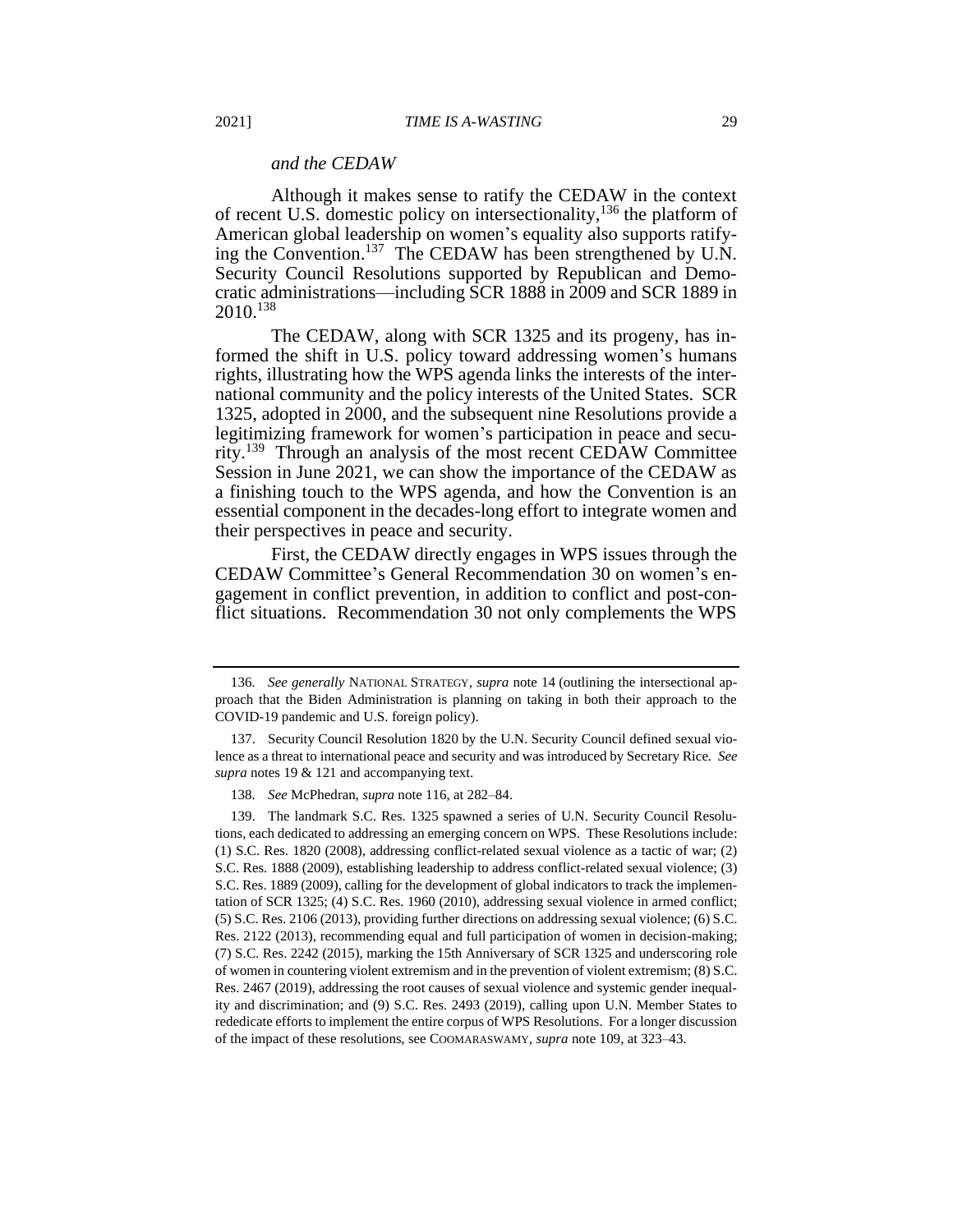<span id="page-30-0"></span>agenda, but also clarifies the ways in which the WPS Resolutions are a key element of a State's obligations under the CEDAW.<sup>140</sup>

These linkages between the Convention and the WPS agenda undergird many of the recent sessions of the CEDAW Committee. For instance, in the 55th Session of the CEDAW in 2013, the Committee reviewed the State Party Reports of the United Kingdom and focused on the U.K.'s implementation of SCR 1325 and the WPS agenda.<sup>141</sup> The Committee criticized the lack of participation of women in the post-conflict process in Northern Ireland and the domestic application of SCR 1325 more broadly.<sup>142</sup> The Committee highlighted the incompatibility of the U.K.'s foreign policy, which emphasizes the implementation of SCR 1325, and its national policy concerning Northern Ireland.<sup>143</sup> The Committee played a nuanced role in recognizing the differences between a State Party's stated foreign policy goals and its national policies in implementing SCR 1325.<sup>144</sup>

As this example illustrates, it is now *de rigueur* for the CEDAW Committee to focus on WPS issues in the Concluding Observations of States Parties Reports to the CEDAW. In the most recent set of Concluding Observations during the 75th Session of the CEDAW, over half of the Committee's Recommendations referenced the WPS agenda.<sup>145</sup> The Concluding Observations for Afghanistan,<sup>146</sup>

<span id="page-30-1"></span>140. *Guidebook on CEDAW General Recommendation No. 30 and the UN Security Council Resolutions on Women, Peace and* Security, UN WOMEN, https://www.unwomen.org/en/digital-library/publications/2015/8/guidebook-cedawgeneralrecommendation30-womenpeacesecurity [https://perma.cc/T6WQ-8LNM]. The general recommendation makes clear that the Convention applies in all forms of conflict and post-conflict settings and addresses crucial issues facing women in these settings, including violence and challenges in access to justice, education, employment and health. It gives guidance on State parties' obligation of due diligence in respect of crimes against women by non-State actors. The general recommendation affirms the CEDAW's linkages with the Security Council's women, peace and security agenda. *See id.*

141. Comm. on the Elimination of Discrimination Against Women, Provisional Agenda, ¶ 4, U.N. Doc. CEDAW/C/55/1 (2013).

142. Comm. on the Elimination of Discrimination Against Women, Concluding Observations on the Seventh Periodic Report of the United Kingdom of Great Britain and Northern Ireland, ¶ 42, U.N. Doc. CEDAW/C/GBR/CO/7 (July 30, 2013).

- 143*. See id.*
- 144*. See id.*

<sup>145</sup>*. See* Comm. on the Elimination of All Forms of Discrimination Against Women, 75th Sess. (Feb. 10–28, 2020); *Data on CEDAW*, *supra* note [62.](#page-15-0)

<sup>146.</sup> Comm. on the Elimination of All Forms of Discrimination Against Women, Concluding Observations on the Third Periodic Report of Afghanistan, ¶¶ 31–32, U.N. Doc. CEDAW/C/AFG/CO/3 (Mar. 10, 2020):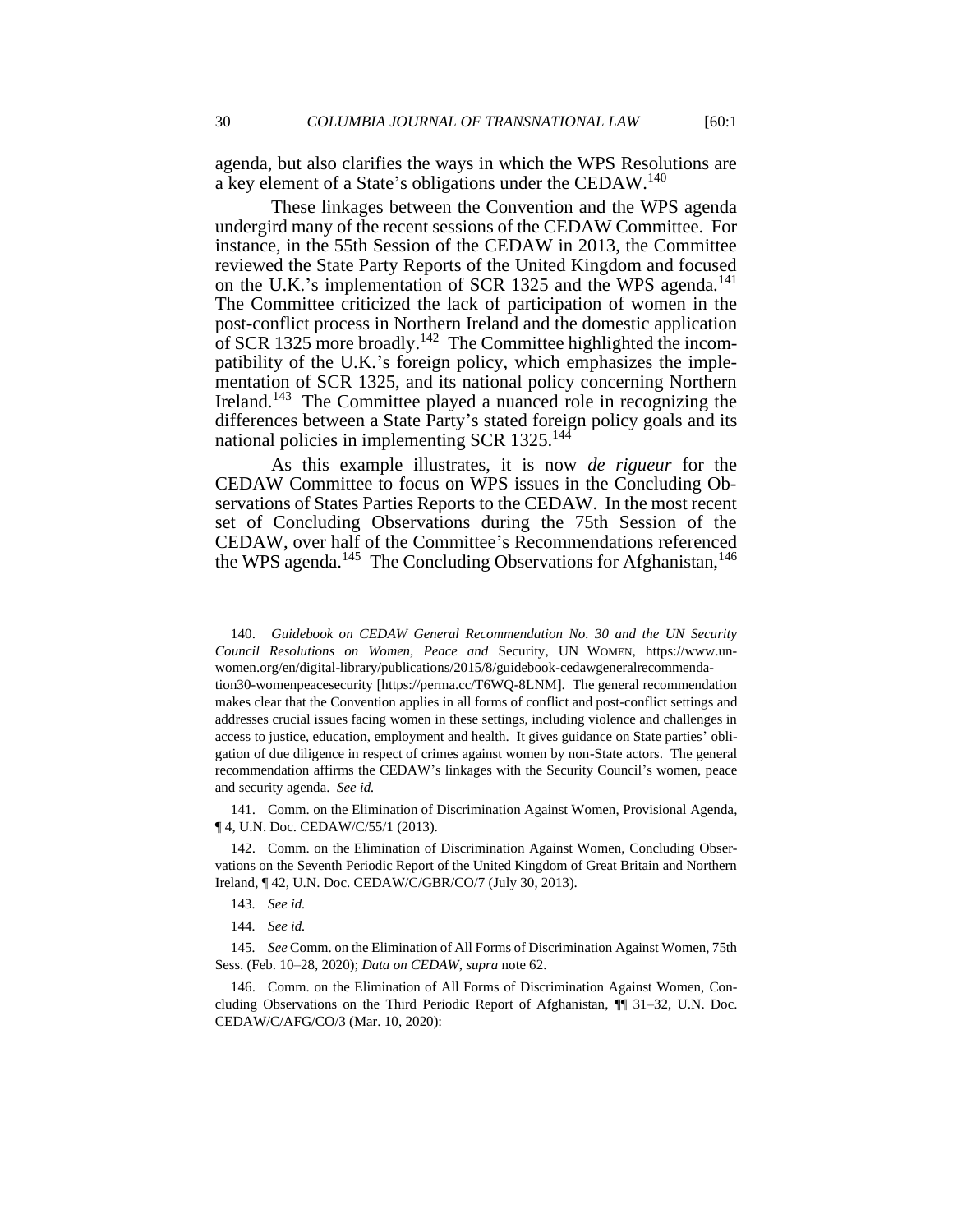the Congo,  $^{147}$  and Zimbabwe<sup>148</sup> had sections dedicated specifically to WPS, providing substantial suggestions for improvement in state action in this issue area. For instance, the CEDAW Committee observed in detail that "Afghan women are systematically excluded from formal peace negotiations, such as the 2018 Kabul Process and the negotiations that followed the conference held in Geneva in 2018."<sup>149</sup>

#### *C. Harnessing the WPS Agenda to Achieve CEDAW Ratification in*

The Committee recommends that the State party work with representatives of women's civil society organizations from the different provinces . . .(e) To ensure that at least 30 per cent of staff members of the Ministry of State for Peace Affairs are women; (f) To ensure that women, including those belonging to ethnic and religious minorities, can participate meaningfully in peace, transitional justice and reconciliation processes, such as formal and informal peace talks, and in the implementation of the national action plan and monitoring progress in that regard.

147. The CEDAW Committee asked that the States Parties ratify without delay and ensure the effective implementation of the Arms Trade Treaty in order to respond to the impact of international arms transfers on civilians and in particular on women. The committee also recommended that women's organizations be involved in the development and implementation of disarmament and arms control programs to ensure accurate information gathering and the implementation of gender-sensitive disarmament programs tailored to the local context. *See* Comm. on the Elimination of All Forms of Discrimination Against Women, Concluding Observations on the Eighth Periodic Report of the Democratic Republic of the Congo, ¶¶ 10– 13, U.N. Doc. CEDAW/C/COD/CO/8 (Aug. 6, 2019).

148*. See* Comm. on the Elimination of All Forms of Discrimination Against Women, Concluding Observations on the Sixth Periodic Report of Zimbabwe, ¶¶ 17–18, U.N. Doc. CEDAW/C/ZWE/CO/6 (Mar. 10, 2020):

The Committee notes with concern that the National Peace and Reconciliation Commission is not fully operational and that its mandate will not be extended. It is also concerned about the barriers to the active and meaningful participation by women and girls at all stages of the peace and reconciliation processes in the State party, and notes with concern that their priorities and experiences are not given due attention . . . .

The Committee also called for

. . . adequate human, technical, and financial resources to implement the mandate and to (b) Ensure the full involvement of women at all stages of peace and reconciliation processes, including in decision-making, in line with Security Council resolution 1325 (2000) on women and peace and security, and take into consideration the full spectrum of the women, peace and security agenda of the Council, as reflected in its resolutions.

149*. See* General Recommendation No. 30, *supra* note [140.](#page-30-0) *See also* discussion *infra*  Conclusion.

The Committee is concerned, however, about the lack of gender-responsive budgeting, funding and cooperation for the implementation of the national action plan on Security Council resolution 1325 (2000) and about the fact that Afghan women are systematically excluded from formal peace negotiations, such as the 2018 Kabul Process and the negotiations that followed the conference held in Geneva in 2018. It also notes with concern that, of the 30 staff members of the newly established Ministry of State for Peace Affairs, only 2 are women.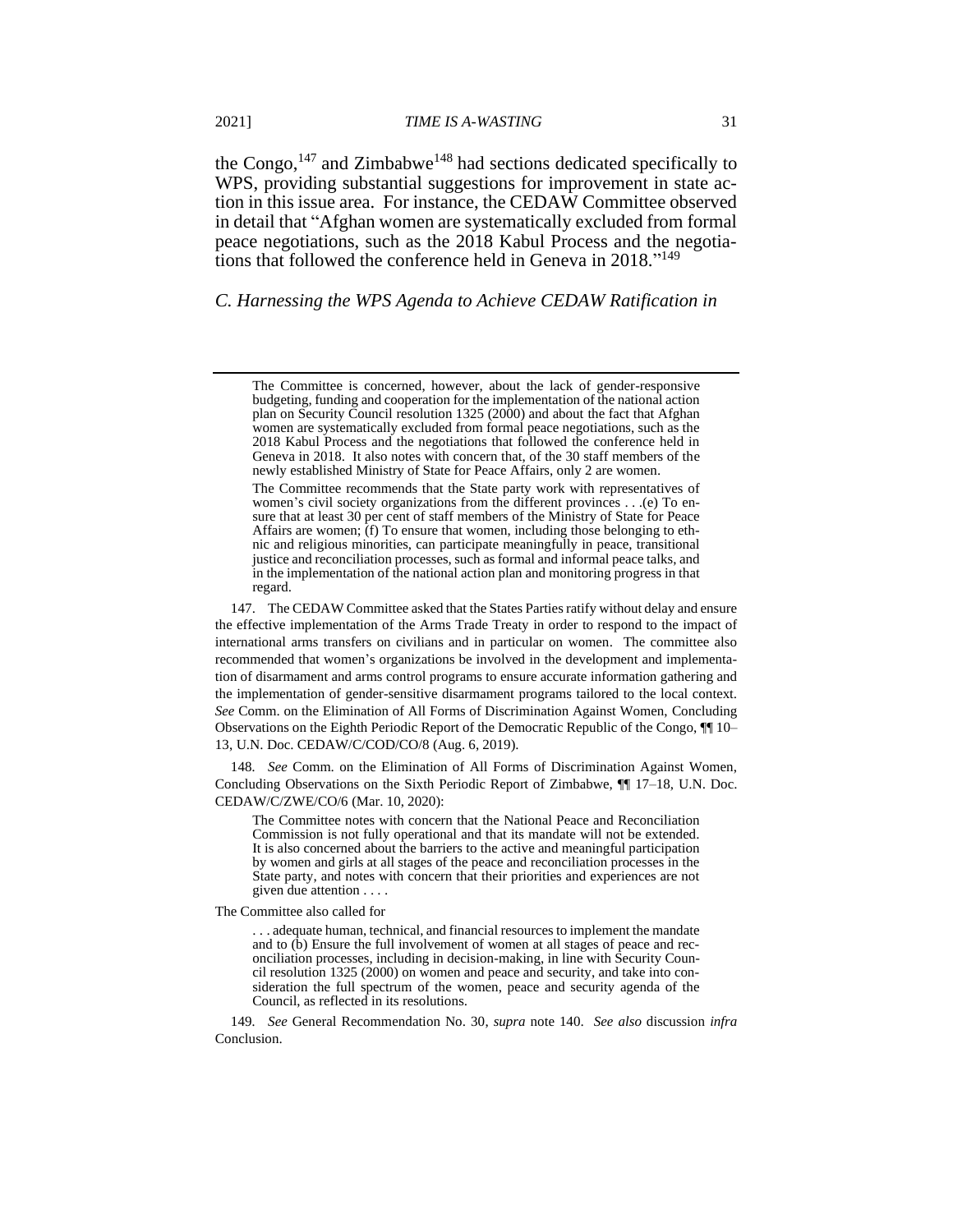#### *the United States*

As we have illustrated, the United States is committed to being a global leader in WPS, and the CEDAW is an integral tool in the implementation and advancement of the WPS agenda. However, if the United States wants to maintain and improve its status as a global leader in WPS, then it must ratify the CEDAW, potentially through emphasizing the WPS aspects of the CEDAW and thus making the Convention more attractive to prior skeptics of ratification.

It is indisputable that the CEDAW resonates with the aim and purpose of the Women, Peace, and Security Act of 2017. As we have explored, the CEDAW Committee helps to guide States Parties in the implementation of the WPS agenda, particularly in aligning policy implementations with the international consensus. Coordinating U.S. policy on WPS in association with the rest of the world is one of the requirements of the 2017 Act, making ratification of the CEDAW a crucial tool in the implementation of this legislation and in ensuring that the 2017 Act remains aligned with future CEDAW guidance.

In addition, as we have identified, WPS is a strongly bipartisan issue, with support from the Bush, Obama, and Trump Administrations. In the public discourse surrounding the ratification of the CEDAW, little has been done to connect the Convention to WPS. Yet, as we have argued, the CEDAW could be a primary instrument for the advancement of the WPS agenda. The Biden Administration should use this connection to argue for the ratification of the CEDAW, harnessing the popularity of WPS to catalyze support.

### III. THE VERNACULARIZATION OF THE CEDAW: TOWARD A NOTION OF TRANSFORMATIVE POWER

Thus far in this Article, we have developed two novel reasons why the current political moment provides a significant impetus for the ratification of the CEDAW. These two arguments are meant to augment the conventional line of thought that the CEDAW can be an unparalleled tool of change around the world. This background leads us to our final argument that ratification will boost the United States' international standing and soft power diplomacy.

This Part maps the ways in which countries have taken steps to domesticate the CEDAW through legal reform, through the court system, and by adopting new lexicons to facilitate conversations about gender equality in different contexts. By implementing the CEDAW using a plurality of approaches, States Parties enrich the interpretation of the Convention and create opportunities for its principles to take root in different settings. As we see in the case law around the world, the CEDAW first provides a corrective mechanism for mitigating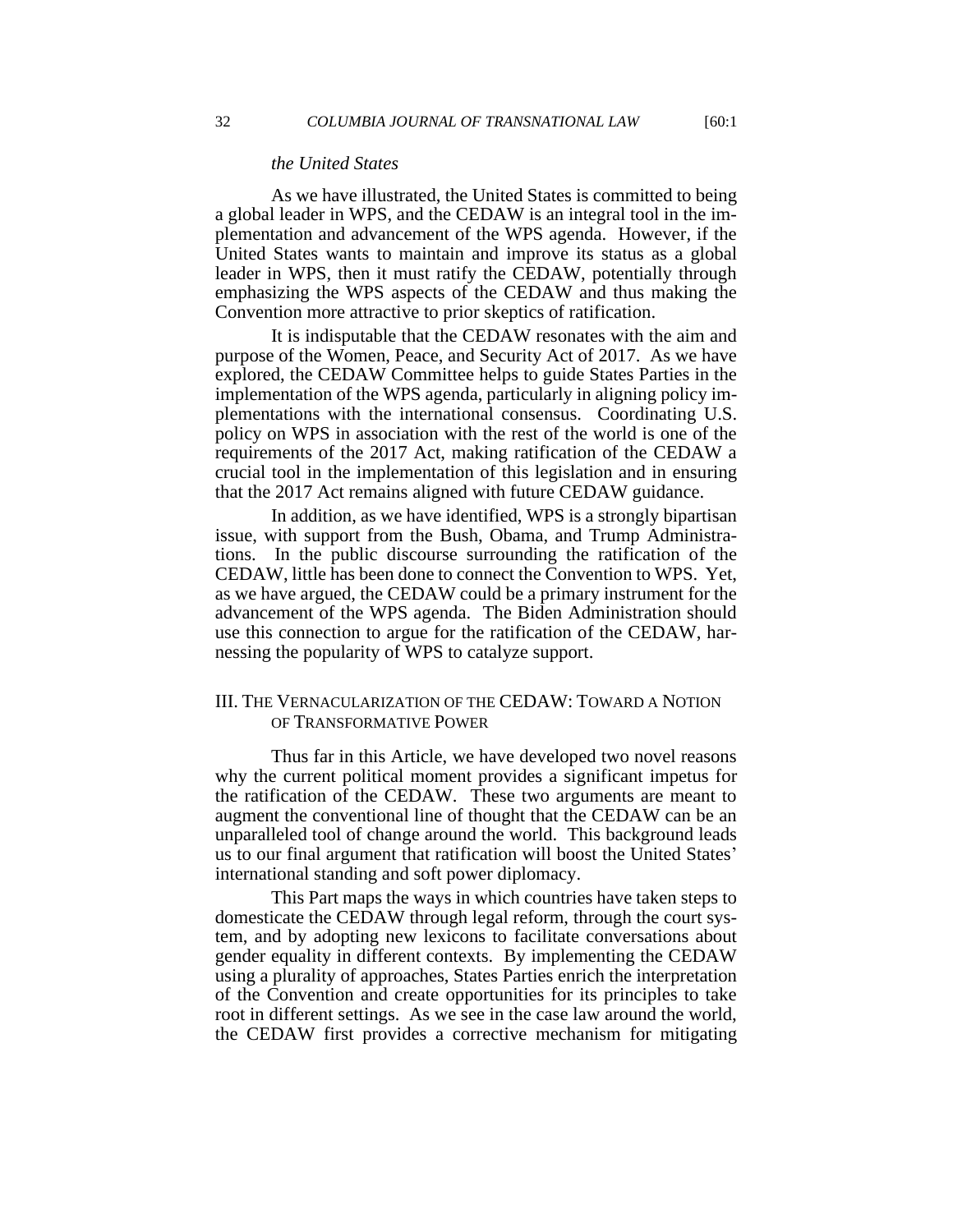historical inequality. Second, it offers a locus for transnational networking. Third, the Convention opens up political space for women, not only by providing a forum through which women can hold their governments accountable, but also by promoting dialogue on how to bridge the relativism/universalism divide<sup>150</sup> through attention to the complexity of different contexts.<sup>151</sup>

Consequently, we argue that this corrective function of the CEDAW, its potential for transnational idea-sharing, and its adaptability to different contexts can be three important pillars for the Biden Administration's attempt to address a national and global crisis. This moment presents an opportunity to redress the historic wrongs suffered by marginalized communities through attention to both context and comparative lenses.<sup>152</sup>

Some scholars have recently questioned the impact of human rights treaties, claiming that the CEDAW has not been a significant factor in the development of gender-based legal protections. We attempt to challenge this argument through an analysis of policies, laws, and constitutions from a variety of States Parties, demonstrating how the CEDAW has been successfully vernacularized and is ripe for a similar transformation in the United States. In this Part, we also highlight some of the extant debates on the impact of treaty ratification.

In essence, we assert that the CEDAW matters internationally, even forty years after it was adopted by the international community. The U.S. ratification of the CEDAW can further the Biden Administration's goal of eliminating gender-based discrimination and would have a dramatic effect on public perception of the CEDAW around the world. Although our overall argument holds that the ratification of the CEDAW is a good domestic strategy, we also concur with Harold Koh's well-established foreign policy plea in *Why America Should Ratify the Women's Rights Treaty*: "America simply cannot be a world leader in guaranteeing progress for women's rights unless it is also a

<sup>150.</sup> The reform of the Moroccan Moudawana Law (the Moroccan Family Code) of 2004 is an effort to bridge this divide. Despite existing challenges in the law, it provides a modernist interpretation of Islamic texts in granting certain rights to women in the family. *See* The Moroccan Family Code (*Moudawana*) (Feb. 5, 2004).

<sup>151</sup>*. See* Radhika Coomaraswamy, *Women and Children: The Cutting Edge of International Law*, COLOMBO TELEGRAPH (Apr. 11, 2014), https://www.colombotelegraph.com/index.php/women-and-children-the-cutting-edge-of-international-law [https://perma.cc/33EP-MCMK] ("The era of norm creation must now lead to an era of empiricism to see the impact of these laws and standard on actual women.").

<sup>152</sup>*. See id.* (demonstrating the importance of context in domesticating international human rights norms).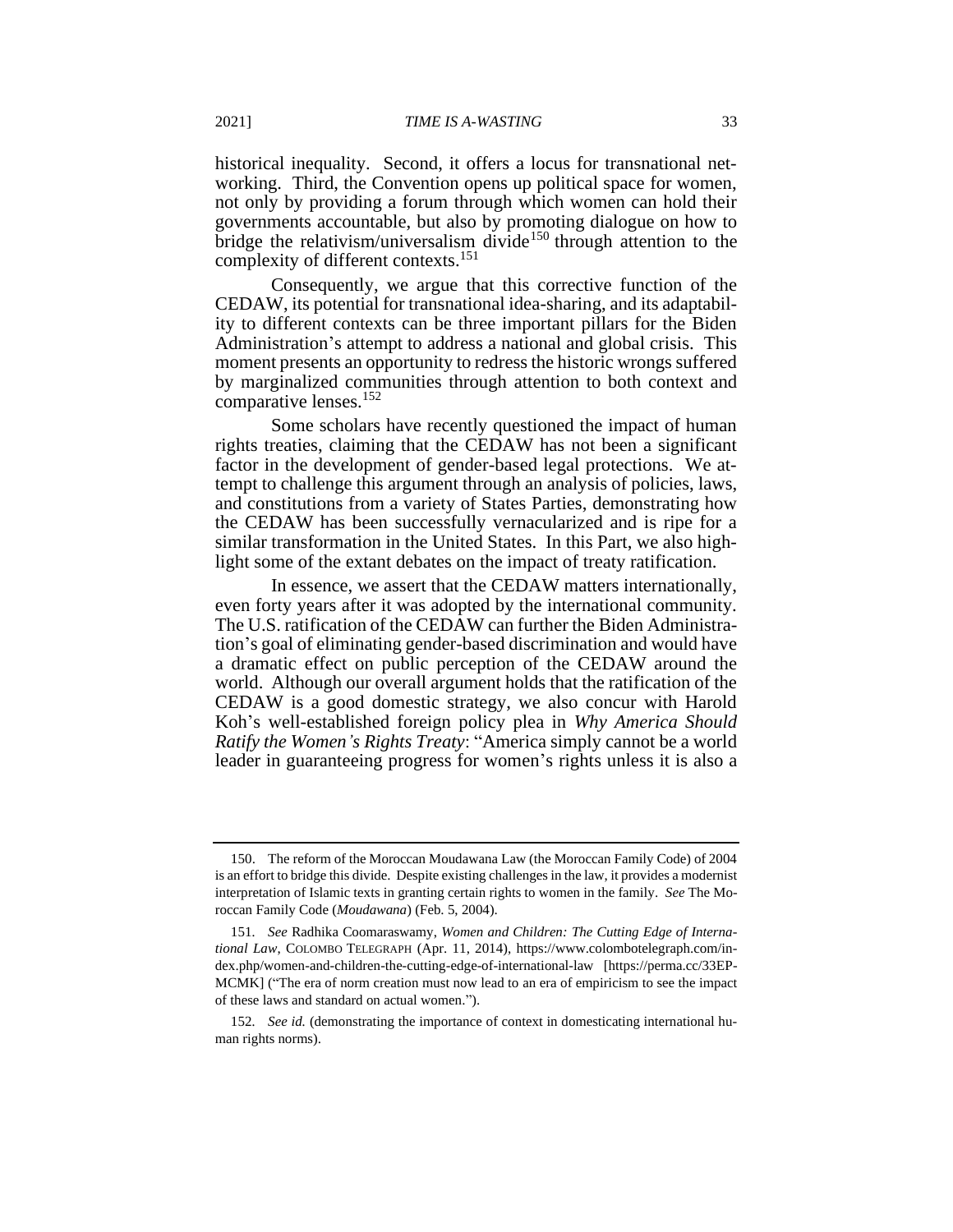part of the global treaty."<sup>153</sup> His thesis is now bolstered by recent concepts of feminist foreign policy, which we trace briefly.

## *A. The CEDAW Matters Nationally*

In 2002, after serving as Assistant Secretary of State for Democracy, Human Rights, and Labor, Harold Koh penned one of the canonical arguments for American ratification of the CEDAW:

> At the State Department, where I supervised the production of the annual country reports on human rights conditions worldwide, I found that a country's ratification of the CEDAW is one of the surest indicators of its commitment to internalize the universal norms of gender equality into its domestic norms . . . At the same time, from my direct experience as America's chief human rights official, I can testify that our continuing failure to ratify CEDAW has reduced our global standing, damaged our diplomatic relations and hindered our ability to lead in the international human rights community . . . Our non-ratification has led our allies and adversaries alike to challenge our claim of moral leadership in international human rights . . . the aberrant practice of non-ratification will only further our diplomatic isolation and inevitably harm our other foreign policy interests. Treaty ratification . . . has demonstrated its value as an important policy tool to promote equal rights in many of the foreign countries that have ratified the CEDAW . . . [It] has empowered countries to change constitutions, pass new laws and influence court decisions.<sup>154</sup>

Despite Koh's statement, several academics have challenged the impact of ratifying human rights treaties. In *Do Human Rights Treaties Make a Difference?*, Oona Hathaway contends that it is not possible to trace the causality between treaty ratification and state practice.<sup>155</sup> In addition, some scholars have held that there is an insufficient correlation between ratification and progress in human rights practice at the domestic level.<sup>156</sup> Eric Posner and others have likewise

<span id="page-34-0"></span><sup>153</sup>*. See* Koh, *supra* note [18,](#page-6-1) at 264.

<sup>154</sup>*. 2002 Hearing*, *supra* note [2,](#page-4-0) at 36 (statement of Prof. Harold Hongju Koh).

<sup>155</sup>*. See* Hathaway, *supra* note [22,](#page-7-0) at 1939.

<sup>156</sup>*. See* ERIC POSNER, THE TWILIGHT OF HUMAN RIGHTS LAW 79–122 (2014) (discussing the connection between States signing human rights instruments and the number of international human rights violations); Eric Posner, *What's the Best Use for Human Rights Watch's*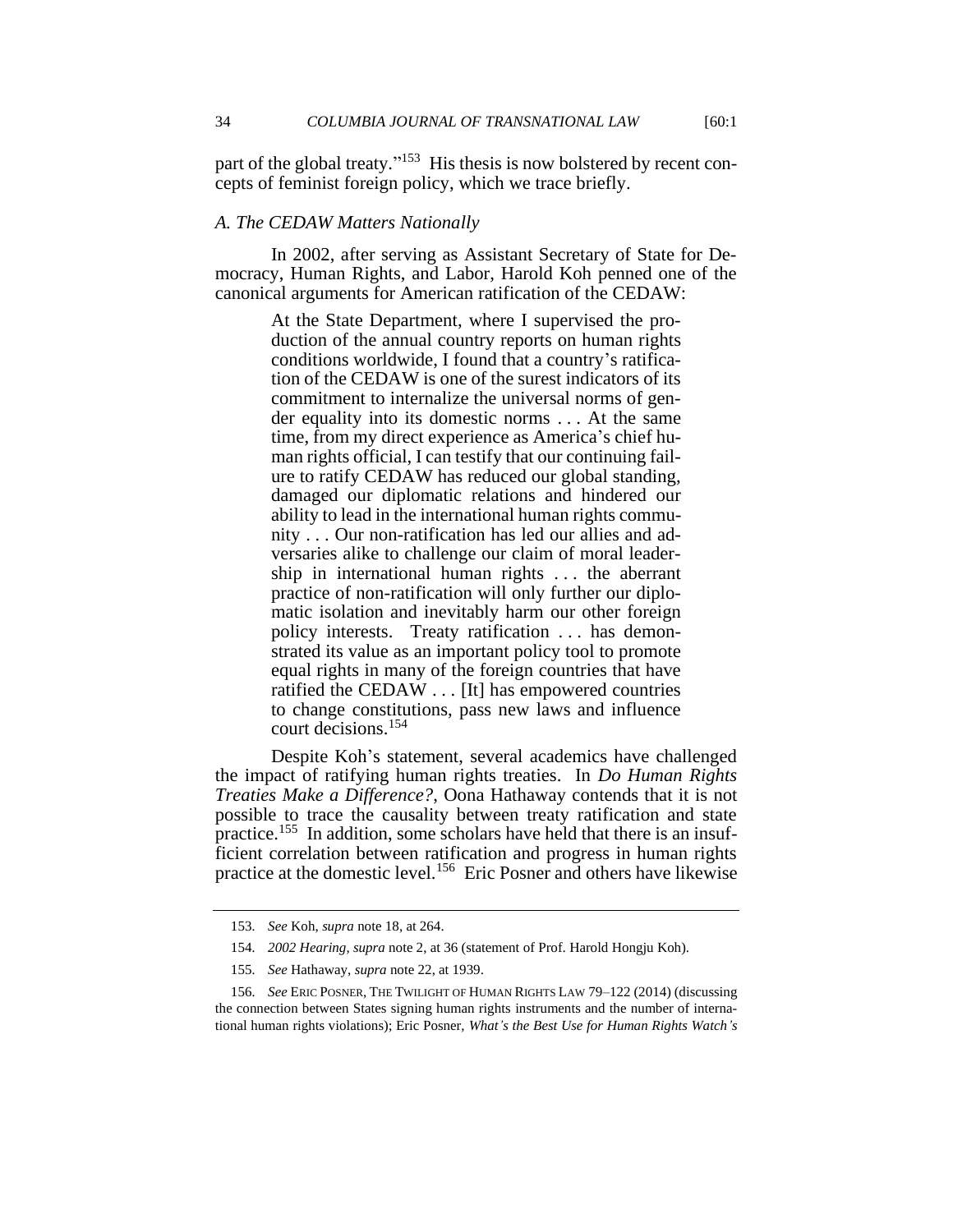claimed that the ratification of human rights treaties has not directly mitigated human rights violations.<sup>157</sup> These skeptics cite several countries that are ranked low in the global human rights indices (including Bahrain, Kuwait, Oman, Qatar, Saudi Arabia, and the United Arab Emirates) despite ratification of core human rights treaties, the corpus of which includes the CEDAW.<sup>158</sup>

In response to these challenges, we will endeavor to demonstrate that the CEDAW continues to be one of the standard-setting policy tools to advance gender equality. As Melanne Verveer, one of the authors, testified before Congress in 2010: "[I]t is true many countries do not live up to that treaty, but we know how effectively that lever is for rights advocates to seize and to use effectively to bring about the kind of consistent application of the principles of the treaty to their own lives."<sup>159</sup>

Recognizing that same utility, we will examine how the CEDAW was used as a "lever" to pass constitutions, draft new laws, act as persuasive authority in court cases, and provide a new vocabulary for stakeholders. We adopt the term "vernacularization" to define these methods of domestic translation of the CEDAW and CEDAW Committee Recommendations. While it is impossible to determine the exact mixture of causal factors that guided these legislative and judicial decisions, we believe that the evidence developed in this Section provides a strong case that the CEDAW played an invaluable role. By exploring the successful vernacularization of the CEDAW, our investigations prove that the ratification of the CEDAW does in fact make a difference in national legislation, domestic court decisions, and stakeholder discussions.

*Budget?*, ERIC POSNER BLOG (Oct. 1, 2015), http://ericposner.com/whats-the-best-use-for-human-rights-watchs-budget [https://perma.cc/XDH8-T6V5]. At the same time, in 2015, David L. Richards and Jillienne Haguland argued through their data analysis that there was a correlation between the ratification of the CEDAW and the adoption of domestic violence legal protections. *See* David L. Richards & Jillienne Haguland, *How Laws Around the World Do and Do Not Protect Women from Violence*, WASH. POST (Nov. 2, 2015), https://www.washingtonpost.com/news/monkey-cage/wp/2015/02/11/how-laws-around-the-world-do-and-donot-protect-women-from-violence [https://perma.cc/F5RD-UM3G].

<sup>157</sup>*. See* Posner (2015), *supra* note [156.](#page-34-0)

<sup>158</sup>*. See* Rachel George, *The Impact of International Human Rights Law Ratification on Local Discourses on Rights*, 21 HUM. RTS. REV. 43, 44–45 (2020).

<sup>159</sup>*. Women's Rights are Human Rights: U.S. Ratification of the Convention on the Elimination of All Forms of Discrimination Against Women: Hearing Before the Subcomm. on Hum. Rts. & the L. of the S. Comm. on the Judiciary*, 111th Cong. 56–57 (2010) (statement of Melanne Verveer, Ambassador-at-Large, Off. of Glob. Women's Issues, U.S. Dep't of State).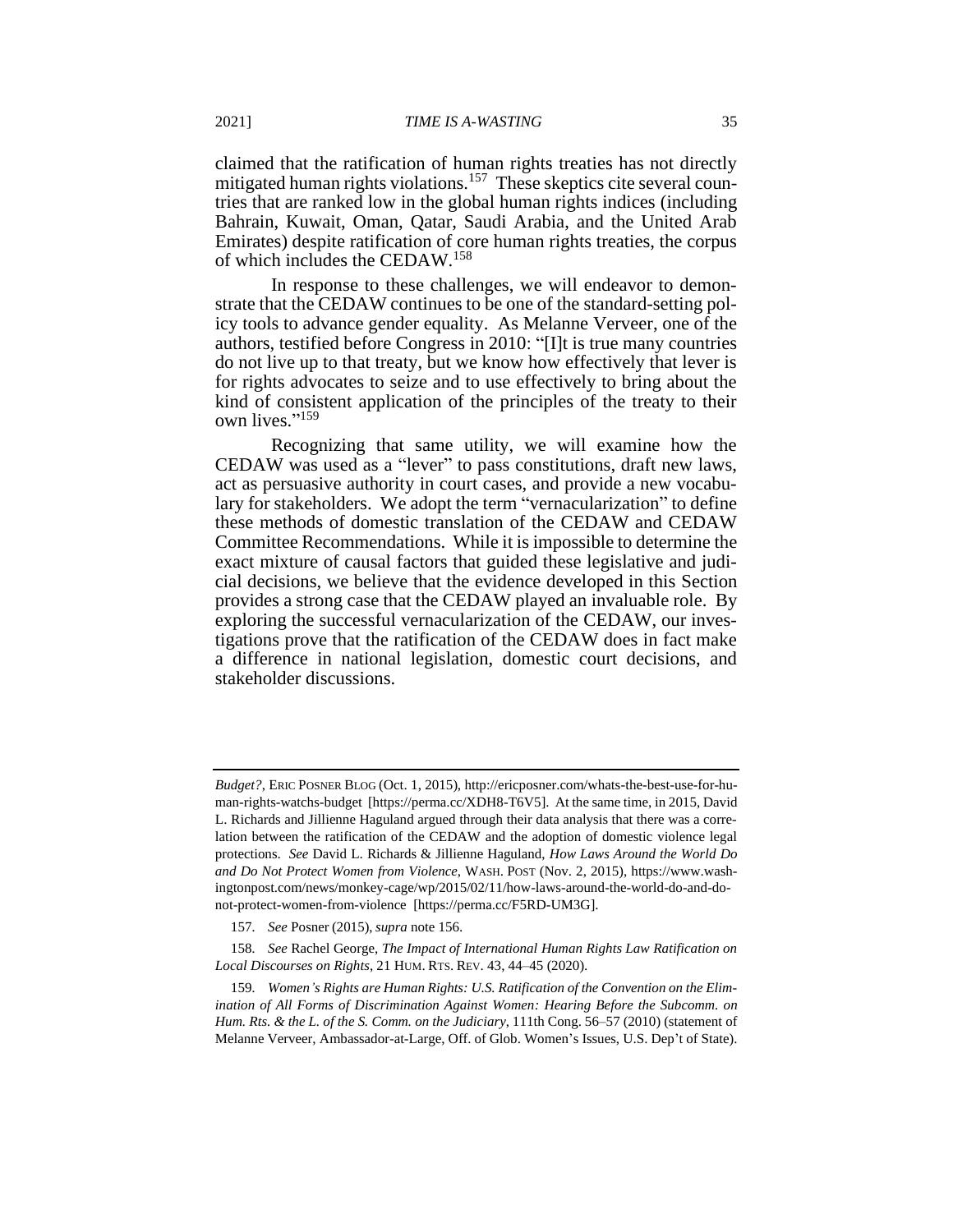#### *B. Vernacularization of the CEDAW*

The late legal anthropologist Sally Engle-Merry studied the process of "vernacularization," which refers to the process of domesticating international laws.<sup>160</sup> Engle-Merry and her co-author Peggy Levitt developed this concept based on the idea of adapting human rights norms in different communities and recognizing how ideas can travel and be adopted in the image of local populations.<sup>161</sup>

Though she observed preexisting gender dynamics, Engle-Merry was the first to give a name to the vernacularization of women's rights. Referring to a U.S. social movement's reliance on a civil rightsbased approach, Engle-Merry, Levitt, and others went on to argue that: "Human rights approaches are more open to an intersectional analysis that combines gender discrimination with discrimination based on race, class, language, religion, national origin, and other factors in ways not possible through existing U.S. legal remedies."<sup>162</sup> As Engle-Merry acknowledged in the U.S. context:

> A human rights approach offers U.S. social movements several advantages over a civil rights approach . . . In the field of gender discrimination, human rights approaches focus on gathering and reporting systemic data and exposing areas of discriminatory practice rather than litigating cases of discrimination. Human rights strategies are based on monitoring and preventing future violations rather than litigation on the basis of past violations. Human rights approaches are more open to an intersectional analysis that combines gender discrimination with discrimination based on race, class, language, religion, national origin, and other factors in ways not possible through existing U.S. legal reme $dies.$ <sup>163</sup>

<span id="page-36-0"></span>Engle-Merry's work on the study of how human rights are translated in the domestic sphere has shed new light on the way in which international human rights are adapted and adopted on the ground. However, the process of vernacularization does not come

<sup>160.</sup> *See* Sally Engle-Merry & Peggy Levitt, *The Vernacularization of Women's Human Rights*, *in* HUMAN RIGHTS FUTURES 213, 213–14 (Stephen Hopgood ed., 2017).

<sup>161</sup>*. See id.* at 216–17.

<sup>162.</sup> Sally Engle-Merry et al., *Law From Below: Women's Human Rights and Social Movements in New York City*, 44 LAW & SOC. REV. 101, 104 (2010).

<sup>163</sup>*. Id. See also* Ryan Goodman & Derek Jinks, *How to Influence States, Socialization and International Human Rights Law*, 54 DUKE L.J. 621, 625–27 (2004); Kal Raustiala & Anne Marie Slaughter, *International Law, International Relations and Compliance*, *in* HANDBOOK OF INTERNATIONAL RELATIONS 547, 547–49 (Beth Simmons ed., 2002).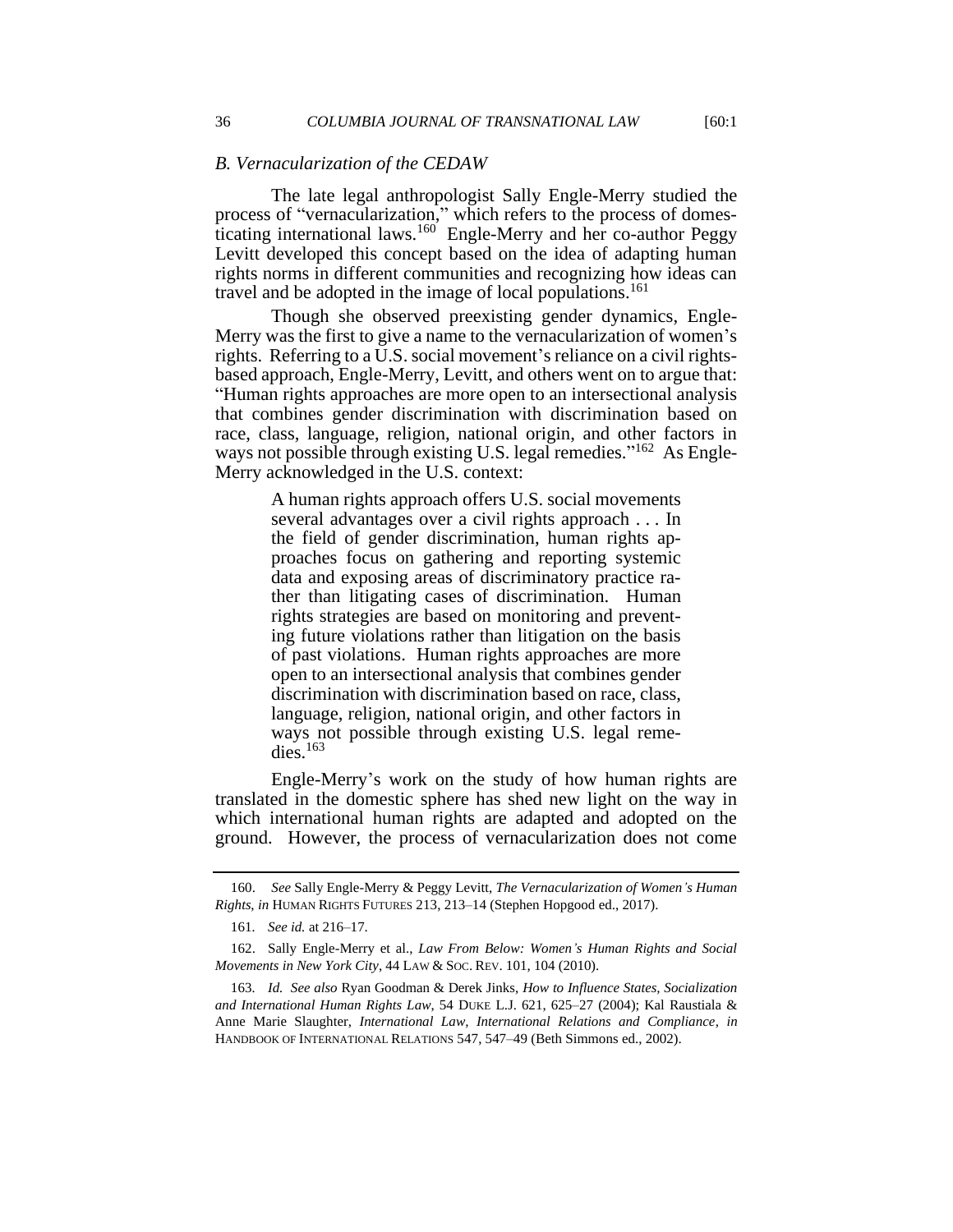without its problems. The struggle to localize women's human rights can be a cycle of state cooptation, where the State may dilute the efficacy of its norm creation.

<span id="page-37-1"></span>To be most effective, domestic implementation requires an adoption and adaptation process. Angela Banks has described international women's rights adaptation as a dynamic process by which international legal obligations are better fitted into local norms so as to survive and multiply in their environment.<sup>164</sup> Harold Koh, in Why do *Nations Obey International Law?*, argues for internalizing international norms.<sup>165</sup> Legal, political, and social internalization happens when the norms are adopted into policy.<sup>166</sup> This internalization requires connecting the CEDAW to local contexts and political structures, constituting what Engle-Merry called the "[t]ranslation of human rights."<sup>167</sup>

<span id="page-37-0"></span>Apart from the localization of human rights norms, the ratification of human rights instruments has a positive effect on state behavior because it subjects States to peer pressure. This pressure can induce States to conform to international norms, promoting the diffusion of human rights norms through national institutions.<sup>168</sup> In *Human Rights Transformation in Practice*, Engle-Merry and Tine Destrooper presented different approaches on how human rights travel and are transformed.<sup>169</sup>

Within the context of the CEDAW, the global-to-local flow of norms inherent in most global norm diffusion takes place because of the CEDAW Committee. Most importantly, the Committee legitimizes the felt needs of local communities and provides a hook on which to hang long-needed reforms. The Committee also provides a legitimizing framework for internal and external dialogue, as it plays a central role in interpreting and enforcing the CEDAW. The CEDAW Committee has three main functions: (1) reviewing State Party Reports; (2) commenting upon State Party Reports; and (3) developing General Recommendations.<sup>170</sup> The Committee assists with the

<sup>164.</sup> Angela M. Banks, *CEDAW, Compliance, and Custom: Human Rights Enforcement in Sub-Saharan Africa*, 32 FORDHAM INT'L L.J. 781, 782 (2008).

<sup>165.</sup> Harold Hongju Koh, *Why Do Nations Obey International Law?*, 106 YALE L.J. 2599, 2599–657 (1997).

<sup>166</sup>*. Id.*

<sup>167.</sup> SALLY ENGLE MERRY, HUMAN RIGHTS AND GENDER VIOLENCE: TRANSLATING INTERNATIONAL LAW INTO LOCAL JUSTICE 220 (2006).

<sup>168.</sup> Goodman & Jinks, *supra* note [163,](#page-36-0) at 671–73.

<sup>169</sup>*. See generally* HUMAN RIGHTS TRANSFORMATION IN PRACTICE (Tine Destrooper & Sally Engle-Merry eds., 2018).

<sup>170.</sup> *See* CEDAW, *supra* not[e 52.](#page-13-1)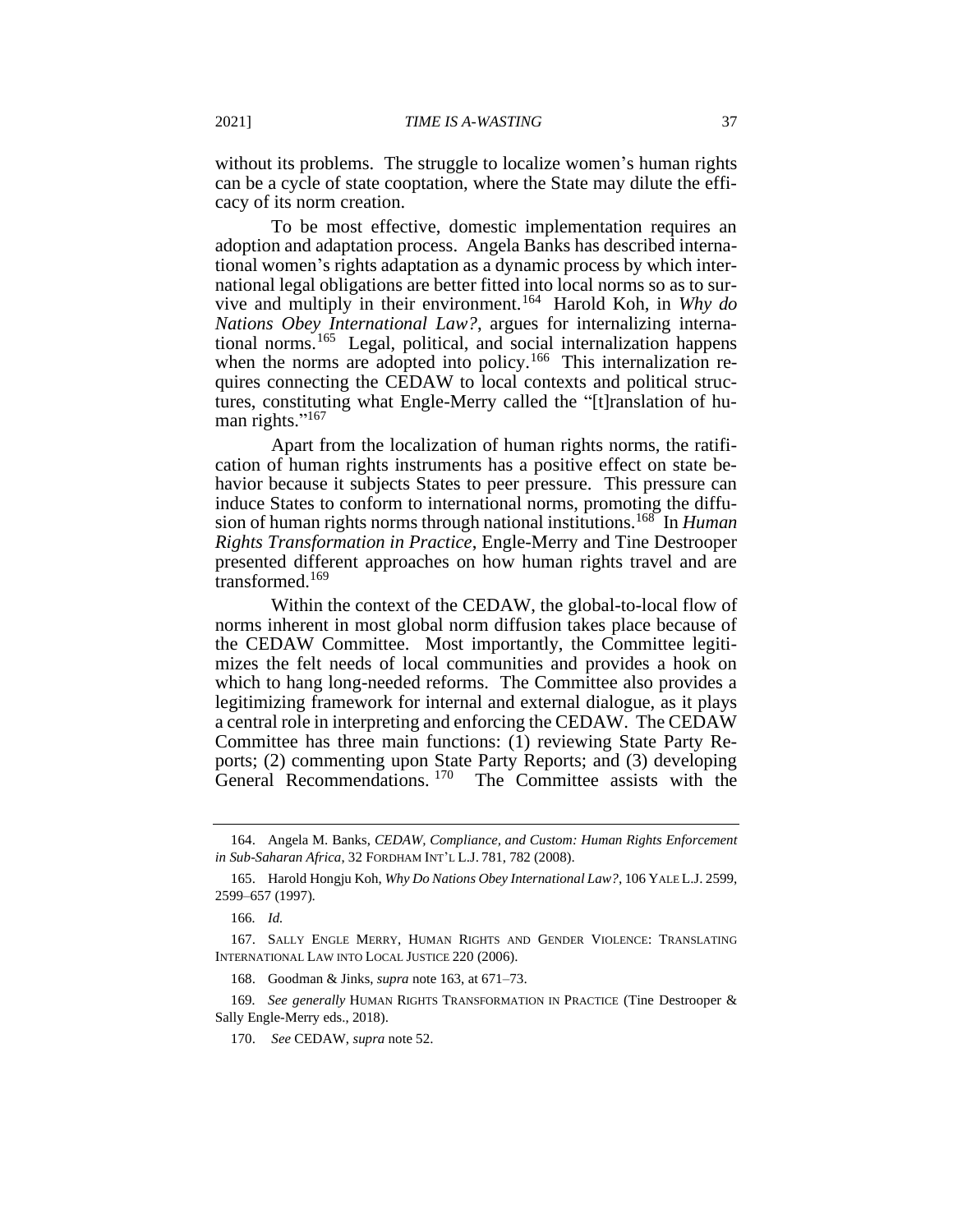translation process through these structural, legal, and programmatic recommendations.<sup>171</sup> Transnational advocacy networks, internal debate, transnational interaction, and cross-cultural dialogue all offer further assistance in translating these norms into local contexts.

The domestic translation of the CEDAW varies situationally and illustrates the ways in which ideas and norms are transplanted in different cultural contexts in the image of a local idiom. While Margaret Keck and Kathryn Sikkink argue that the existence of transnational advocacy networks ("TANs") can amplify the translation of women's rights,  $172$  what we see is that women's rights in turn amplify and accelerate the movements of advocacy networks and in fact provide the *raison d'être* of these developments. As Beth Simmons argues, the ratification of an international human rights treaty is much more than the symbolic act of ratification; it also provides legitimacy and authority to a lived experience on the ground: "A ratified treaty recommits the government to be *pre*receptive to rights demands. Ratification is not just a costly signal of intent; it is a process of domestic legitimation that some scholars have shown raises the domestic salience of an international rule."<sup>173</sup>

As case narratives from around the world elaborate, the CEDAW is a powerful peg on which local and national women's rights groups can hang arguments challenging gender injustice and inequality. The CEDAW is more than a tool of mobilizing and galvanizing; it inherently provides a blueprint for law reform and judicial decisionmaking.<sup>174</sup> The CEDAW also allows for transnational idea sharing, as internal discourse extant within any community is cross-fertilized with

CEDAW, *supra* note [52,](#page-13-1) art. 17.

172*. See* MARGARET E. KECK & KATHRYN SIKKINK, ACTIVISTS BEYOND BORDERS: ADVOCACY NETWORKS IN INTERNATIONAL POLITICS 165 (1998).

173. BETH SIMMONS, MOBILIZING FOR HUMAN RIGHTS INTERNATIONAL LAW IN DOMESTIC POLITICS 144 (2009).

<sup>171.</sup> Article 17 of CEDAW establishes the Committee on the Elimination of Discrimination Against Women, stating:

For the purpose of considering the progress made in the implementation of the present Convention, there shall be established a Committee on the Elimination of Discrimination against Women (hereinafter referred to as the Committee) consisting, at the time of entry into force of the Convention, of eighteen and, after ratification of or accession to the Convention by the thirty-fifth State Party, of twenty-three experts of high moral standing and competence in the field covered by the Convention. The experts shall be elected by States Parties from among their nationals and shall serve in their personal capacity, consideration being given to equitable geographical distribution and to the representation of the different forms of civilization as well as the principal legal systems.

<sup>174</sup>*. See* Rangita de Silva de Alwis, *Opportunities and Challenges for Gender-Based Legal Reform in China*, 5 E. ASIA L. REV. 197, 199 (2010).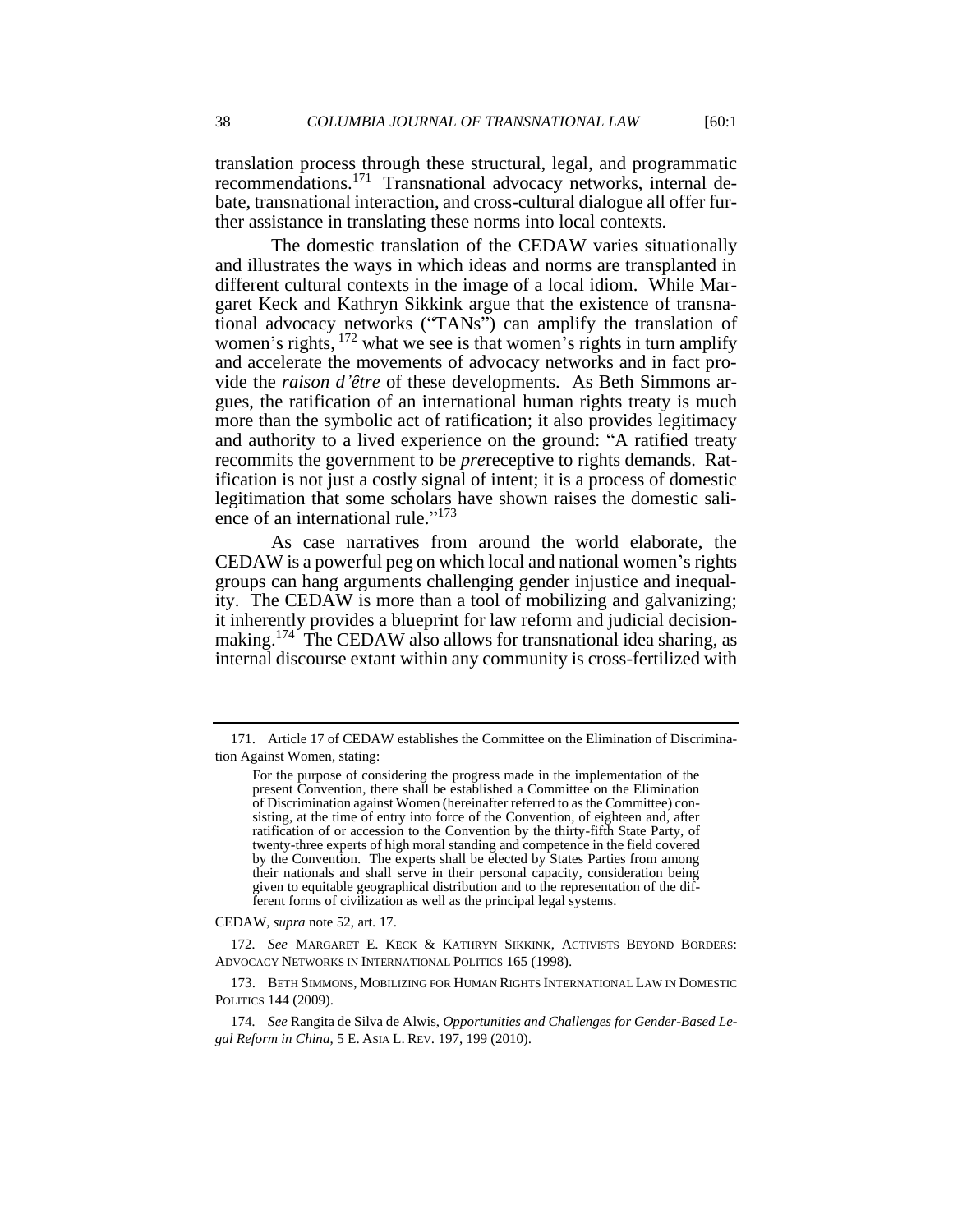international norms. This cross-pollination in fact engenders the very reform of the legal system championed by Article 2 of the CEDAW.<sup>175</sup>

#### *C.* De Jure *Discrimination and the CEDAW*

Law reform is often the first step in this transformation, as it enables women's groups and social movements to engage with the government and other stakeholders and to further a broader social change and development agenda. This engagement is necessary, in part, because *de jure* discriminatory laws are still universally pervasive. The situation is exacerbated by the co-existence of plural or multiple systems of laws (*i.e.*, international law, domestic law, religious law, etc.). In each setting, the cultural construction of gender determines the role of women and girls within the family, while the construction and definition of gender is deeply embedded in the local culture. Personal status laws that govern family dynamics pose the greatest challenge in the application of the universal concepts of human rights.<sup>176</sup> Family law inequalities are often translated into inequalities in nationality law, penal law (*e.g.*, responses to domestic violence), and employment law (*e.g.*, a husband's consent to employment, finances, etc.). Under Personal Law systems, subtle but insidious discrimination against women takes place in the name of religion, and women are often sacrificed at the altar of the family.<sup>177</sup> Relatedly, States hesitate to pass legislation regulating civil marriage because States view such regulation as an encroachment on the power of religious institutions.

In their efforts to combat this *de jure* discrimination, many countries model their law reform after the CEDAW both in form and in spirit. In the next Section, we evaluate the role of the CEDAW on reformist projects in countries that emerged from conflict, as well as countries where political reform movements brought the CEDAW to the forefront. In the following Sections, we examine selected case studies of law reform, constitutional reform, and judicial application of the CEDAW in examples of domestic application of the treaty.

<sup>175</sup>*. See* CEDAW, *supra* note [52,](#page-13-1) art. 2. Article 2 of CEDAW states:

<sup>(</sup>a) To embody the principle of the equality of men and women in their national constitutions or other appropriate legislation if not yet incorporated therein and to ensure, through law and other appropriate means, the practical realization of this principle; (b) To adopt appropriate legislative and other measures, including sanctions where appropriate, prohibiting all discrimination against women.

<sup>176</sup>*. See generally* Anwar & Rumminger, *supra* note [93](#page-20-0) (elaborating on the discrimination that occurs against Muslim women within the family through personal status laws).

<sup>177.</sup> For a discussion of personal law systems, see Farrah Ahmed, *Remedying Personal Law Systems*, 30 INT'L J. L. POL. FAM. 248 (2016).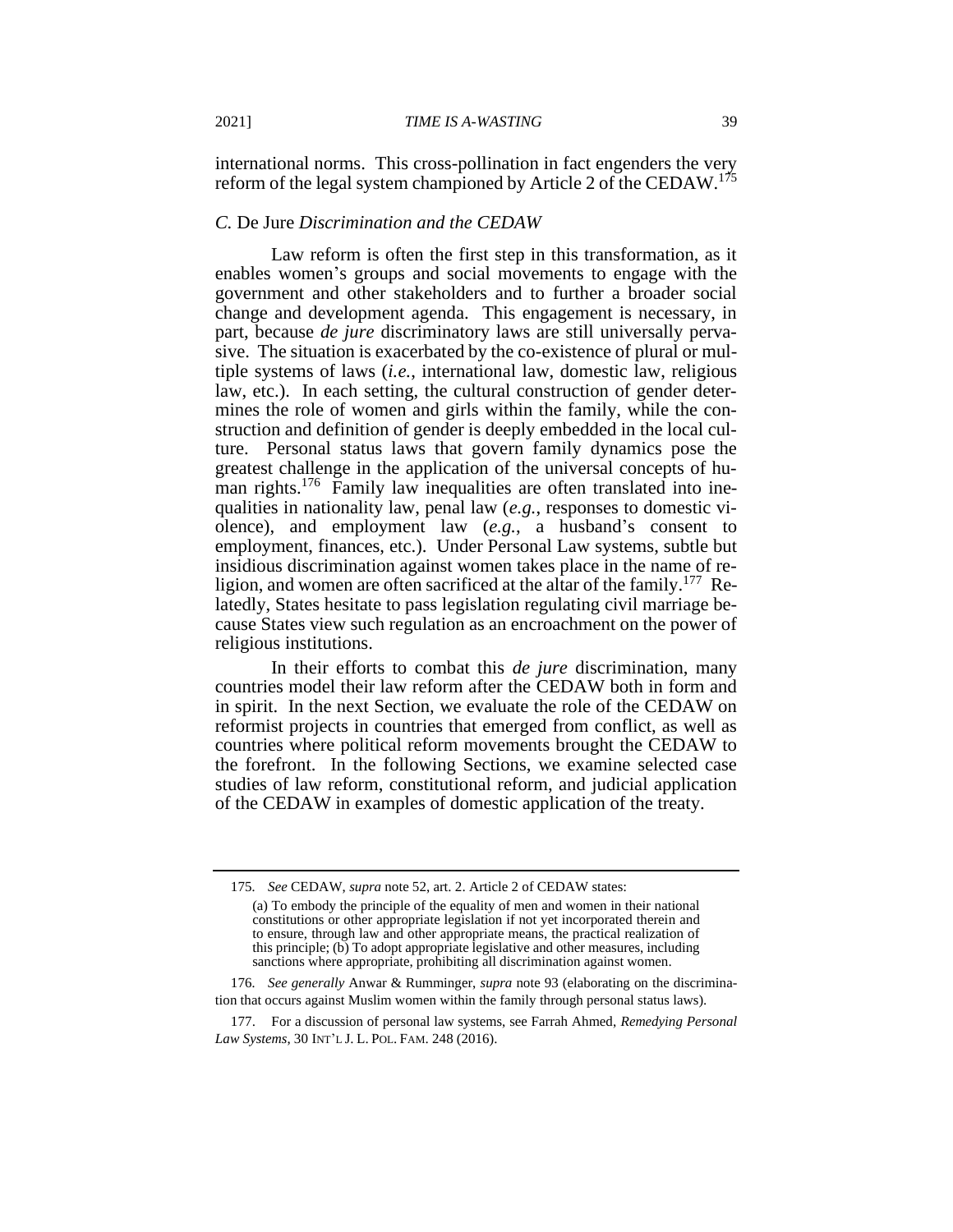#### *D. Reform of the Legal System: Case Studies*

## 1. South Africa

Justice Albie Sachs of the Constitutional Court of South Africa said, "Patriarchy is one of the profoundly non-racial institutions in South Africa."<sup>178</sup> Indeed, gender inequality and gender-based violence represent one of the lingering legacies of post-apartheid South Africa.<sup>179</sup>

Although the CEDAW Committee has often pointed out the gaps between *de jure* and *de facto* equality in different legal systems, the South African Domestic Violence Act of 1998 attempts to directly bring South Africa's gender-based protections in-line with the Recommendations of the CEDAW.<sup>180</sup> The Act promotes a broad definition of "domestic violence" in a direct parallel to the CEDAW's General Recommendation 19, defining "domestic violence" as:

> Physical abuse; sexual abuse; emotional, verbal and psychological abuse; economic abuse; intimidation; harassment; stalking; damage to property; entry into the complainant's residence without consent, where the parties do not share the same residence; or any other controlling or abusive behavior towards a complainant, where such conduct harms, or may cause imminent harm to, the safety, health or wellbeing of the complainant.<sup>181</sup>

Recently, in 2019, the CEDAW Committee took further action with respect to South Africa. Responding to allegations of violence against women, including marriage abduction, made by civil society organizations, the Committee conducted an inquiry and made thirty-

Domestic Violence Act 116 of 1998 pmbl. (S. Afr.).

181*. Id.*

<sup>178.</sup> Albie Sachs, *Judges and Gender: The Constitutional Rights of Women in a Post-Apartheid South Africa*, 7 AGENDA: EMPOWERING WOMEN FOR GEN. EQUAL. 1, 1–11 (1990).

<sup>179</sup>*. See* Penelope Andrews, *Violence Against Women in South Africa: The Role of Culture and the Limitations of the Law*, 8 TEMP. POL. & CIV. RTS. L. REV. 425, 430–33 (1999) (discussing the connection between post-apartheid South Africa and remaining gender inequality in the country).

<sup>180.</sup> The Preamble of the Act references both the commitments of the South African Constitution and the CEDAW:

And having regard to the Constitution of South Africa, and in particular, the right to equality and to freedom and security of the person; and the international commitments and obligations of the State towards ending violence against women and children, including obligations under the United Nations Conventions on the Elimination of all Forms of Discrimination Against Women and the Rights of the Child.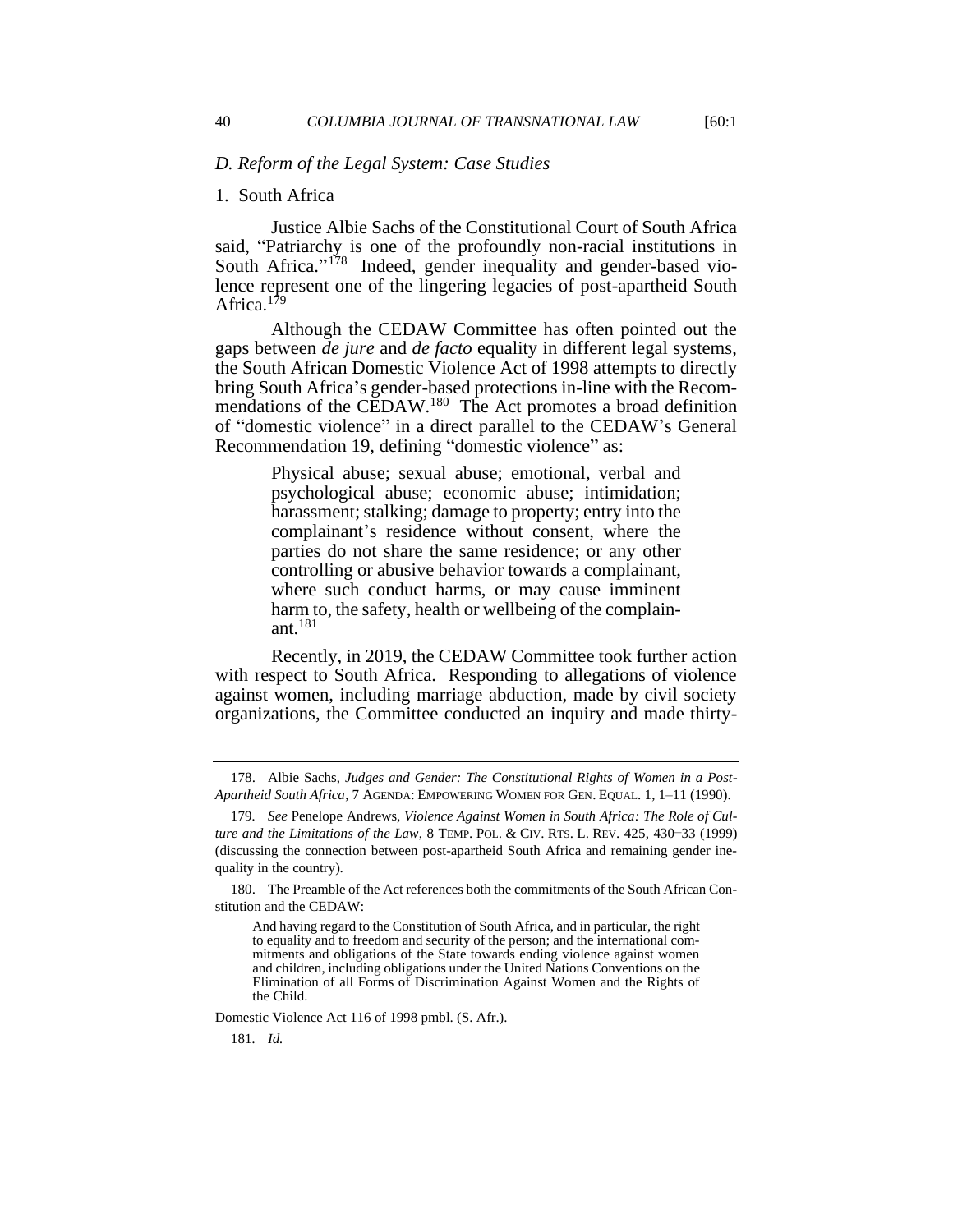four Recommendations to the government calling for action, demonstrating the continuing importance of the CEDAW's reporting requirements on South African domestic affairs.<sup>182</sup>

#### 2. Bangladesh

Shifting to the CEDAW's *de jure* influence in Asia, the Bangladeshi laws on Domestic Violence (Prevention and Protection) Act of 2010 states in the Preamble that it is an Act created as part of Bangladesh's signature to the CEDAW.<sup>183</sup> The Preamble further indicates that this Act is an "expedient and necessary as a signatory state of the United Nations Convention on the Elimination of All Forms of Discrimination against Women, 1979." 184

Although Bangladesh ratified the CEDAW in 1984, it made reservations on Articles 2, 13(a), 16.1(c), and 16.1(f).<sup>185</sup> Bangladesh's general stance regarding the CEDAW follows this pattern of selective adherence, in that the country has many laws in place meant to follow the CEDAW guidelines and to protect women from discrimination, but the enforcement and implementation of these measures remain weak.<sup>186</sup> Nevertheless, the CEDAW is important for Bangladesh because of the way in which it fosters state accountability and covers both the public and private spheres.

Articles 2 and 16 of the CEDAW provide the firmest footing to realize this accountability. Article 2 calls on ratifying States to "condemn discrimination against women in all its forms" and focus on eliminating discrimination against women "by all appropriate means and without delay."<sup>187</sup> Furthermore, Article 2(a) calls upon States Parties "[t]o embody the principle of the equality of men and women in their national constitutions or other appropriate legislation if not yet incorporated therein and to ensure, through law and other appropriate

186. Maliha Kahn, *CEDAW at a Dead End in Bangladesh?*, The Daily Star (Mar. 8, 2019, 12:00 AM), https://www.thedailystar.net/star-weekend/news/cedaw-dead-end-bangladesh-1711840 [https://perma.cc/6USY-DTGB].

<sup>182</sup>*. South Africa has 'Obligation' to Better Address Domestic Violence: UN Women's Rights Experts*, U.N. NEWS (May 17, 2021), https://news.un.org/en/story/2021/05/1092122 [https://perma.cc/DQP4-HKYM].

<sup>183.</sup> Domestic Violence (Prevention and Protection) Act pmbl., (Act No. 58/2010) (Bangl.).

<sup>184</sup>*. Id.*

<sup>185.</sup> Comm. on the Elimination of All Forms of Discrimination Against Women, Declarations, Reservations, Objections and Notifications of Withdrawal of Reservations Relating to the Convention on the Elimination of All Forms of Discrimination Against Women, at 48 annex 1, U.N. Doc. CEDAW/SP/2006/2 (Apr. 10, 2006).

<sup>187.</sup> CEDAW, *supra* note [52,](#page-13-1) art. 2.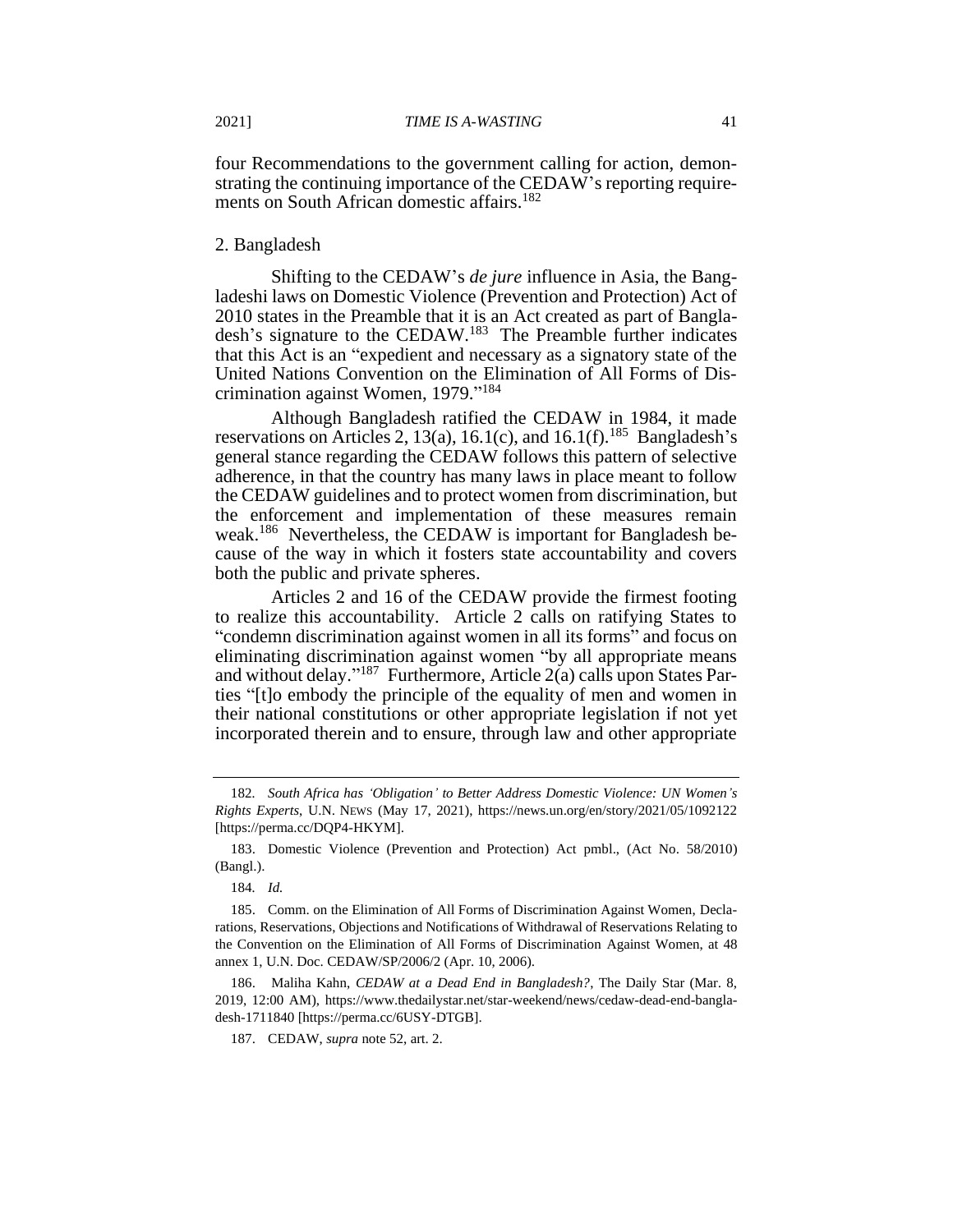means, the practical realization of this principle."<sup>188</sup> Given the primacy of gender equality, it could be argued that Article 2 is an inalienable and non-derogable article of the Convention. In addition, Article 16 calls for equal rights for women in family and marriage.<sup>189</sup> Taken together, both Articles 2 and 16 are considered to be core provisions of the Convention. In fact, the CEDAW Committee, in a statement on the reservations, stated:

> Removal or modification of reservations, particularly to articles 2 and 16, would indicate a State party's determination to remove all barriers to women's full equality and its commitment to ensuring that women are able to participate fully in all aspects of public and private life without fear of discrimination or recrimina- $\bar{\text{tion}}$ .<sup>190</sup>

While several Muslim-majority countries have placed a reservation on Article 2, Maliha Khan, writing in the *Bangladesh Daily Star*, notes that twenty-nine other Muslim-majority countries have ratified the CEDAW without any reservations.<sup>191</sup> Moreover, recent women's rights activism has been key to persuade MENA region governments to lift reservations to the Convention.<sup>192</sup> Despite formal reservations, at the spurring of women's rights groups, countries such as Bangladesh have domesticated the values of the CEDAW, using the Convention as a peg upon which to pin their legislative efforts.

#### 3. Chile, Brazil, Argentina, South Africa, and Sierra Leone

Across the world, countries have worked to internalize the CEDAW in their domestic legislation. Although it is difficult to trace direct causation, the CEDAW's influence on lawmaking has been felt in Latin America, too. To examine the Latin American context more

<sup>188</sup>*. Id.* art. 2(a).

<sup>189</sup>*. See id.* art. 16.

<sup>190</sup>*. Reservations to CEDAW*, U.N. WOMEN, https://www.un.org/womenwatch/daw/cedaw/reservations.htm#:~:text=Removal%20or%20modification%20of%20reservations,without%20fear%20of%20discrimination%20or [https://perma.cc/KQ83-H7ET].

<sup>191.</sup> Maliha Khan, *CEDAW at a Dead End in Bangladesh?*, DAILY STAR (Mar. 8, 2019, 12:00 AM), https://www.thedailystar.net/star-weekend/news/cedaw-dead-end-bangladesh-1711840 [https://perma.cc/WV48-L9AL].

<sup>192.</sup> In 2014, coinciding with the mobilization of women's groups in the aftermath of the Arab Revolution, Tunisia notified the U.N. Secretary General of its intent to lift the Tunisian reservations to the CEDAW. UNIVERSAL RTS. GRP., A GUIDE FOR WOMEN'S RIGHTS GROUPS 10 (Mar. 2019), https://www.universal-rights.org/wp-content/uploads/2019/03/Tunisia-report.pdf [https://perma.cc/86A6-FZ3V]. Similar women's rights activism led to Morocco's removal of reservations in 2011. *Id.* at 11.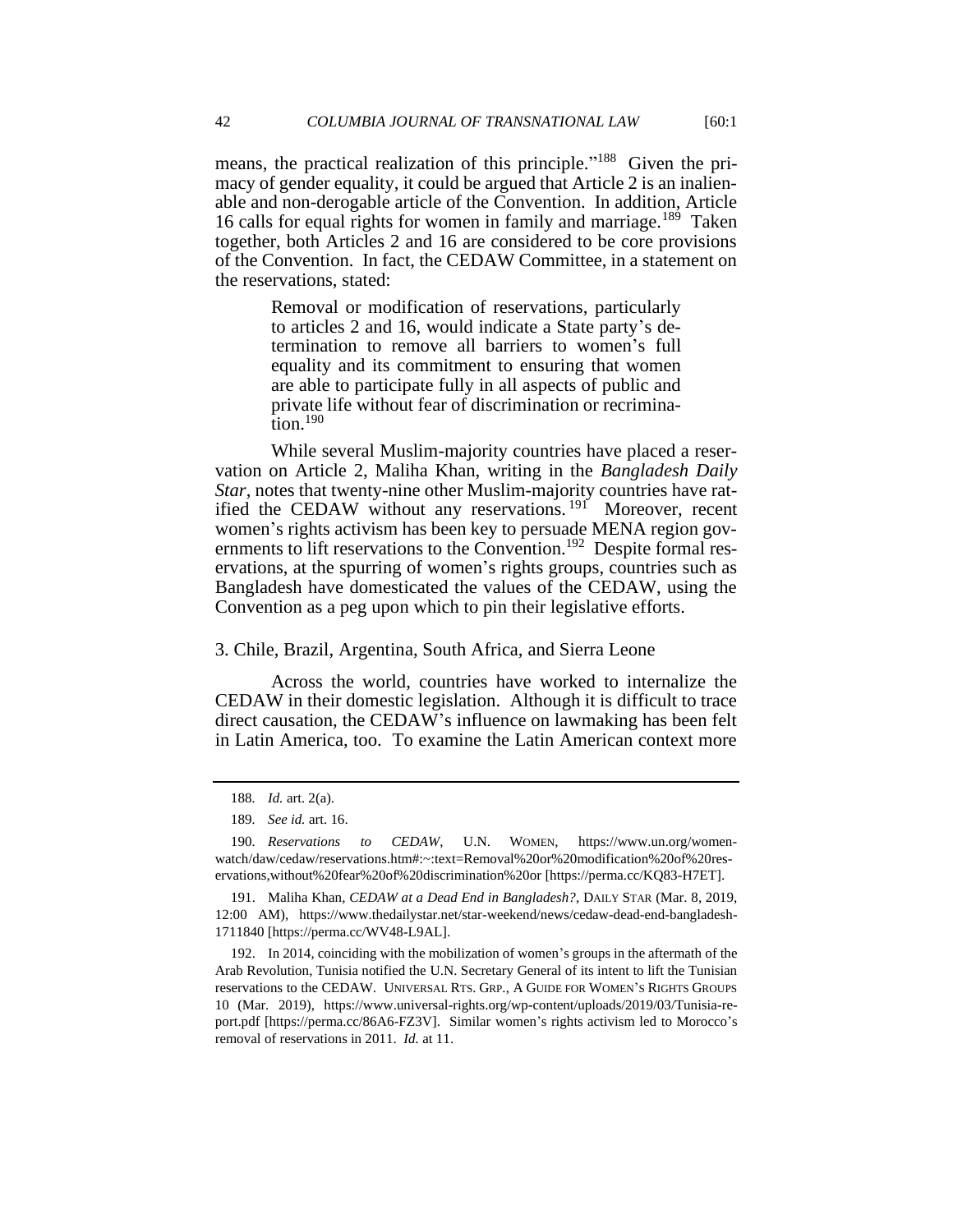specifically, we now survey three gender-based violence laws enacted in Chile, Brazil, and Argentina. These examples illustrate the ways in which the CEDAW can provide a framework by which national legislatures can construct their own specific gender-based violence laws.

Chile's Law on Intrafamily Violence, passed in 2005, calls on the government to comply with the CEDAW in Article 1. Specifically, it requires the government to "[a]dopt the necessary measures to comply with the Inter-American Convention on the Prevention, Punishment and Eradication of Violence against Women, the Convention on the Rights of the Child and other international instruments signed by the State of Chile."<sup>193</sup> More recently, the CEDAW Committee has perhaps played a more direct role in encouraging further domestic implementation of the Convention. In 2018, the CEDAW Committee's Concluding Observations on Chile's Seventh Periodic Report articulated concerns surrounding the prevalence of femicide in the country. Almost as if in response, in 2020, Chile's "Gabriela Law" memorialized a femicide:  $\overline{A}$  young woman was killed by an ex-boyfriend in 2018.<sup>194</sup> The law established higher penalties for femicide and raised the penalty from fifteen years' imprisonment to life behind bars.<sup>195</sup> It also expanded the scope of the law to include attackers other than spouses or partners, while also eliminating a crime of passion as an exonerating offense.<sup>196</sup> In consultations with the U.N. Special Rapporteur on Violence Against Women on the issue of femicide, the CEDAW Committee made its position clear that General Recommendation No. 19 reflects the Committee's position that violence against women is gender-based discrimination.<sup>197</sup>

Another example of internalization of the CEDAW is Brazil's "Maria de Penha Law," one of the most important laws in Latin America.<sup>198</sup> In May 1983, Maria da Penha Fernandes of Brazil was shot by her husband, leaving her a paraplegic for life.<sup>199</sup> Two weeks after her

<sup>193.</sup> Law No. 20066 art. 1, Establece Ley De Violencia Intrafamiliar, Octubre 7, 2005, DIARIO OFICIAL [D.O.] (Chile).

<sup>194.</sup> Law. No. 21212, Modifica El Codigo Penal, El Codigo Procesal Penal Y La Ley No. 18.216 En Materia De Tipificacion Del Femicidio, Marzo 4, 2020, DIARIO OFICIAL [D.O.] (Chile).

<sup>195</sup>*. See id.*

<sup>196</sup>*. See id.*

<sup>197.</sup> For a longer discussion of General Recommendation No. 19 and other relevant sections, see *infra* note [212.](#page-45-0)

<sup>198.</sup> Decreto No. 11.340, de 7 de Agosto de 2006, Diário Oficial da União [D.O.U.] de 8.8.2006 (Braz.).

<sup>199.</sup> Pablo Uchoa, *Maria da Penha: The Woman Who Changed Brazil's Domestic Violence Laws*, BBC NEWS (Sept. 22, 2016), https://www.bbc.com/news/magazine-37429051 [https://perma.cc/V5X2-EJDE].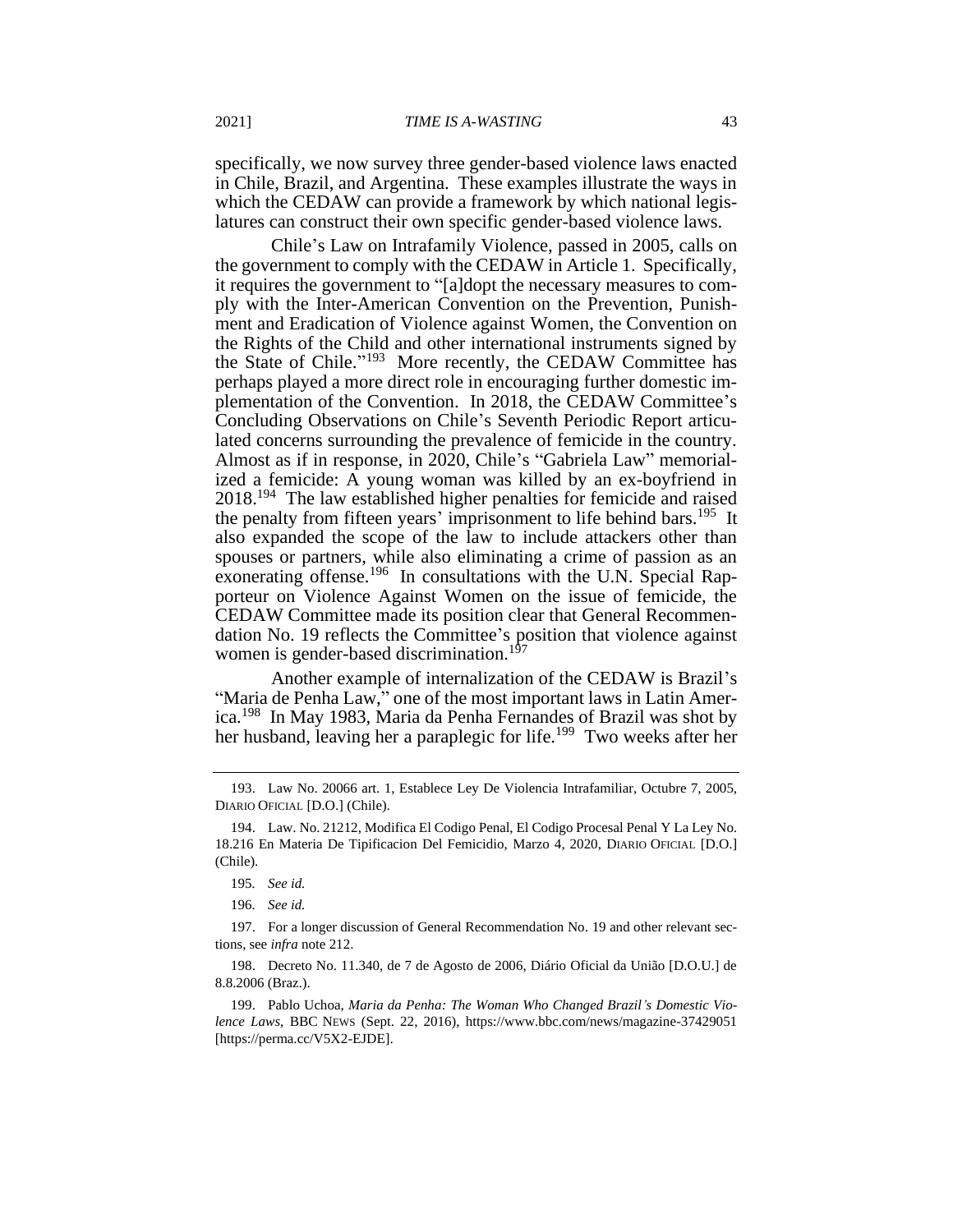return from the hospital, Maria's husband tried to electrocute her.<sup>200</sup> The case went up on appeal to the Inter-American Commission of Human Rights, which delivered a decision that inspired the Brazilian Government in 2006 to enact a law in honor of Maria de Penha: the "Maria da Penha Law on Domestic and Family Violence."<sup>201</sup> Article 1 of the Law states that "this Law creates mechanisms to restrain and prevent domestic and family violence against women, in compliance with . . . [*inter alia*] the Convention on Elimination of All Forms of Discrimination against Women . . . and other international treaties ratified by the Federative Republic of Brazil."<sup>202</sup> By explicitly referencing the CEDAW, the Maria de Penha Law establishes the Convention as the undergirding source of textual authority and is an example of the normative domestication of the CEDAW in Latin America.

Similarly, the Law on the Comprehensive Protection of Women (2009) completely internalized the CEDAW and other important human rights conventions in Argentina.<sup>203</sup> This law guarantees to women all the rights recognized by the CEDAW, as well as several other international instruments.<sup>204</sup> Supplementing the law, in 2018, the Argentinian National Congress passed "Micaela's Law," which requires all federal employees to receive training on gender and genderbased violence.<sup>205</sup> According to the Argentina National Institute of Women (Instituto Nacional de la Mujer, also known as INAM)—the government body that implements the law—over 2,537 officials and service providers received this training during the first quarter of 2019 alone.<sup>206</sup> Like the Maria de Penha Law, these new Argentinian legislative efforts reflect a growing movement of *de jure* implementations of the principles of the CEDAW in domestic law.

The CEDAW was also used to draft a national South African Gender Policy. In September 2020, President Ramaphosa introduced new bills to address bail issues for perpetrators of femicide and gender-

<sup>200</sup>*. Maria da Penha Law: A Name that Changed Society*, U.N. WOMEN (Aug. 30, 2011), https://www.unwomen.org/en/news/stories/2011/8/maria-da-penha-law-a-name-thatchanged-society [https://perma.cc/RX65-H6GM].

<sup>201</sup>*. Maria da Penha*, CTR. FOR JUST. & INT'L L., https://cejil.org/en/case/maria-dapenha-4/ [https://perma.cc/H9DW-HLZG].

<sup>202.</sup> Lei No. 11.340, de 7 de Agosto de 2006, Diário Oficial da União [D.O.U.] de 8.8.2006 (Braz.).

<sup>203.</sup> Law No. 26485, Apr. 1, 2009, B.O. 31632 (Arg.).

<sup>204</sup>*. Id.* art. 3.

<sup>205.</sup> Law No. 27499, Jan. 10, 2019, B.O. 34031 (Arg.).

<sup>206.</sup> U.S. DEP'T OF STATE, BUREAU OF DEMOCRACY, H.R. AND LAB., 2019 COUNTRY REPORTS ON HUMAN RIGHTS PRACTICES: ARGENTINA 14 (2019), https://www.state.gov/reports/2019-country-reports-on-human-rights-practices/argentina [https://perma.cc/V59G-4GVL].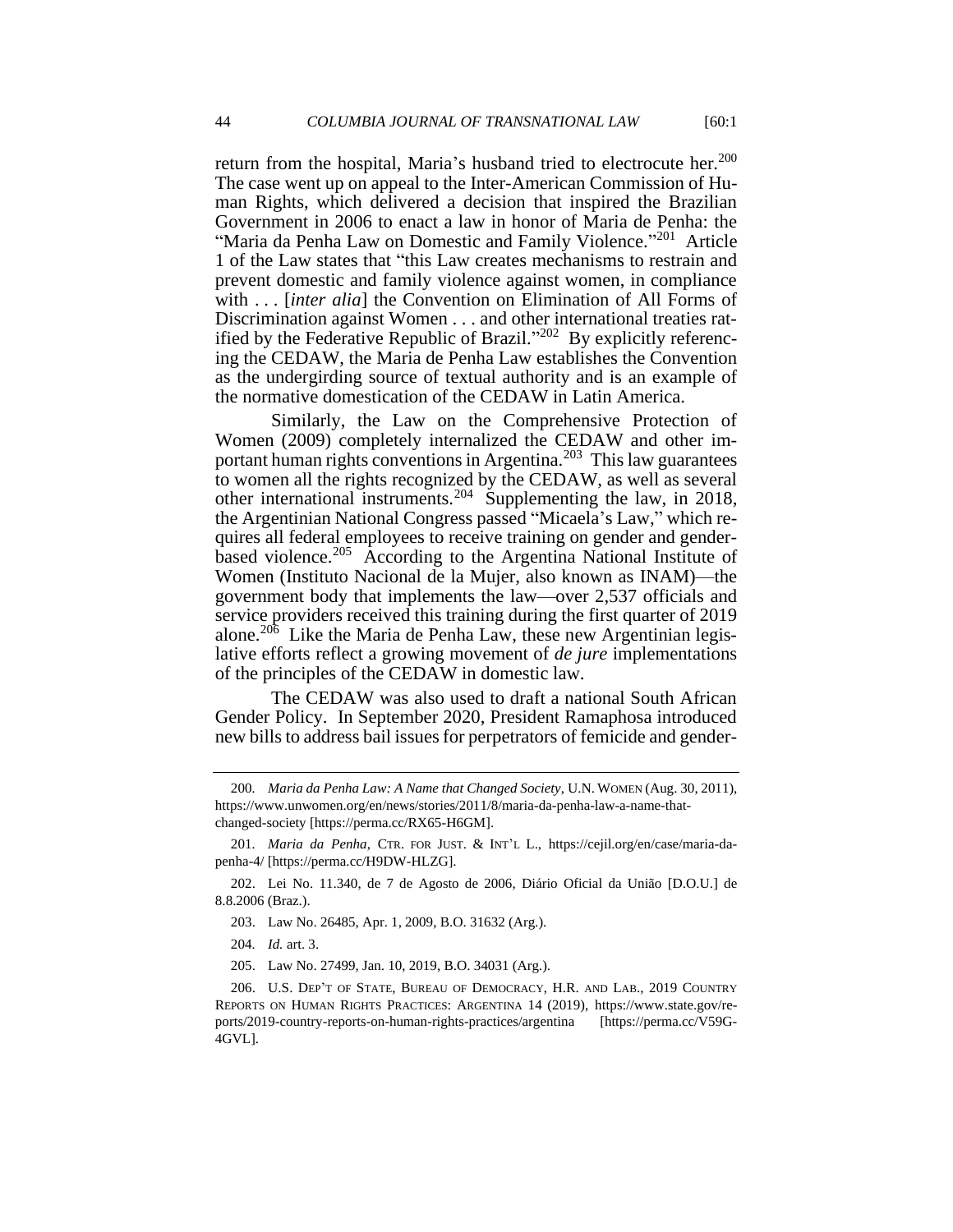based violence, as well as expanded the definition of domestic violence to cover violence in customary relationships. $207$ 

The CEDAW Committee Recommendations have also played a discursive role in helping to adopt new laws in countries that lacked national legislation on gender equality and needed to reform their extant laws. For example, Sierra Leone, in accordance with the 2007 Concluding Observations of the CEDAW Committee, adopted landmark gender laws: the Registration of Customary Marriage and Divorce Act;<sup>208</sup> the Devolution of Estates Act;<sup>209</sup> and the Domestic Violence Act.<sup>210</sup> These laws respectively raised the age of marriage for both [spouses] to 18, established equal rights in inheritance and defined domestic violence to include marital rape. CEDAW's General Recommendation 19 also informed Ghana's 2007 Domestic Violence Law. $^{211}$ 

Such legal reforms have spawned a dialectic relationship with the CEDAW. In other words, local initiatives have inspired global reform to the Convention itself. In response to these country-specific developments, the CEDAW Committee has reformed its normative framework to keep pace with updates on the ground. For example, in 2017 the Committee developed General Recommendation No. 35, updating its jurisprudence on General Recommendation No. 19 to recognize gender-based violence "in a range of settings from private to public, including technology mediated settings" and to expand the categories of intersectional identities.<sup>212</sup> Among other goals, General

- 209. Devolution of Estates Act, 2007 (Act No. 21/2007) (Sierra Leone).
- 210. Domestic Violence Act, 2007 (Act No. 20/2007) (Sierra Leone).
- 211. Domestic Violence Act, 2007 (Act No. 732/2007) (Ghana).

212*. See* Gen. Recommendation No. 35, *supra* not[e 54](#page-14-0) (updating General Recommendation No. 19 in so far as the CEDAW Committee's position on gender-based violence). General Recommendation No. 19 requested that States Parties pass legislative and other measures to combat harassment in the workplace, as well as violence and sexual abuse within the family:

In light of these comments, the Committee on the Elimination of Discrimination against Women recommends that: (a) States parties should take appropriate and effective measures to overcome all forms of gender-based violence, whether by public or private act; (b) States parties should ensure that laws against family violence and abuse, rape, sexual assault and other gender-based violence give adequate protection to all women, and respect their integrity and dignity. Appropriate protective and support services should be provided for victims. Gender-sensitive training of judicial and law enforcement officers and other public officials is essential for the effective implementation of the Convention; (c) States parties should encourage the compilation of statistics and research on the

<span id="page-45-0"></span><sup>207</sup>*. See* Hassan Isilow, *S. Africa Announces Gender Based Violence Law*, ANADOLU AGENCY (July 9, 2020), https://www.aa.com.tr/en/africa/safrica-announces-gender-based-violence-law/1965718 [https://perma.cc/SQ28-KLWT].

<sup>208.</sup> Registration of Customary Marriage and Divorce Act, 2009 (Act No. 1/2009) (Sierra Leone).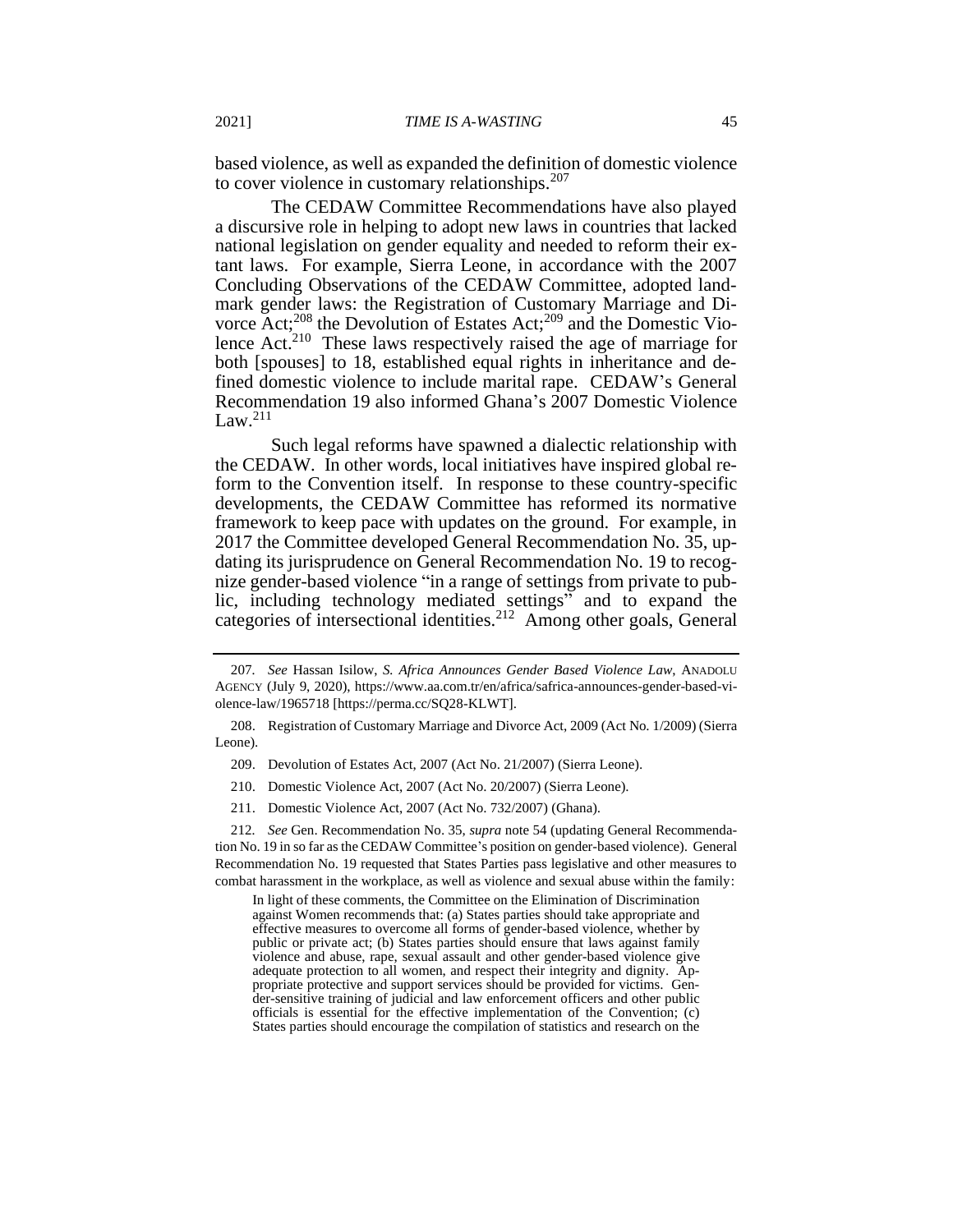extent, causes and effects of violence, and on the effectiveness of measures to prevent and deal with violence; (d) Effective measures should be taken to ensure that the media respect and promote respect for women; (e) States parties in their reports should identify the nature and extent of attitudes, customs and practices that perpetuate violence against women and the kinds of violence that result. They should report on the measures that they have undertaken to overcome violence and the effect of those measures; (f) Effective measures should be taken to overcome these attitudes and practices. States should introduce education and public information programmes to help eliminate prejudices that hinder women's equality (recommendation No. 3, 1987); (g) Specific preventive and punitive measures are necessary to overcome trafficking and sexual exploitation; (h) States parties in their reports should describe the extent of all these problems and the measures, including penal provisions, preventive and rehabilitation measures that have been taken to protect women engaged in prostitution or subject to trafficking and other forms of sexual exploitation. The effectiveness of these measures should also be described; (i) Effective complaints procedures and remedies, including compensation, should be provided; (j) States parties should include in their reports information on sexual harassment, and on measures to protect women from sexual harassment and other forms of violence of coercion in the workplace; (k) States parties should establish or support services for victims of family violence, rape, sexual assault and other forms of gender-based violence, including refuges, specially trained health workers, rehabilitation and counselling; (l) States parties should take measures to overcome such practices and should take account of the Committee's recommendation on female circumcision (recommendation No. 14) in reporting on health issues; (m) States parties should ensure that measures are taken to prevent coercion in regard to fertility and reproduction, and to ensure that women are not forced to seek unsafe medical procedures such as illegal abortion because of lack of appropriate services in regard to fertility control; (n) States parties in their reports should state the extent of these problems and should indicate the measures that have been taken and their effect; (o) States parties should ensure that services for victims of violence are accessible to rural women and that where necessary special services are provided to isolated communities; (p) Measures to protect them from violence should include training and employment opportunities and the monitoring of the employment conditions of domestic workers; (q) States parties should report on the risks to rural women, the extent and nature of violence and abuse to which they are subject, their need for and access to support and other services and the effectiveness of measures to overcome violence; (r) Measures that are necessary to overcome family violence should include: [(i)] Criminal penalties where necessary and civil remedies in cases of domestic violence; [(ii)] Legislation to remove the defence of honour in regard to the assault or murder of a female family member; [(iii)] Services to ensure the safety and security of victims of family violence, including refuges, counselling and rehabilitation programmes; [(iv)] Rehabilitation programmes for perpetrators of domestic violence; [(v)] Support services for families where incest or sexual abuse has occurred; [(s)] States parties should report on the extent of domestic violence and sexual abuse, and on the preventive, punitive and remedial measures that have been taken; [(t)] States parties should take all legal and other measures that are necessary to provide effective protection of women against gender-based violence, including, inter alia: [(i)] Effective legal measures, including penal sanctions, civil remedies and compensatory provisions to protect women against all kinds of violence, including inter alia violence and abuse in the family, sexual assault and sexual harassment in the workplace; [(ii)] Preventive measures, including public information and education programmes to change attitudes concerning the roles and status of men and women; [(iii)] Protective measures, including refuges, counselling, rehabilitation and support services for women who are the victims of violence or who are at risk of violence; (u) States parties should report on all forms of gender-based violence, and such reports should include all available data on the incidence of each form of violence and on the effects of such violence on the women who are victims; (v) The reports of States parties should include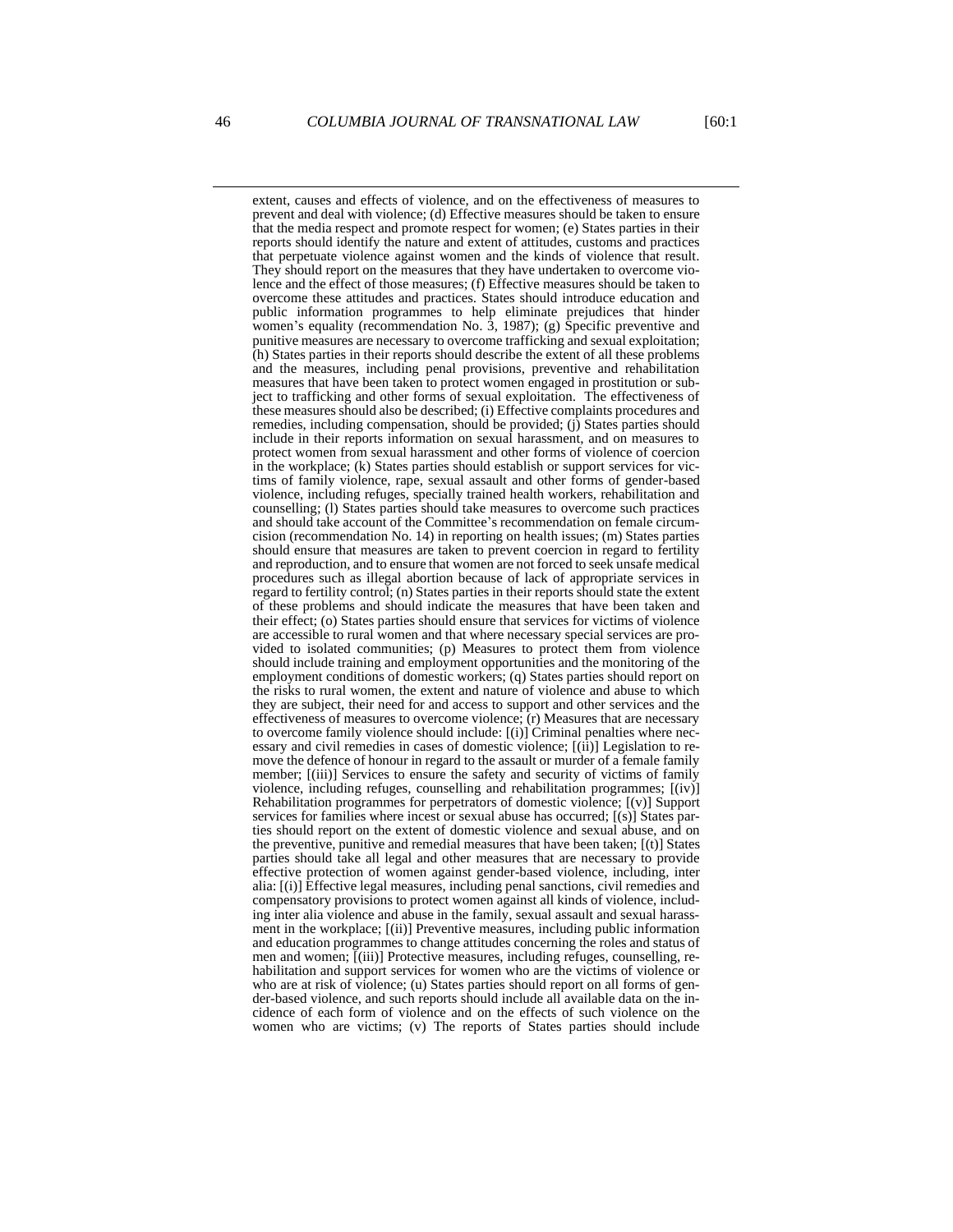Recommendation No. 35 institutes accountability mechanisms for States Parties and their agents for failing to act with due diligence to prevent violence at the hands of private parties and companies.<sup>213</sup> What this exchange demonstrates is that the CEDAW is a dynamic and living document, sensitive to domestic legal reforms and ever-expanding to respond to changing norms and social mores.

## *E. Constitutional Reform and the CEDAW*

In addition to *de jure* domestication, the CEDAW Committee has regularly stressed that States Parties must ensure constitutional and legislative compliance with the CEDAW:

> [T]hrough constitutional amendments or by other appropriate legislative means, the principle of equality between women and men and of non-discrimination is enshrined in domestic law with an overriding and enforceable status . . . States Parties have an obligation to take steps to modify or abolish existing laws, regulations, customs and practices which constitute discrimination against women.<sup>214</sup>

Fareeda Banda has referred to a "raft of constitutional reforms" among the CEDAW's States Parties seeking compliance with CEDAW Article 2(a), which requires States to ensure that their Constitutions are harmonized with the Convention.<sup>215</sup> The CEDAW's Article 3 further requires States Parties to take "all appropriate measures, including legislation, to ensure the full development and advancement of women, for the purpose of guaranteeing them the exercise and enjoyment of human rights and fundamental freedoms on a basis of equality with men."<sup>216</sup> These CEDAW provisions offer women's rights groups an anchor for their call for legal reform. For instance, in

information on the legal, preventive and protective measures that have been taken to overcome violence against women, and on the effectiveness of such measures.

Comm. on the Elimination of Racial Discrimination, Gen. Recommendation 19, ¶ 24, U.N. Doc. A/47/38 (Feb. 1, 1992).

<sup>213</sup>*. See* Gen. Recommendation No. 35, *supra* note [54](#page-14-0)*.*

<sup>214.</sup> OECD, WOMEN'S ECONOMIC EMPOWERMENT IN SELECTED MENA COUNTRIES: THE IMPACT OF LEGAL FRAMEWORKS IN ALGERIA, EGYPT, JORDAN, MOROCCO AND TUNISIA 48 (2017).

<sup>215</sup>*. See* Fareeda Banda, *The Impact of the Convention on the Elimination of All Forms of Discrimination Against Women in Select African States*, 33 INT'L J.L., POL'Y & FAM. 252, 257–60 (2019). *See also* CEDAW, *supra* note [52,](#page-13-1) art. 2(a).

<sup>216.</sup> CEDAW, *supra* note [52,](#page-13-1) art. 3.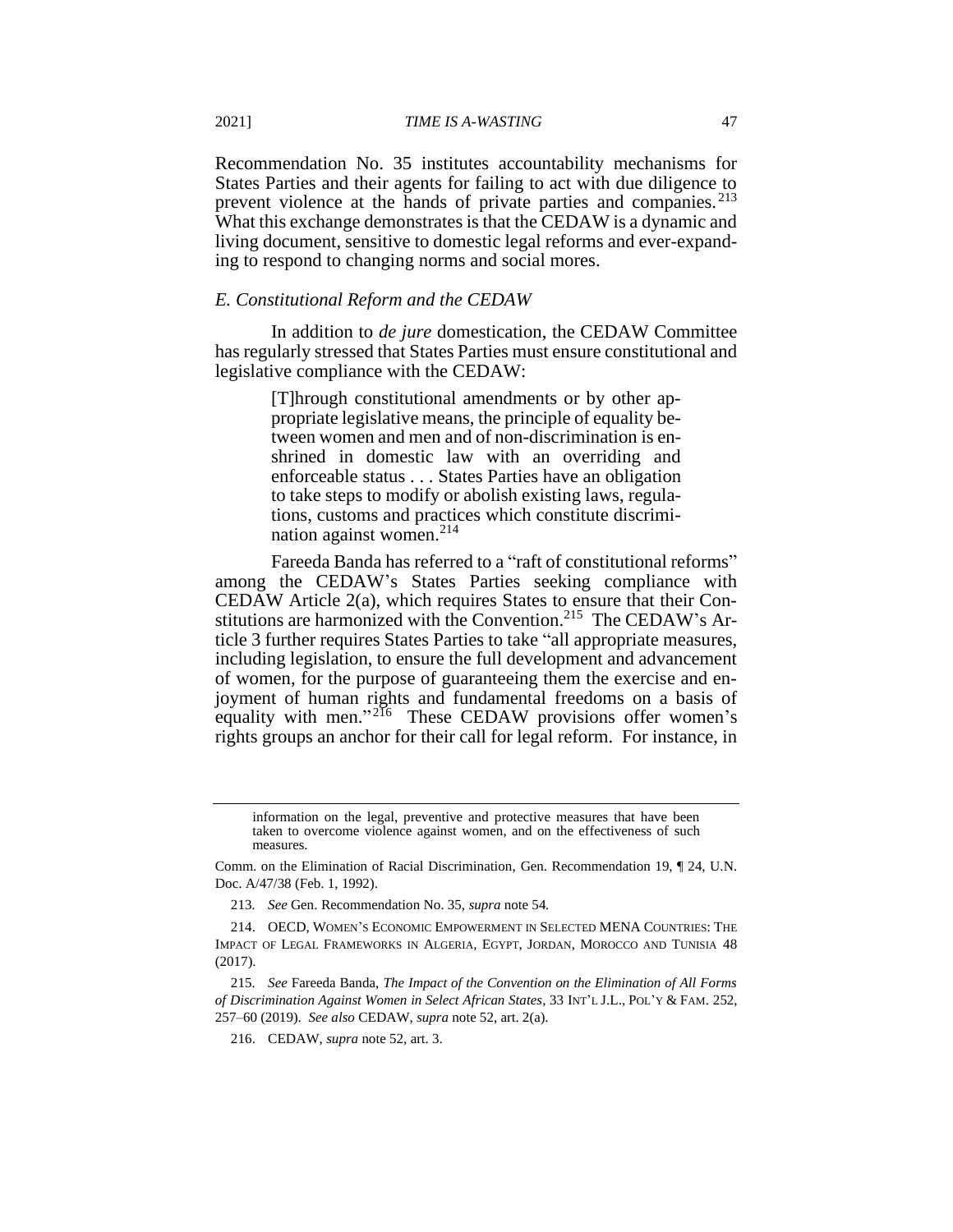Kenya,  $2^{17}$  Egypt,  $2^{18}$  and Tunisia  $2^{19}$  —where constitutions were reformed in the last decade—women successfully used the CEDAW in the reformist efforts. 220 One of the authors advised Tunisian women's rights groups in drafting the gender provisions of the Tunisian Constitution in 2014 and observed firsthand how international norms, especially the CEDAW, informed the drafting process. $^{221}$ 

<span id="page-48-0"></span>However, we acknowledge that several States Parties have introduced reservations regarding Article 2. Articles  $2(f)$  and  $2(g)$  respectively call upon States Parties to both enact new gender equality laws and repeal existing unequal laws: "(f) To take all appropriate measures, including legislation, to modify or abolish existing laws, regulations, customs and practices which constitute discrimination against women; [and] (g) To repeal all national penal provisions which constitute discrimination against women."<sup>222</sup> As such, it is clear that, in some of the cases presented, the domestication of the CEDAW is incomplete. Our claim is simply that the CEDAW still remains key to addressing *de jure* discrimination in both legal systems and constitutions, which is the first step to the domestication of fundamental women's human rights.

The gap between the normative premise of the CEDAW and its application is most prevalent in family laws, which still retain discriminatory provisions.<sup>223</sup> Globally, 81% of countries legally prohibit gender-based discrimination or provide for equality before the law through more substantive provisions in their constitutions.<sup>224</sup>

Most countries in Sub-Saharan Africa and the MENA region guarantee some form of gender equality in their national constitu $t$ tions.<sup>225</sup> In fact, the CEDAW has been ratified by fifty-one of fifty-

- 221*. See id.* at 90–95.
- 222. CEDAW, *supra* note [52,](#page-13-1) arts. 2(f)–(g).

223. *See, e.g.*, U.N. Entity for Gender Equal. & Empowerment of Women, *A Practictioner's Toolkit on Women's Access to Justice Programming: Module 2: Marriage, Family and Property Rights* at 16 (2018), https://www.ohchr.org/Documents/Publications/PractitionerToolkit/WA2J\_Module2.pdf [https://perma.cc/SR5P-7YWV].

224. Adele Cassola et al., *Where Do Women Stand? New Evidence on the Presence and Absence of Gender Equality in the World's Constitutions*, 10 POL. & GENDER 200, 212–15 (2014).

225*. See id.*

<sup>217.</sup> CONSTITUTION art. 27 (2010) (Kenya).

<sup>218.</sup> CONSTITUTION OF THE ARAB REPUBLIC OF EGYPT art. 11, 18 Jan. 2014.

<sup>219.</sup> DUSTŪR AL-JAMHŪRIYA AL-TŪNISIYA [CONSTITUTION] art. 46, 27 Jan. 2014 (Tunis.).

<sup>220.</sup> Rangita de Silva de Alwis et al., *Women and the Making of the Tunisian Constitution*, 35 BERKELEY J. INT'L L. 90, 101 (2017).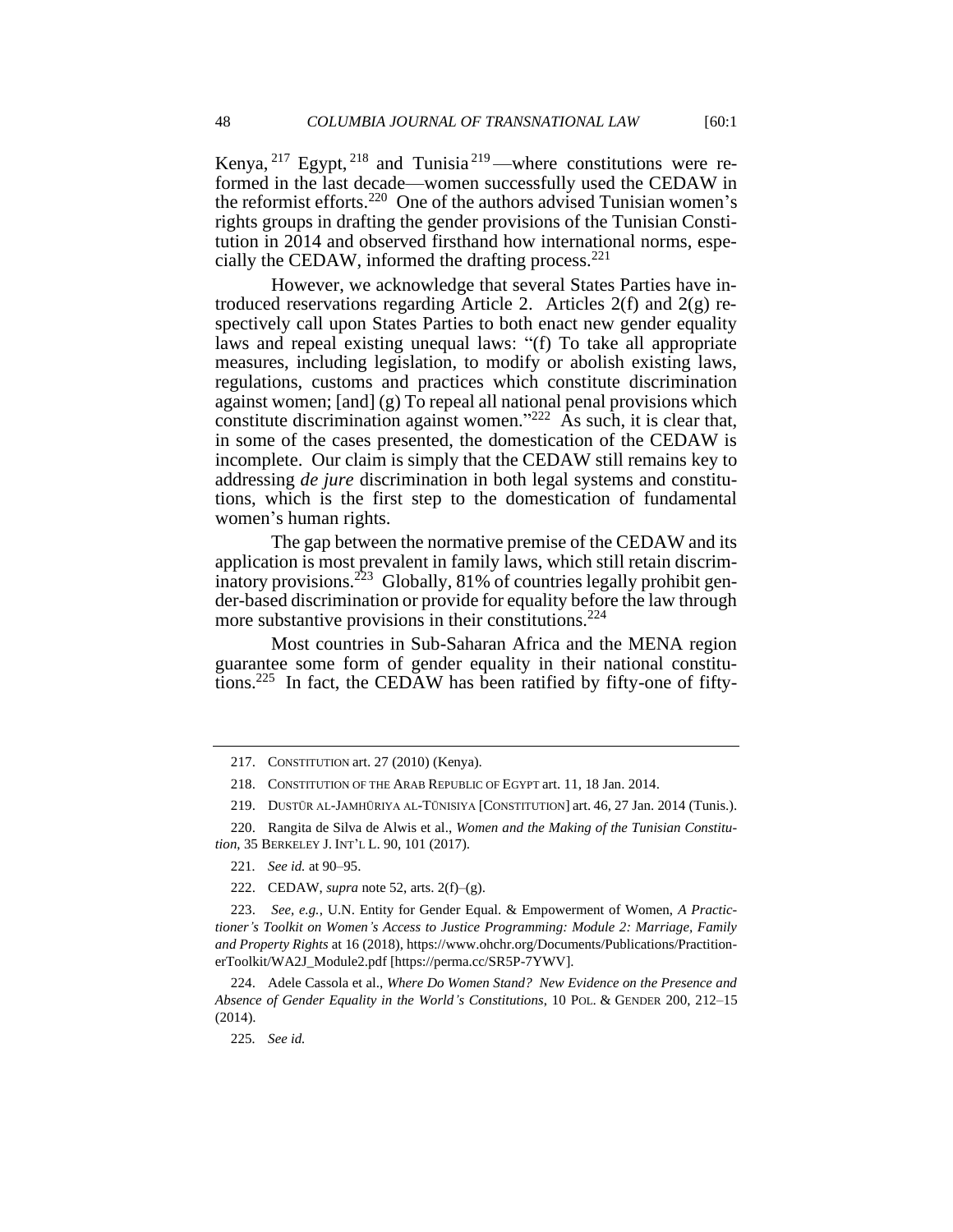three African countries.<sup>226</sup> It is essential that these countries implement CEDAW protections within their constitutions because the CEDAW requires States Parties to "embody the principle of the equality of men and women in their national constitutions or other appropriate legislation if not yet incorporated therein and to ensure, through law and other appropriate means, the practical realization of this principle." 227

<span id="page-49-0"></span>For example, the Ugandan 1995 Constitution was enriched by the CEDAW. In that case, the Convention served as a starting point for rewriting Uganda's Constitution, and women's NGOs referred to the CEDAW as an organizing tool and as a means of establishing minimum standards.<sup>228</sup> Remarking on the final outcome, Aili Mari Tripp writes that "[w]omen for example, were very pleased with the extensive constitutional recognition of women's rights."<sup>229</sup> In fact, years later, this same coalition of women went on to challenge the lifting of presidential term limits.<sup>230</sup>

Partially as a result of the Maputo Protocol,  $231$  as well as the CEDAW and other human rights mechanisms, most post-colonial African constitutions now prohibit discrimination on the basis of gender, as well as other categories of intersectional discrimination.<sup>232</sup> A snapshot of constitutional reform on the African Continent illustrates the impact of the CEDAW.<sup>233</sup> Empirical studies of democratization following the Arab Spring have likewise demonstrated that countries which advanced women's rights prior to, as well as throughout the course of, the Arab Spring were both more likely to transition

230*. See id.* at 173.

231. The Maputo Protocol is the Protocol to the African Charter on Human and People's Rights on the Rights of Women in Africa (2003).

232. Rangita de Silva de Alwis et. al, *Women and the Making of the Tunisian Constitution*, 35 BERKELEY J. INT'L L. 90, 107 (2017).

233. Aili Mari Tripp argues that CEDAW helps to create international pressure for change in domestic provisions in Africa: "The Sudanese case is a good one in which to tease out the role of women's movements in pushing for quotas because it is not a signatory of CEDAW and so it would appear that it is not as concerned about international pressures as other countries might be." AILI MARI TRIPP, WHY DO AUTHORITARIAN REGIMES ADOPT QUOTAS: LESSONS FROM AFRICAN CASES 15, https://web.law.columbia.edu/sites/default/files/microsites/gender-sexuality/Tripp%20Why%20Do%20Authoritarian%20Regimes%20Adopt%20. pdf [https://perma.cc/BAK2-3QHQ].

<sup>226</sup>*. See* CEDAW, *supra* note [52.](#page-13-1)

<sup>227</sup>*. Id.* art. 2(a).

<sup>228</sup>*. See* Johanna E. Bond, *CEDAW in Sub-Saharan Africa: Lessons in Implementation*, 2014 MICH. ST. L. REV. 241, 255 (2014).

<sup>229.</sup> Aili Mari Tripp, *The Politics of Constitution Making in Uganda, in* FRAMING THE STATE IN TIMES OF TRANSITION 172 (Laurel E. Miller & Louis Aucoin eds., 2010).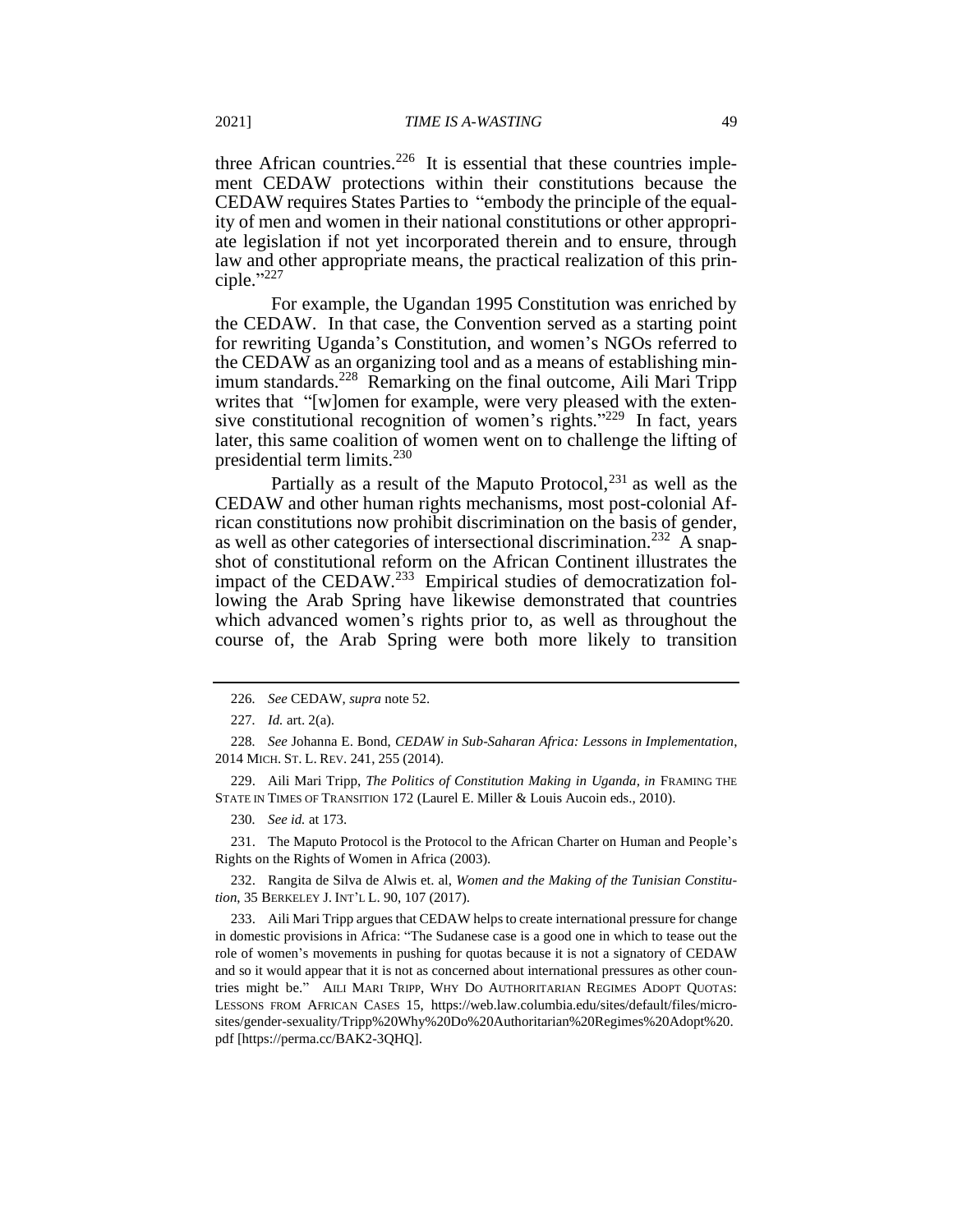successfully to democracy and to establish more gender-equal democracies.<sup>234</sup> From Africa to Asia, especially in countries transitioning into democracies, the founding principles of the CEDAW have played a key role in informing the supreme laws of the land.

## *F. Judicial Application of the CEDAW*

Domestic courts have also often relied on the CEDAW to challenge discriminatory laws over a period of four decades. In this Section, we evaluate some landmark cases on feminist jurisprudence where the CEDAW was a lightning rod for reform—primarily within African nations.

<span id="page-50-0"></span>In the early 1990s, the well-known case of *Attorney General v. Unity Dow* challenged sex-based discrimination in Botswana's citizenship law.<sup>235</sup> Before the high court of Botswana, Unity Dow challenged Sections 4 and 5 of the Citizenship Act, which treated the children of mothers married to foreign men differently than children of fathers married to foreign women.<sup>236</sup> On appeal, the appellate court stated that Section 24 of the Botswana Interpretation Act affirmed that "as an aid to the construction of the enactment[,] a court may have regard to  $\dots$ any relevant international treaty, agreement or convention."<sup>237</sup> In other words, the Botswana Court of Appeal affirmed that the CEDAW can be used as an interpretative tool in judicial decision-making. The court also held that under the CEDAW and the Botswanan Constitution, the Citizenship Act discriminated on the basis of sex.<sup>238</sup>

In *Ephraim v. Pastory*, which involved a discriminatory inheritance law in Tanzania, Justice Mwalusanya, writing for the High Court of Tanzania, stated:

> The principles enunciated in the above-named documents are a standard below which any civilized nation will be ashamed to fall. It is clear from what I have discussed that the customary law under discussion flies

<sup>234.</sup> Rangita de Silva de Alwis has worked closely with the Tunisian women's right advocates on the 2014 Tunisian Constitution and its Article 46 on equal opportunity between women and men. *See supra* note [221](#page-48-0) and accompanying text. *See also* Antonius Verheijen, *Is the Status of Women in Tunisian Society Endangered?*, ARAB VOICES (Dec. 23, 2020), https://blogs.worldbank.org/arabvoices/status-women-tunisian-society-endangered [https://perma.cc/XT72-ZMF2].

<sup>235.</sup> Att'y Gen. of the Rep. of Bots. v. Dow (1992) B.L.R 119 (Bots.).

<sup>236.</sup> *Id.* at 1.

<sup>237</sup>*. Id*. at 14.

<sup>238</sup>*. Id.*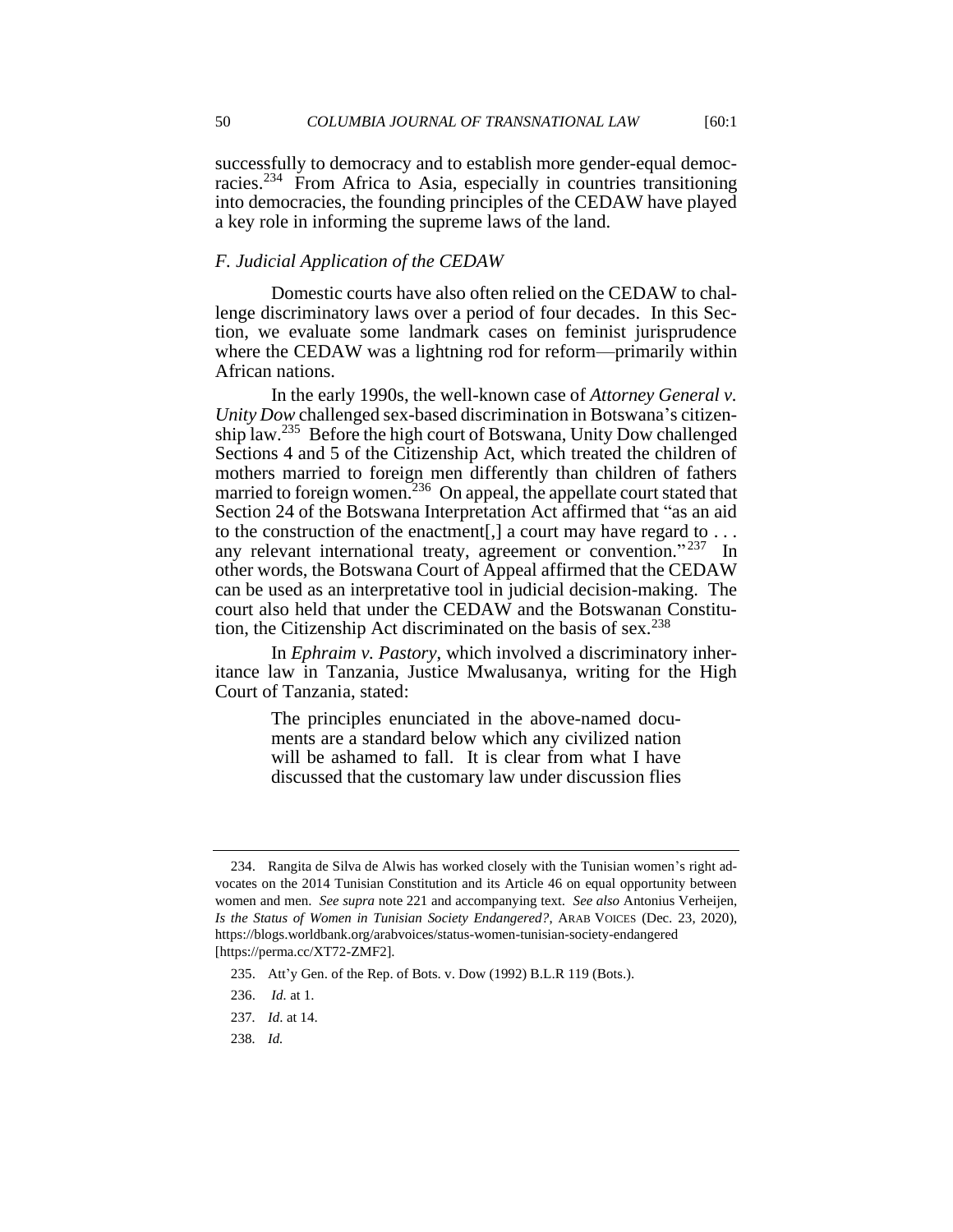in the face of our Bill of Rights as well as the international conventions to which we are signatories. $239$ 

While the *Unity Dow* case adopted the CEDAW as an interpretive tool, the *Pastory* judgment framed the Convention as an international standard-setting instrument. Further, the CEDAW has been used as persuasive authority, as seen in the South African case *Bhe v. Khayelitsha Magistrate*, which struck down the customary law of male primogeniture in the country.<sup>240</sup> In that case, the Constitutional Court of South Africa concluded:

> These developments must also be seen against discrimination namely, the Convention on the Elimination of All forms of Discrimination against Women (CEDAW). In particular, CEDAW requires South Africa to ensure amongst other things, the practical realization of the principle of equality between men and women and to take all appropriate measures to modify or abolish existing laws, regulations, customs and practices that constitute discrimination against women.<sup>241</sup>

<span id="page-51-0"></span>More recently, the Zimbabwean case of *Mudzuru and Tsopodzi v. Ministers of Justice and Women's Affairs* applied the CEDAW to challenge child marriage. $242$  The case was brought by two female litigants challenging Section 22(1) of the Zimbabwean Marriage Act, which allowed girls to marry at sixteen years of age with parental or guardian consent, and boys at age eighteen. <sup>243</sup> The Constitutional Court of Zimbabwe found that this section violated Section 78(1) of the Zimbabwean Constitution which provides that: "Every person who has attained the age of eighteen years has the right to found a family." 244 In the judgment, the Court noted:

> [T]he CEDAW Committee in General Recommendation 21 para. 38 was to the effect that provisions such as those of Section 22(1) of the Marriage Act, which provided for different ages for marriage for girls and boys, assumed incorrectly that girls have a different rate of intellectual development from boys or that their

<sup>239.</sup> Ephraim v. Pastory (2001) AHRLR 236 (TzHC 1990) (Tanz.).

<sup>240.</sup> Bhe v. Khayelitsha Magistrate 2004 (1) BCLR (CC) (S. Afr.).

<sup>241</sup>*. Id.* ¶ 209.

<sup>242.</sup> Mudzuru v. Minister of Just., Legal & Parliamentary Affs., CCZ 2015-12 (Zim.)*.*

<sup>243</sup>*. Id.* at 1–4*.*

<sup>244</sup>*. Id*. at 2, 55. *See also* THE CONSTITUTION OF ZIMBABWE, May 9, 2013, § 78(1).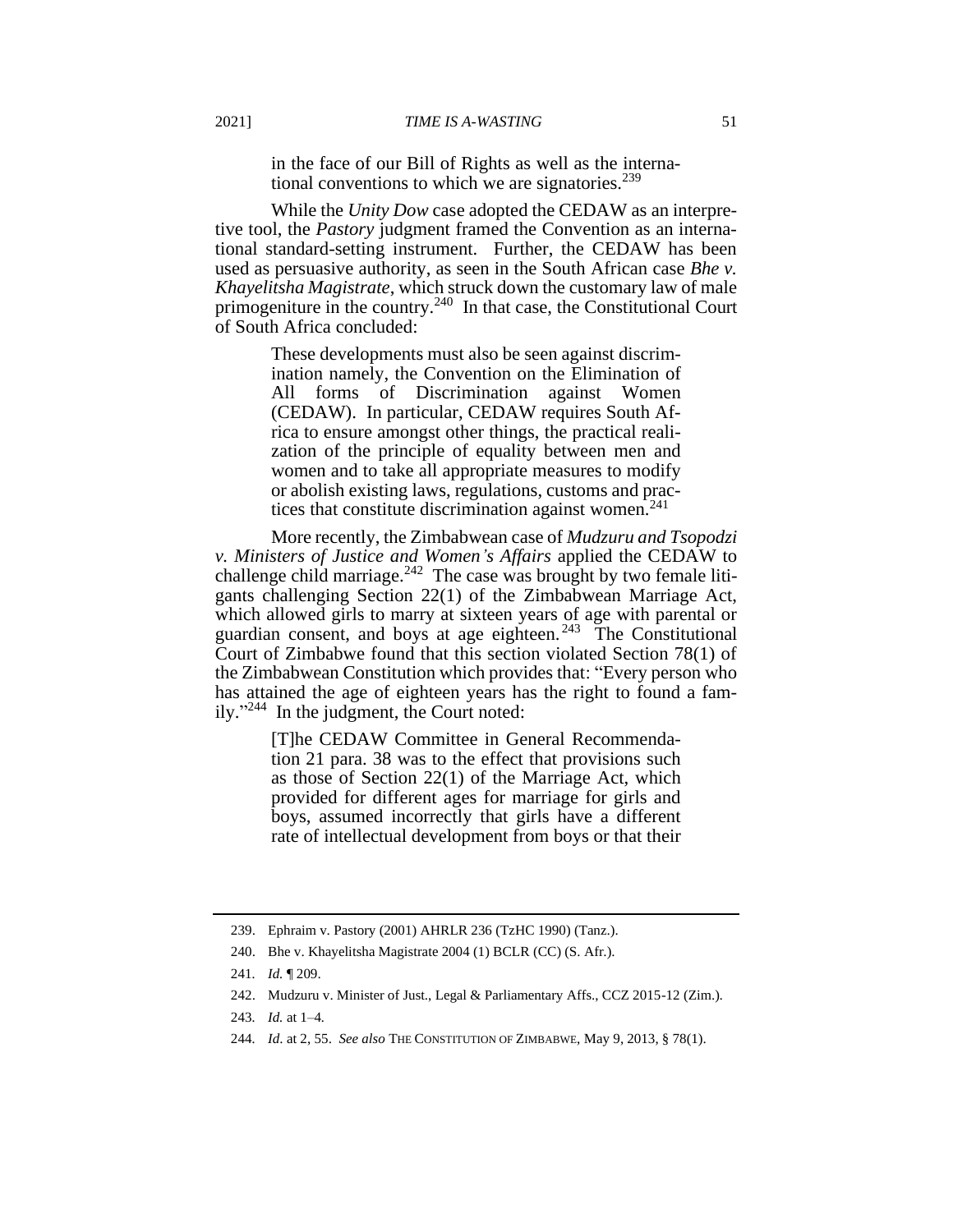stage of physical and intellectual development at marriage was immaterial.<sup>245</sup>

The Zimbabwean court's intersectional reading of the CEDAW General Recommendation 21 with Article 1 of the Convention on the Rights of the Child (the "CRC") and the Article 21(2) of the African Charter on the Rights and Welfare of the Child (the "ACRWC") challenged the pith and substance of the Zimbabwean Marriage Act, which allowed underage marriage in violation of Zimbabwe's human rights treaty obligations.<sup>246</sup>

Many courts around the world have also relied on the CEDAW as an interpretive tool to clarify or expand on the understanding of a theory of gender equality or gender-based violence.<sup>247</sup> Other jurisdictions have used the CEDAW and other interrelated human rights treaties as persuasive authority in challenging customary forms of genderbased violence, such as child marriage. In the case of *State v. Banda*, Judge Charewa of the High Court of Zimbabwe averred: "It is my view therefore that judicial officers should not look with favor on these much older men who 'marry or intend to marry these children' ... which our constitution and international instruments which Zimbabwe have ratified frown on."248

As was seen in the case of *Visakha v. Rajasthan*, international human rights agreements have been critical in the effort to achieve gender equality, particularly where countries lack domestic laws to safeguard women's rights.<sup>249</sup> The petition in *Visakha* was filed by women's groups on behalf of Bhanwari Devi, a social worker in Rajasthan who was gang raped by villagers while advocating against child marriage.<sup>250</sup> In this case, the Indian Supreme Court, noting the lack of domestic gender equality norms, instead relied on India's ratification of the CEDAW as a basis through which to interpret gender non-discrimination provisions.<sup>251</sup> This decision thereafter gave rise to a set of enforceable civil law guidelines for employers aimed at protecting

<sup>245.</sup> Mudzuru v. Minister of Just., Legal & Parliamentary Affs., *supra* note [242,](#page-51-0) at 37.

<sup>246</sup>*. Id*. at 38.

<sup>247</sup>*. See*, *e.g.*, Dow, *supra* note [235;](#page-50-0) Visakha v. State of Rajasthan, AIR 1997 SC 3011 (1997) (India); Apparel Export Promotion Council v. A.K. Chopra, AIR 1999 SC 625 (1999) (India); *Aldridge v Booth* (1988) 80 ALR 1 (Austl.); Muojekwu v. Ejikeme [2000] 5 NWLR 402 (Nigeria); R. v. Ewanchuck [1999] 1 S.C.R. 330 (Can.).

<sup>248.</sup> State v. Banda [2016] ZWHHC 47, at 6 (Zim.).

<sup>249</sup>*. Vishaka v. State of Rajasthan*, LSE CTR. FOR WOMEN PEACE & SEC., https://blogs.lse.ac.uk/vaw/landmark-cases/vishaka-v-state-of-rajasthan [https://perma.cc/ WZZ3-HKCX].

<sup>250</sup>*. See id.*

<sup>251</sup>*. See id.*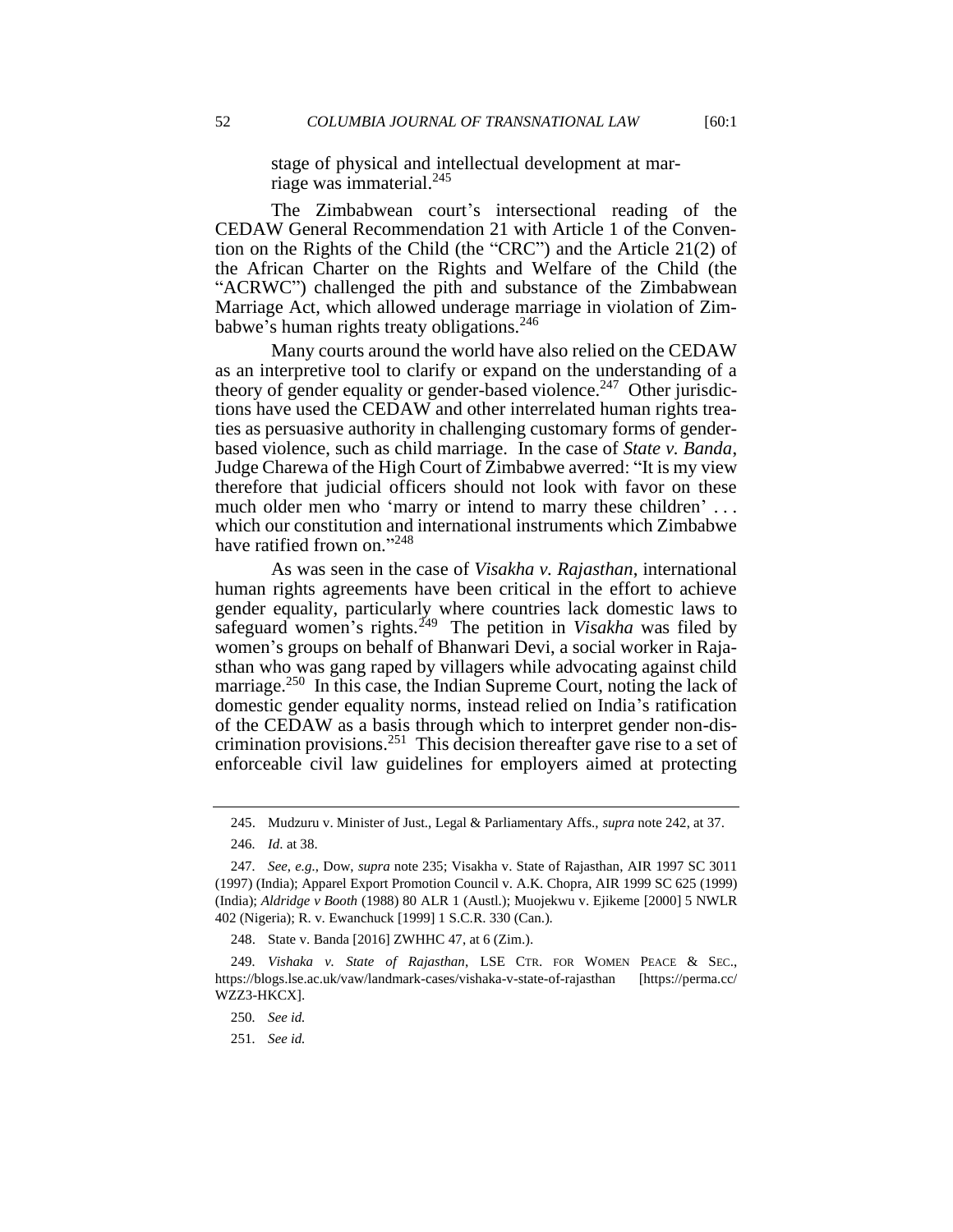women from harassment.<sup>252</sup> As the *Visakha* decision therefore illustrates, a country's ratification of the CEDAW can be instrumental when national laws fail to address issues surrounding gender equality.

Recently, in the African Commission case *Egyptian Initiative for Personal Rights and Interights v. Egypt*—involving a case of four Egyptian women who had been arrested and abused while protesting in the streets of Cairo—the Commission looked to the CEDAW and to the African Women's Protocol for a definition of equality.<sup>253</sup> The Commission also relied on CEDAW General Recommendation No. 19 for a definition of gender-based violence.<sup>254</sup> These cases suggest the ways in which the CEDAW has been used as a litmus test or barometer to measure the judicial application of the treaty.

#### *G. The CEDAW as a New Vocabulary*

In countries that have been particularly change-resistant to the reform of the legal status of women, ratifying the CEDAW has played an important role in providing a new vocabulary for a more modernist and egalitarian understanding of gender relations.

<span id="page-53-0"></span>As discussed above, for over two decades, Peggy Levitt and the late Sally Engle Merry discussed the localization of human rights norms, especially women's rights.<sup>255</sup> Using the case study of violence against women, Levitt and Engle Merry argue how local actors both appropriate universal human rights and shape the universalizing of local problems: "[While] [l]ocal actors appropriate global discourses, it is also clear that local actors shape the global system, raising issues, generating public support, and constituting the social movements that convert problems into human rights issues, such as occurred with violence against women." 256 This bilateral transformation is evident in

256. Levitt & Engle Merry, *supra* note [255,](#page-53-0) at 213.

<sup>252</sup>*. See id.*

<sup>253.</sup> Egyptian Initiative for Personal Rights and Interights v. Arab Republic of Egypt, Communication 323/2006, African Commission on Human and Peoples' Rights [Afr. Comm'n H.P.R.], ¶ 88 (Dec. 12–16, 2011).

<sup>254</sup>*. Id*. *See also supra* note [212](#page-45-0) and accompanying text.

<sup>255</sup>*. See generally* Peggy Levitt & Sally Engle Merry, *Vernacularization on the Ground: Local Uses of Global Women's Rights in Peru, China, India and the United States*, *in* HUMAN RIGHTS FUTURES (Stephen Hopgood et al. eds., 2016) (maintaining that global ideas about women's rights go through a translation into local idiom); ENGLE MERRY,*supra* not[e 167](#page-37-0) (arguing that human rights law must be reframed in the local vernacular in order it to resonate with community change processes).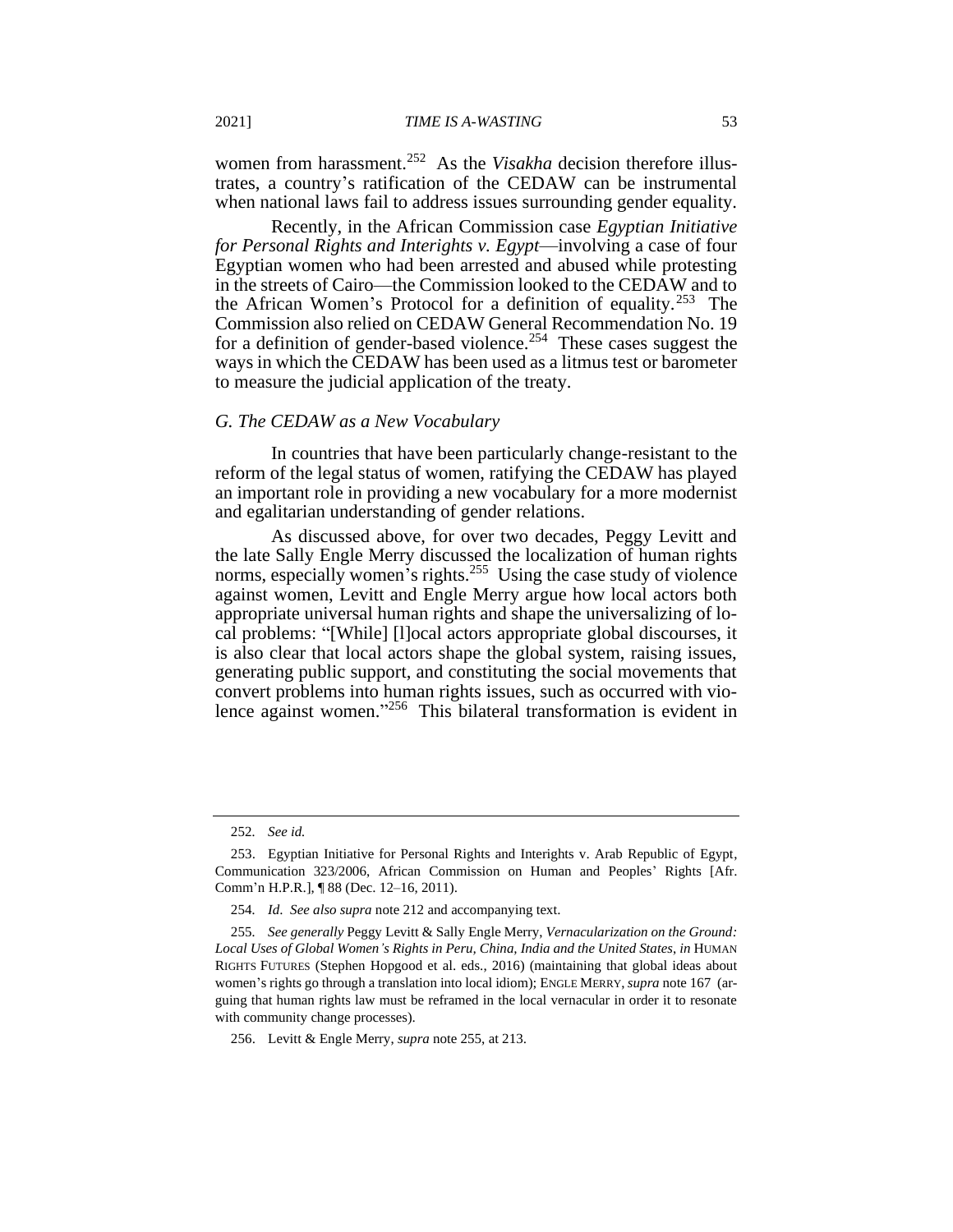cases of acid crimes<sup> $257$ </sup> and in very particularized instances of what is termed "honor crimes." 258

While the idea of vernacularization became a lightning rod for academics and U.N. policymakers, in the mid-2000s, Engle Merry reframed the sense of vernacularization to describe the tools used by transnational activists as interlocutors in holding stakeholders accountable to the implementation of human rights.<sup>259</sup>

<span id="page-54-0"></span>Indeed, the CEDAW was often the organizing schema for the vernacularization process. The *Al-Anba* case in Kuwait is an important case in point.<sup>260</sup> By considering ways in which the CEDAW shaped the discourse in the Kuwaiti newspaper *Al-Anba*, Rachel George examines how ratification has another effect apart from providing an anchor for law reform, human rights reporting, and movement building: it changes the way in which the media reports on women's rights and shapes a new vocabulary for legal change.<sup>261</sup>

George argues that the CEDAW has been an important accountability mechanism to measure Kuwait's gradual progress on gender equality measures.<sup>262</sup> In her view, the ratification of the CEDAW is a correlation, even if not a causation, of the steps taken in women's franchise, eligibility for political office, and in the 2005 as well as the 2009 reforms to the country's passport law.<sup>263</sup> Even when there remains ambiguity as to the exact role which the CEDAW has played in these changes, George maintains that the Convention helped to inform the way in which the mass media spoke about gender issues and thereby shaped a new public dialogue on gender in Kuwait.<sup>264</sup> The question remains as to how consequential the CEDAW was in effectuating these changes, even as the Convention foreshadowed reform by playing a central role in influencing the public conversation on gender  $\overline{\text{in}}$  Kuwait.<sup>265</sup>

<sup>257</sup>*. See, e.g.*, Hooma Shah, *Brutality by Acid*, 26 WISC.INT'L L.J. 1172, 1172–75 (2009).

<sup>258.</sup> Mazna Hussain, *Take My Riches, Give Me Justice: A Contextual Analysis of Pakistan's Honor Crimes Legislation*, 29 HARV.J.L. & GENDER 223, 223–25 (2006).

<sup>259</sup>*. See generally* ENGLE MERRY, *supra* note [167.](#page-37-0)

<sup>260.</sup> Rachel George, *The Impact of International Human Rights Law Ratification on Local Discourses on Rights: The Case of CEDAW in Al-Anba Reporting in Kuwait*, 21 HUM. RTS. REV. 43, 45–46 (2020).

<sup>261</sup>*. Id.*

<sup>262</sup>*. Id.* at 51–52.

<sup>263</sup>*. Id.* at 52.

<sup>264</sup>*. Id.* at 45–46.

<sup>265</sup>*. See* Bond, *supra* note [228,](#page-49-0) at 242–43 (surveying the ratification debate in the United States and examining the implementation of the treaty in Sub-Saharan Africa to understand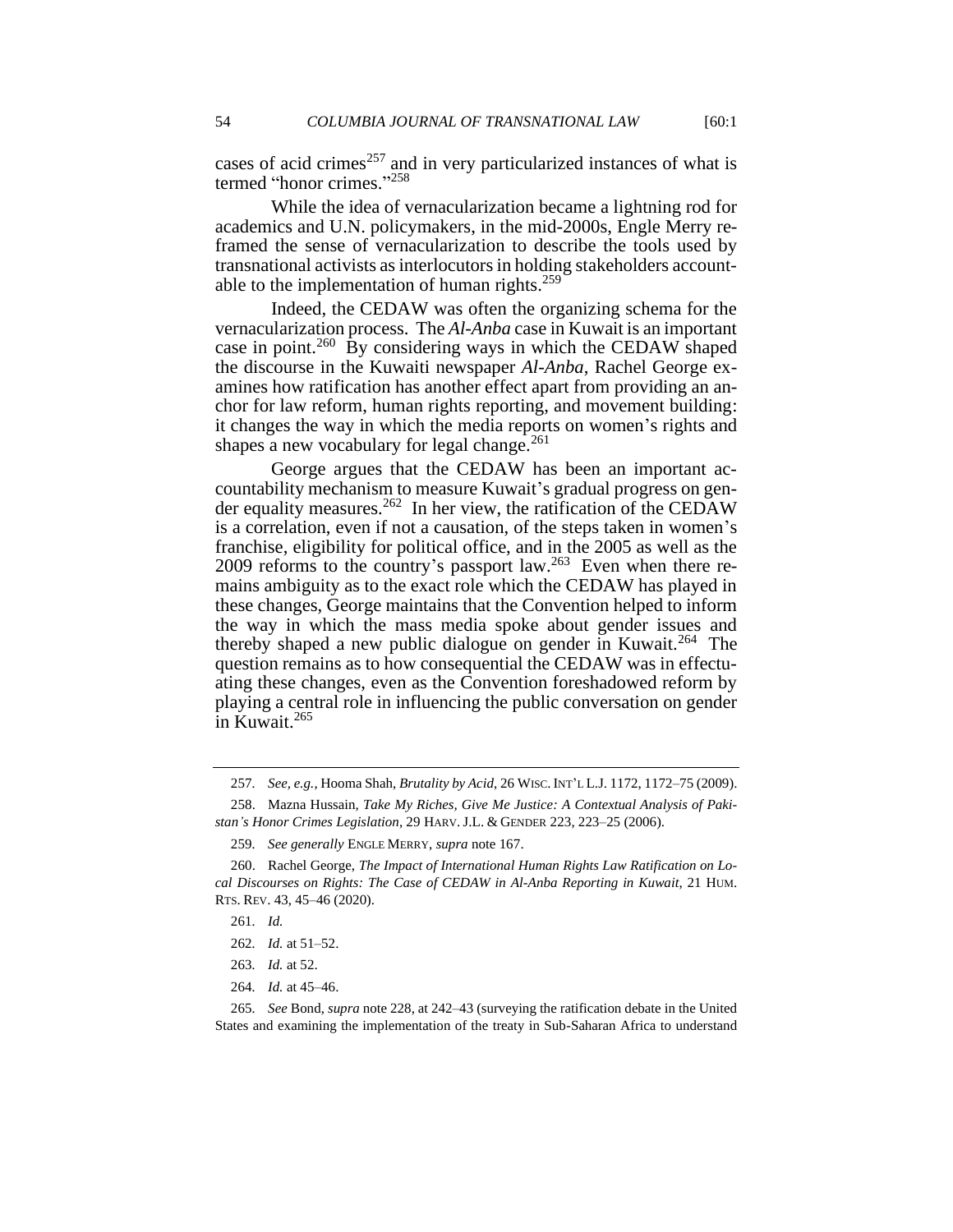Evidently, changes in public conversations can lead to accelerated public advocacy. On September 20, 2020, building on many years of public advocacy, Kuwait promulgated a new Law on Protection from Domestic Violence.<sup>266</sup> The law allows for emergency restraining orders and provides legal assistance and shelters for women, but it has not yet been implemented.<sup>267</sup> Despite drawbacks in the law, such as the failure to protect unmarried partners, this development is heralded as an important new step in the domestic implementation of the CEDAW in Kuwait.<sup>268</sup>

Finally, what this change in the vernacular of the public conversation shows is that, outside of jurisprudence, the CEDAW also has an impact in social network building. As Keck and Sikkink argue, the process of human rights diffusion crucially depends on the establishment and the sustainability of networks among domestic and transnational actors who manage to link up with international regimes.<sup>269</sup> Networked actors lead the process of internalizing, domestic implentation, and socialization. $270$ 

Ultimately, the CEDAW and other global processes emanating from the Convention lend legitimacy and credence to the claims made by women's groups and can help provide the legal framework for urgent needs on the ground.<sup>271</sup> Moreover, the CEDAW offers advocacy groups an opportunity to hold States accountable to the norms enshrined in these treaties, even when these instruments are not fully internalized. The very fact of reporting under the CEDAW tends to have a salutary impact on the women's rights situation in any given country. The reporting process elevates the conversation on women's human rights on the national agenda, bringing public attention and debate through the media and allowing women's rights concerns to be heard at the highest level of government.<sup>272</sup> From affecting *de jure* discrimination, influencing constitutional reform and judicial decision-

270*. Id.*

271*. See* de Silva de Alwis & Martin, *supra* note [1,](#page-4-1) at 48.

the CEDAW's transformative potential and challenges to implementation). *See also generally* Banks, *supra* note [164](#page-37-1) (analyzing treaty body compliance in sub-Saharan Africa).

<sup>266.</sup> Law No. 16 of 2020, September 13, 2020 (Kuwait).

<sup>267.</sup> Rothna Begum, *Domestic Violence Law Signals Hope for Kuwait's Women,* HUM. RTS. WATCH (Sept. 29, 2020, 4:00 AM), https://www.hrw.org/news/2020/09/29/domestic-violence-law-signals-hope-kuwaits-women [https://perma.cc/9KMC-56XG].

<sup>268.</sup> *Id.*

<sup>269.</sup> Margaret Keck & Kathryn Sikkink, *Transnational Advocacy Networks in International and Regional Politics,* 51 INT'L SOC. SCI.J. 89, 100 (1999).

<sup>272</sup>*. See* George, *supra* not[e 260,](#page-54-0) at 58.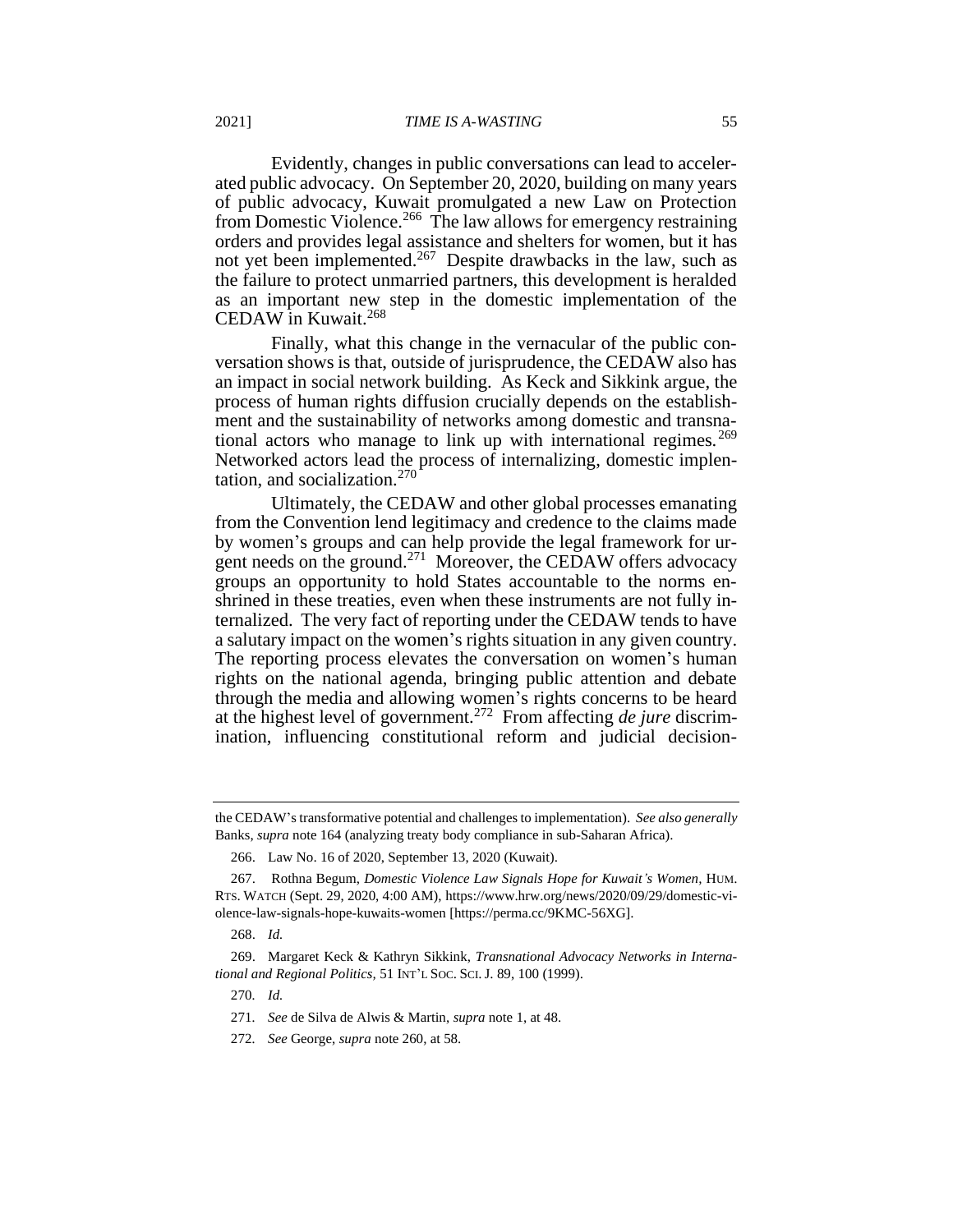making, to providing the foundation for a novel human rights lexicon, we have attempted to demonstrate that the CEDAW indeed matters.

### *H. Ratification of the CEDAW: From Soft Power, to Smart Power, to Transformative Power*

Having assessed the continuing relevance of the CEDAW across the globe, we now turn to the potential role of the CEDAW in U.S. foreign policy. At her confirmation hearing in 2009, U.S. Secretary of State Hilary Clinton introduced an agenda to advance U.S. values around the world. At the heart of her plan was the idea of "smart power": "We must use what has been called 'smart power,' the full range of tools at our disposal—diplomatic, economic, military, political, legal, and cultural—picking the right tool, or combination of tools, for each situation."<sup>273</sup> Clinton emphasized that smart power recognized that "international law and international institutions are tools that help us to promote and advance our interests and values, not traps that limit American power." 274

The CEDAW has been transformative in our current encounter with a changing global order, and its ratification would be central to our arsenal of smart power tools. The post-COVID project of building back better, as well as civil rights movements demanding racial and gender justice, have spawned a global public reckoning. This Section will examine the genesis of "soft power" and its evolution as a concept of "smart power," in addition to presenting why we envision the CEDAW Ratification as a "transformative power," given its potential impact at this moment in time.

Joseph Nye, the former Dean of the Harvard Kennedy School, first coined the term "soft power" in the late 1980s to describe a nation's ability to attract or persuade other nations, as opposed to direct influence through military or economic means.  $275$  Although the United States remains a global force in "soft power" and influence in the 2020 Global Soft Power Index, the country placed 44th in terms of

<sup>273</sup>*. Transcript of Clinton's Confirmation Hearing,* NPR (Jan. 13, 2009, 12:36 PM), https://www.npr.org/templates/story/story.php?storyId=99290981[https://perma.cc/4NBS-DWY4].

<sup>274</sup>*. Id.*

<sup>275.</sup> JOSEPH S. NYE, BOUND TO LEAD: THE CHANGING NATURE OF AMERICAN POWER 26 (1990). Nye defined this term as the ability "to get others to do what they otherwise would not." Nye also served as Assistant Secretary of Defense for International Security Affairs, the Chair of the National Intelligence Council, and the Deputy Under-Secretary of State for Security Assistance, Science, and Technology. *Joseph Nye*, HARV. KENNEDY SCH., https://www.hks.harvard.edu/faculty/joseph-nye [https://perma.cc/75L6-W3UH].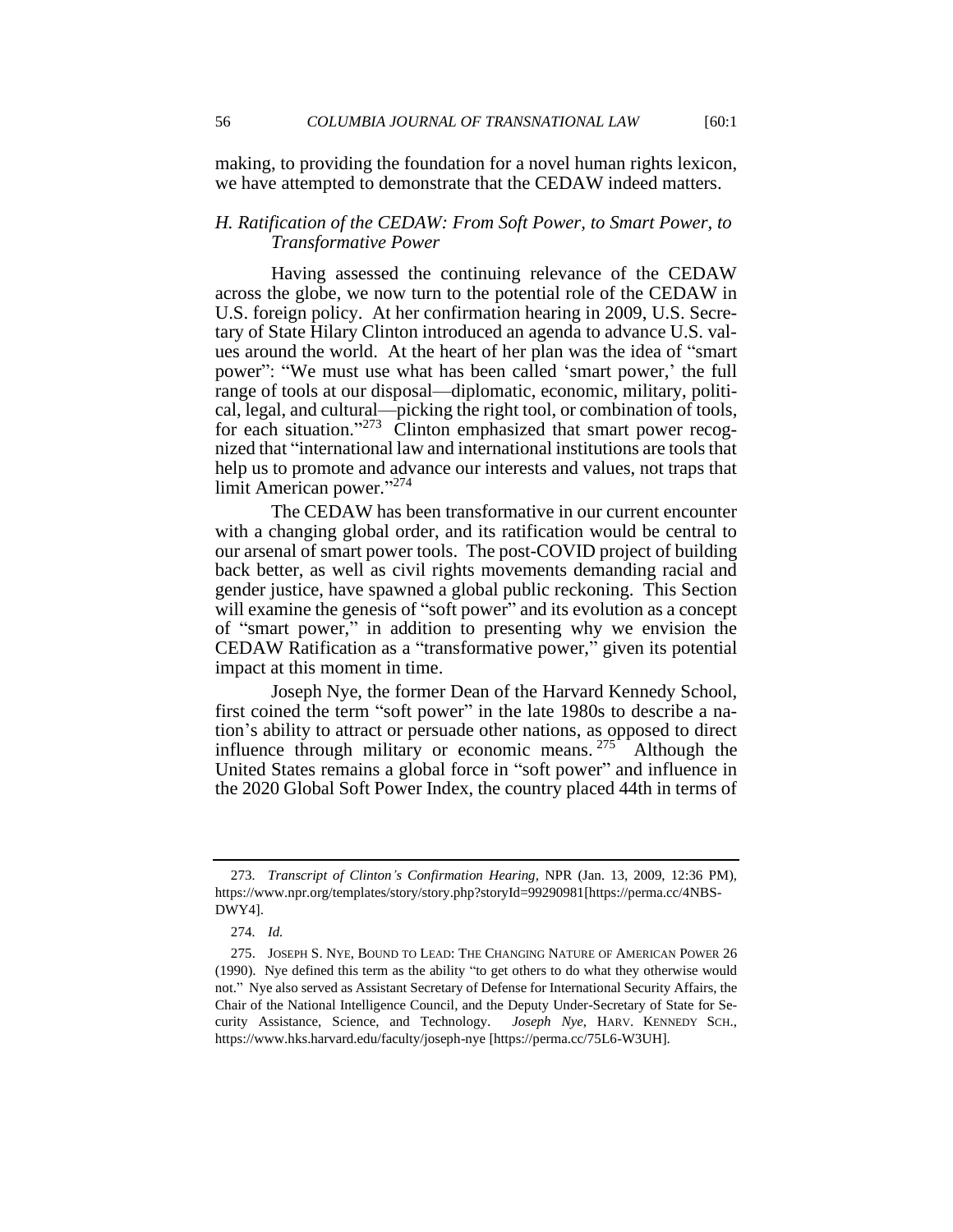its relations with other countries.<sup>276</sup> The United States has to once again draw upon its soft power—its noncoercive power—to reclaim its leadership position in the world. This process can begin with ratifying the CEDAW.

We insist that the Biden Administration must deploy a set of tools on transformative power. Rachel George's argument that "ratification has shaped the language used in national press reporting on women's rights to increasingly reference the convention and frame rights violations in the language of 'discrimination'" provides a shift in perspective on how we can measure the impact of the CEDAW or other human rights treaty ratifications domestically.<sup>277</sup> Even outside the formal arena of legislative policy reform, these human rights treaties can help inform the national conversation.<sup>278</sup>

This "transformative power" must be distinguished from both soft and smart power. It should seek to reimagine the world in restructuring power imbalances along both racial and gender-based lines. It must help address structural and systemic inequality. Transformative power is also the ability of the United States to attract other countries to its ideals of equality while learning from others. In this transformative agenda, we identify a need to adopt a transformative feminist foreign policy in alignment with the CEDAW. Many of our allies have adopted similar agendas with success, and it is high time that we do the same.

For example, in 2014, under the leadership of then-Foreign-Minister Margot Wallström, and congruent with its obligations under the CEDAW, Sweden pioneered a distinctly feminist foreign policy.<sup>279</sup>

. . .

279*.* Tenth Periodic Report of Sweden, *supra* note [72,](#page-17-1) at 6, provides:

<sup>276.</sup> BRAND FINANCE, THE GLOBAL SOFT POWER INDEX 2020, at 30 (2020), https://brandirectory.com/globalsoftpower/ [https://perma.cc/3JRF-84ND]. Although the reasons attributed to the decline are the U.S.'s COVID-19 response and the post-election civil strife, ratification of a critical human rights treaty which impacts more than half the global population could only boost the country's moral and political authority in the world.

<sup>277.</sup> George, *supra* not[e 260,](#page-54-0) at 55.

<sup>278</sup>*. See id.* at 59*.*

Within the policy areas of the Ministry for Foreign Affairs', the responsibility for gender mainstreaming is manifested via the Government's feminist foreign policy. The feminist foreign policy has the aim of contributing towards global gender equality and all women's and girls' full enjoyment of human rights. A gender equality perspective is to be systematically incorporated into Sweden's entire foreign policy.

Targeted support for gender equality is carried out within all areas of Sweden's feminist foreign policy. This includes support to strengthen legislation for women's and girls' rights around the world, to promote women's economic empowerment, to combat men's violence against women, to strengthen women's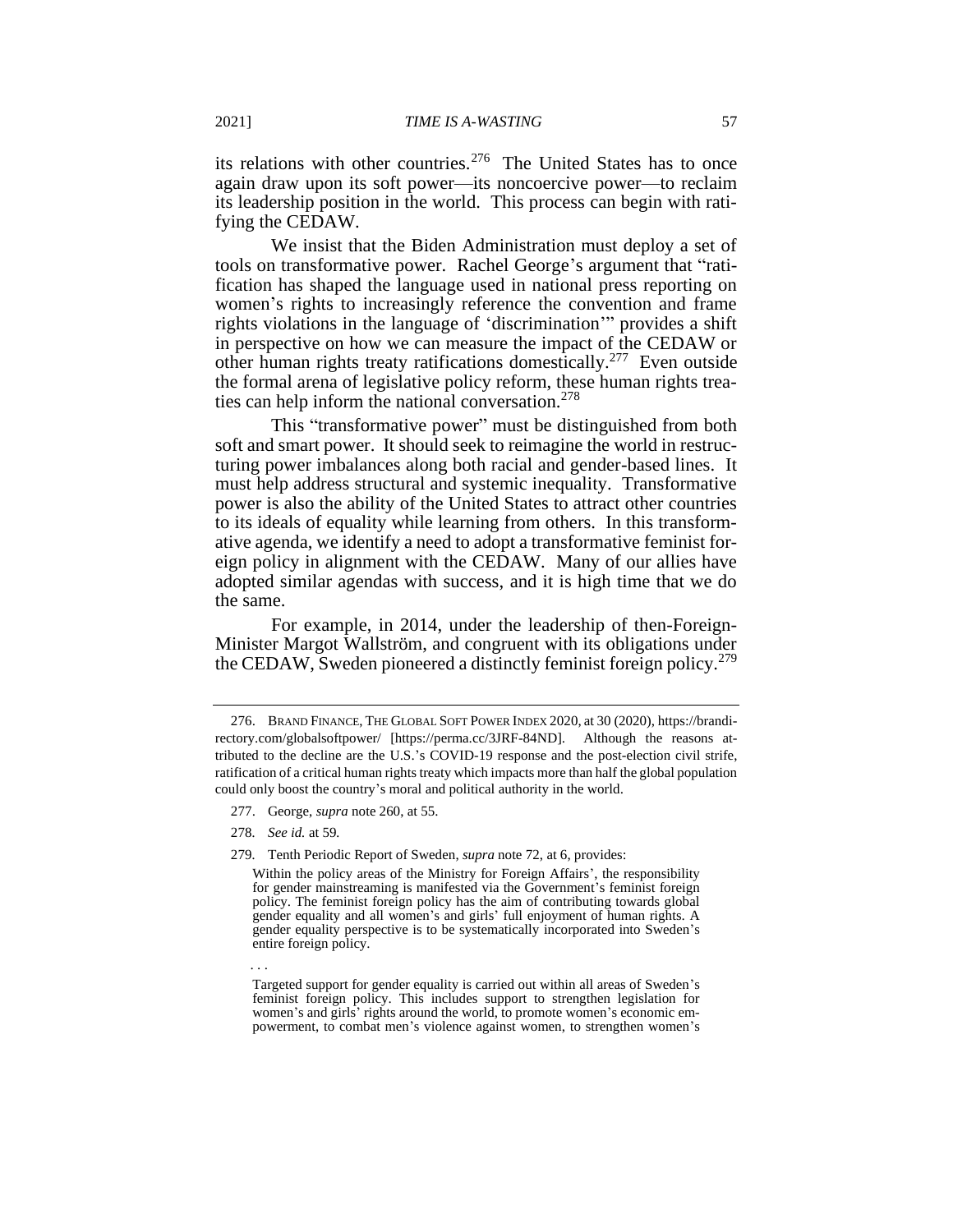Others soon followed Sweden's example, including Canada.<sup>280</sup> Lyric Thompson and Rachel Clemens reported that France also launched a gender-based foreign policy at the Commission on the Status of Women in 2018, declaring that "France is back and so is feminism" and pledging half of its foreign assistance be devoted to achieving gender equality by 2022.<sup>281</sup> Staying true to its goals, France, led by President Macron, hosted the U.N. Women's Generation Equality Forum in July 2021.<sup>282</sup>

Within the United States, the new Administration prepares to face increasingly complicated geopolitical challenges compounded by growing nationalism and populism, an economy attenuated by COVID-19, and the recent assault on our democracy on January 6, 2021. The Biden Administration has a lot of work to do to represent the United States as an exemplar in upholding the values of the rule of law. Fortunately, the potential for the CEDAW to inspire necessary change directly relates to some of the United States' current policy objectives.

The Biden Administration's National Strategy is a prime example of this parity. The National Strategy recognizes that gender is only one axis of difference that often intersects with race, ethnicity, ability, and indigenous identity.<sup>283</sup> It acknowledges that the pandemic

280. Canada's Feminist International Assistance Policy directives committed 95% of Canada's foreign assistance to gender equality, including for girl's education and women's reproductive health and political rights. *See* Lyric Thompson, *From Sweden to Mexico, Foreign Policy Goes Feminist. Is the US Next?*, MS. MAG. (May 5, 2020), https://msmagazine.com/2020/05/05/from-sweden-to-mexico-foreign-policy-goes-feminist-is-the-u-s-next/ [https://perma.cc/2466-TYSA].

281. On International Women's Day in March 2019, France declared that feminist foreign policy would be integral to its G7 presidency in 2019. *See* Lyric Thompson & Rachel Clement*, Is the Future of Foreign Policy Feminist?* XX SETON HALL J. DIPL. & INT'L RELS. 76, 84 (2019).

282*. Press Release: Heads of State, Leaders and Activists Take Bold Action to Accelerate Gender Equality and Address the Consequences of COVID-19 for Women and Girls*, U.N. WOMEN (June 30, 2021), https://www.unwomen.org/en/news/stories/2021/6/press-releasegeneration-equality-forum-leads-bold-action-to-accelerate-gender-equality [https://perma.cc/E7AJ-PKZN].

283*. See* NATIONAL STRATEGY, *supra* note [14,](#page-6-0) at 183.

. . .

role in peace processes and to increase women's political participation and access to sexual and reproductive health and rights (SRHR).

A feminist trade policy was launched in 2019 with the aim of contributing towards international trade bringing positive effects for women as producers, entrepreneurs, employees and consumers, in the same way as for men.

In April 2018, the Government arranged the Stockholm Forum on Gender Equality, bringing together more than 700 participants from over a hundred different countries to exchange methods and strengthen cooperation across borders and sectors. The aim was to create a global mobilisation platform for gender equality.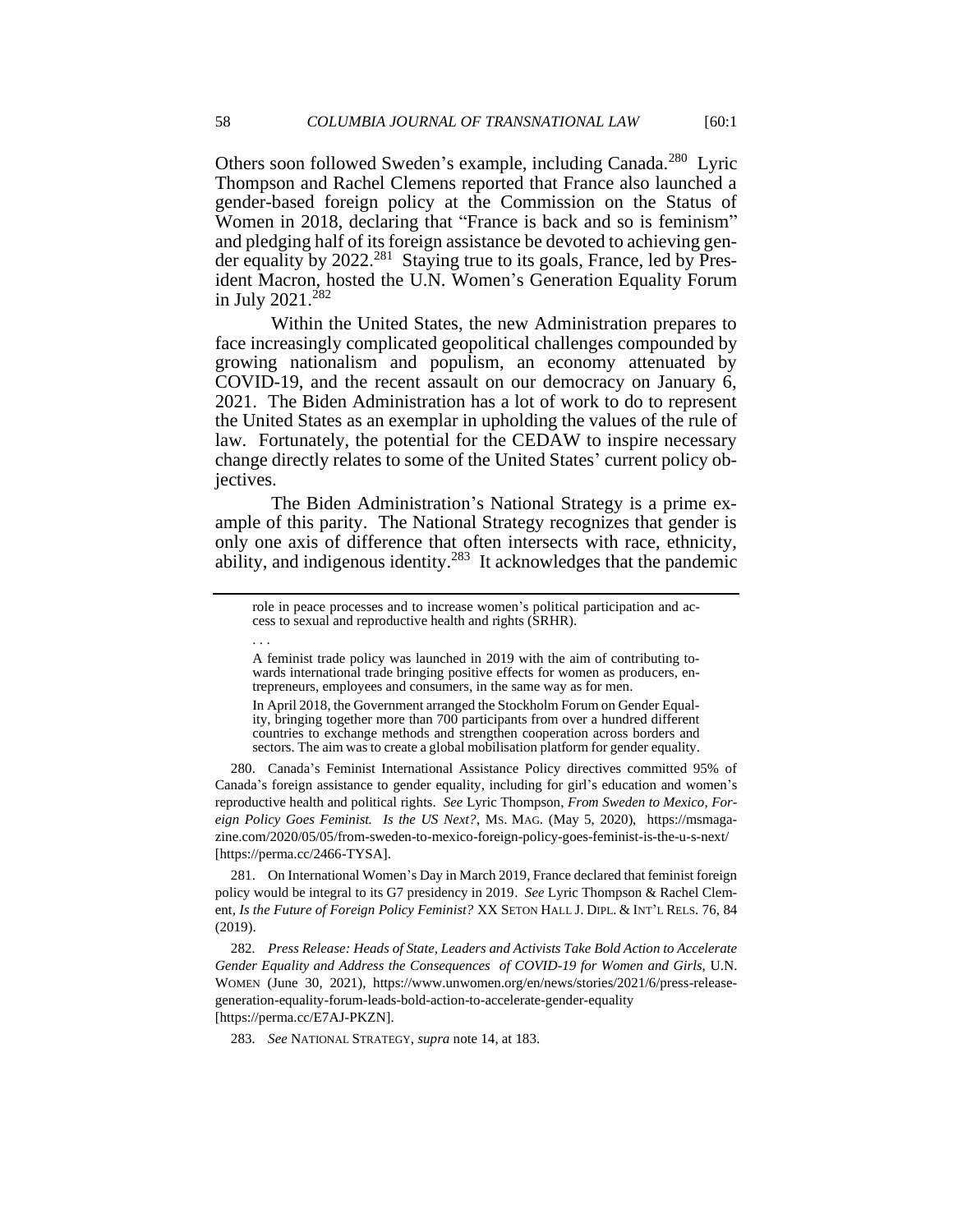"exposed and exacerbated severe and pervasive health inequities among communities defined by race, ethnicity, geography, disability, sexual orientation, gender identity, and other factors."<sup>284</sup> By the Strategy's very terms, intersectional identity includes not only race, but also geography, disability, and sexual orientation.<sup>285</sup>

The National Strategy moreover commits the United States to "[r]educing racial and ethnic disparities in COVID-19 global response and disproportionate impacts on marginalized and indigenous communities, women and girls, and other groups."<sup>286</sup> It also vows to "take steps to enhance humanitarian relief and support for the capacity of the most vulnerable communities to prevent, detect, respond to, mitigate, and recover from impacts of COVID-19, such as food insecurity and gender-based violence." 287

This same national approach to intersectionality must be mainstreamed into foreign policy and development cooperation to accelerate global recovery plans. The National Strategy provides a moment of opportunity to develop a stronger ecosystem to empower underrepresented women. To be successful, the National Strategy which is built on multilateral development cooperation and a global recovery plan that makes gender central—must ensure a sensitivity to context and to lived gender-related needs. If the reset does not see women on the ground leading decisions that will engage them fully in a global recovery economy, then we risk heading toward a global emergency.

Another example of the connection between the CEDAW and the United States' current policy objectives is exhibited by the Biden Administration's COVID-19 Relief Plan. This Plan recognizes that COVID-19 has exacerbated domestic violence and sexual assault, thereby creating a "shadow pandemic."<sup>288</sup> President Biden has called for at least \$800 million in supplemental funding for key programs that protect survivors.<sup>289</sup>

289. *President Biden Announces American Rescue Plan*, *supra* note [288.](#page-59-0)

<span id="page-59-0"></span><sup>284</sup>*. Id.* at 19.

<sup>285</sup>*. See id.* at 107.

<sup>286</sup>*. Id.* at 114.

<sup>287</sup>*. Id.* at 20.

<sup>288.</sup> *President Biden Announces American Rescue Plan*, WHITE HOUSE BRIEFING ROOM (Jan. 20, 2021), https://www.whitehouse.gov/briefing-room/legislation/2021/01/20/presidentbiden-announces-american-rescue-plan [https://perma.cc/GUS6-U3JC]; *see also The Shadow Pandemic: Violence Against Women During COVID-19*, U.N. WOMEN (2020), https://www.unwomen.org/en/news/in-focus/in-focus-gender-equality-in-covid-19-response/violence-against-women-during-covid-19 [https://perma.cc/EAV3-VVVD] (describing this term as denoting the rise in domestic violence and sexual assault lingering in the shadows of the COVID-19 pandemic).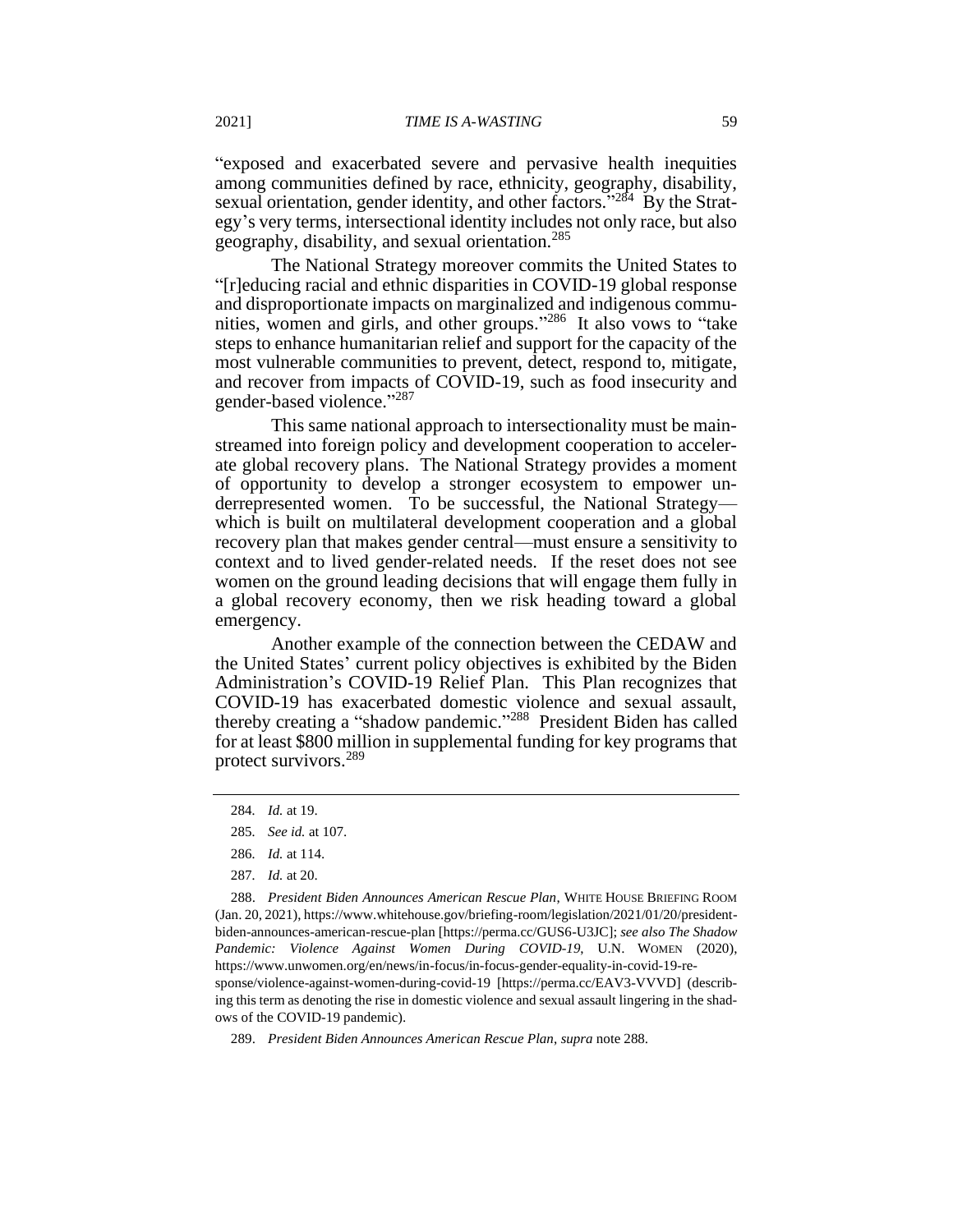Finally, on March 8, 2021, President Biden established the White House Gender Policy Council by Executive Order.<sup>290</sup> The Order acknowledges that "[a]dvancing gender equity and equality is a matter of human rights, justice, and fairness."<sup>291</sup> The policies and programs to be coordinated are intended to "combat systemic biases and discrimination and . . . advance gender equality globally through diplomacy, development, trade, and defense."<sup>292</sup>

Each of these recent policy objectives by the Biden Administration makes clear that ratifying the CEDAW would only serve to concretize the pre-existing policy interests of the United States. The Convention promises to be a powerful anchor point for transnational coalition building, intercultural dialogue, and intersectional policy reform, and its ratification is essential if the Biden Administration is to successfully employ "transformative power" as a tool to weather the current geopolitical crises.

### CONCLUSION: POSTSCRIPT, AFGHANISTAN, "I FEAR FOR MY AFGHAN SISTERS"

<span id="page-60-0"></span>"Time present and time past are both perhaps present in time future, and time future contained in time past." —T.S. Eliot, "Four Quartets"<sup>293</sup>

A week after the U.S. Presidential Elections, President-Elect Joe Biden tweeted: "When I'm speaking to foreign leaders, I'm telling them: America is going to be back. We're going to be back in the game."<sup>294</sup> For the reasons discussed in this Article, the Biden Administration must make ratifying the CEDAW a leading part of America's "back in the game" foreign policy agenda. Further, we contend in this concluding Section that ratifying the CEDAW would be a natural outgrowth of President Biden's commitment to the Violence Against Women Act (the "VAWA") of 1994.

Indeed, ratifying the CEDAW is the next step for the agenda established by President Biden in his landmark effort to first pass and now reauthorize the VAWA. Ratification would cement President

<sup>290</sup>*. See* Exec. Order No. 14,020, 86 Fed. Reg. 13,797 (Mar. 8, 2021).

<sup>291</sup>*. Id.*

<sup>292</sup>*. Id.*

<sup>293.</sup> T.S. ELIOT, FOUR QUARTETS (1941).

<sup>294.</sup> Joe Biden (@JoeBiden), TWITTER (Nov. 10, 2020, 6:30 PM), https://twitter.com/JoeBiden/status/1326306141056364544 [https://perma.cc/G7K5-9BVR].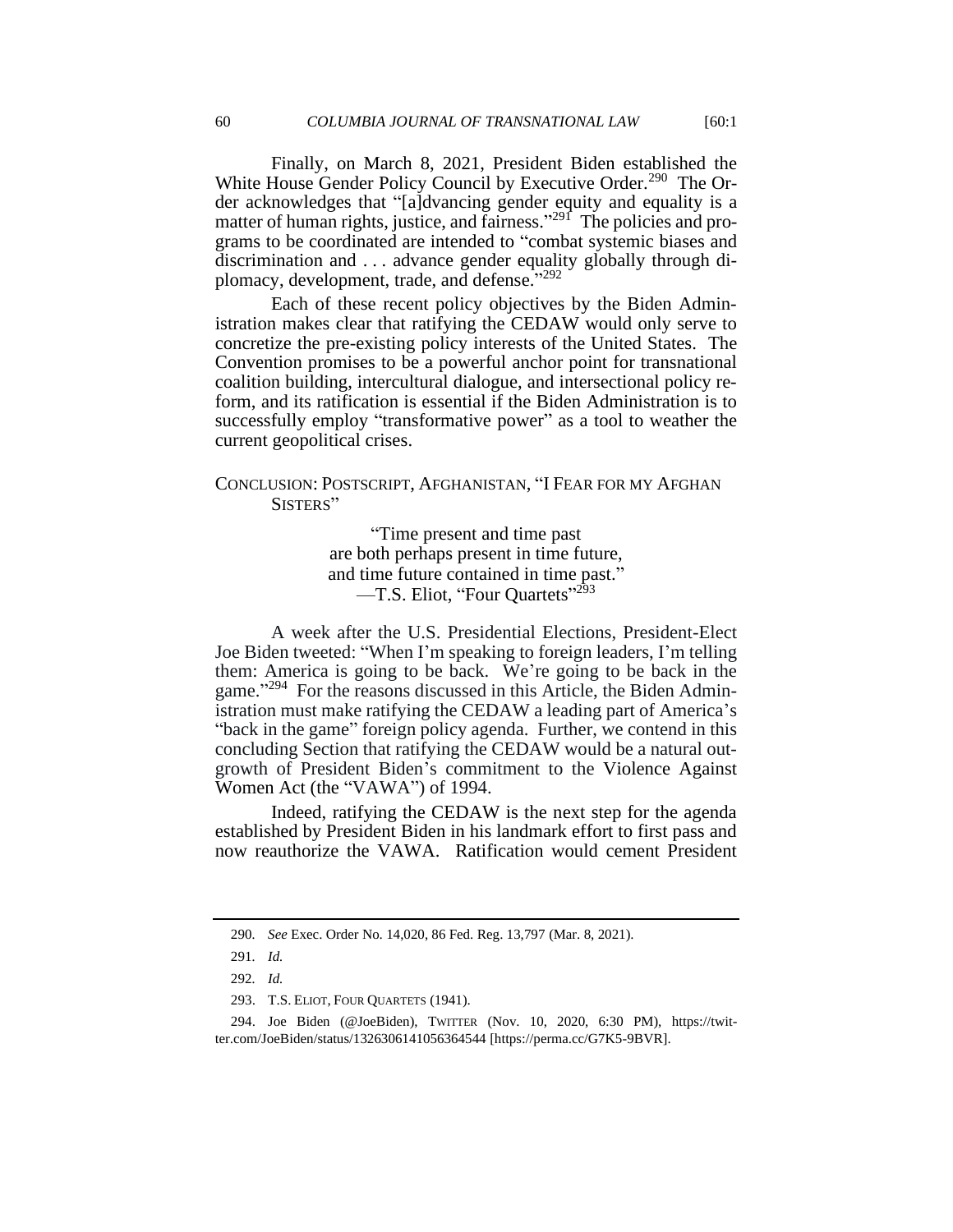Biden's legacy as an unyielding advocate for the elimination of discrimination against women and equality for all domestically.

The VAWA, introduced by then-Senator Biden, was first signed into law in 1994 "to address domestic violence, sexual assault and stalking through legislation."<sup>295</sup> The U.S. Department of Justice's Bureau of Justice Statistics reports that since the promulgation of the VAWA, intimate partner violence declined by 64% from 1994 to  $2000.<sup>296</sup>$ 

The VAWA has been updated and reauthorized several times with bipartisan backing—first in 2000, then in 2005 and 2015, and now again reauthorized by the House of Representatives in 2021. Most recently, the day after the Atlanta spa shootings on March 16,  $2021$ ,  $297$ the House voted to renew the landmark Act.<sup>298</sup> The latest reauthorization of the VAWA includes explicit protections for lesbian, gay, bisexual, and transgender survivors of domestic violence for the first time, as well as prohibits anyone convicted of stalking from purchasing a firearm.<sup>299</sup> It also provides authority to tribal courts to prosecute nonindigenous people for offenses such as violence against indigenous women and sex trafficking of indigenous women.  $300$  The most recent changes to the Act include more intersectional protections that are sensitive to the rise in gender-based violence during the pandemic.<sup>301</sup>

The CEDAW is the natural extension of this crucial domestic project, bringing the goals of the VAWA to the international stage. The VAWA's values are similar to General Recommendation 19 of the CEDAW, which was promulgated by the CEDAW Committee in 1992.<sup>302</sup> Others share our sentiment that the CEDAW advances similar goals. Among them is Samuel Bagenstos, who, testifying before

<sup>295</sup>*. See The Violence Against Women Act – An Ongoing Fixture in the Nation's Response*  to Domestic Violence, Dating Violence, Sexual Assault, and Stalking, DEP'T OF JUST. (Feb. 19, 2020), https://www.justice.gov/archives/ovw/blog/violence-against-women-act-ongoing-fixture-nation-s-response-domestic-violence-dating [https://perma.cc/VZ9U-CVAL].

<sup>296.</sup> SHANNAN M. CATALANO, INTIMATE PARTNER VIOLENCE, 1993–2010, at 1, BUREAU OF JUST. STAT. (NOV. 27, 2012), https://bjs.ojp.gov/content/pub/pdf/ipv9310.pdf [https://perma.cc/ATL8-U2ZP].

<sup>297</sup>*. See supra* not[e 96](#page-21-1) and accompanying text.

<sup>298.</sup> Violence Against Women Reauthorization Act of 2021, H.R. 1620, 117th Cong. (2021).

<sup>299</sup>*. Id.* §§ 206, 208, 802.

<sup>300</sup>*. Id.* §§ 901–03.

<sup>301.</sup> Among other changes, the Act authorizes \$40 million to culturally specific groups. *See id.* § 108 (stating "there are authorized to be appropriated to carry out this section \$40,000,000 for each of fiscal years 2022 through 2026").

<sup>302.</sup> For specific quoted language from General Recommendation No. 19, see *supra* note [212.](#page-45-0)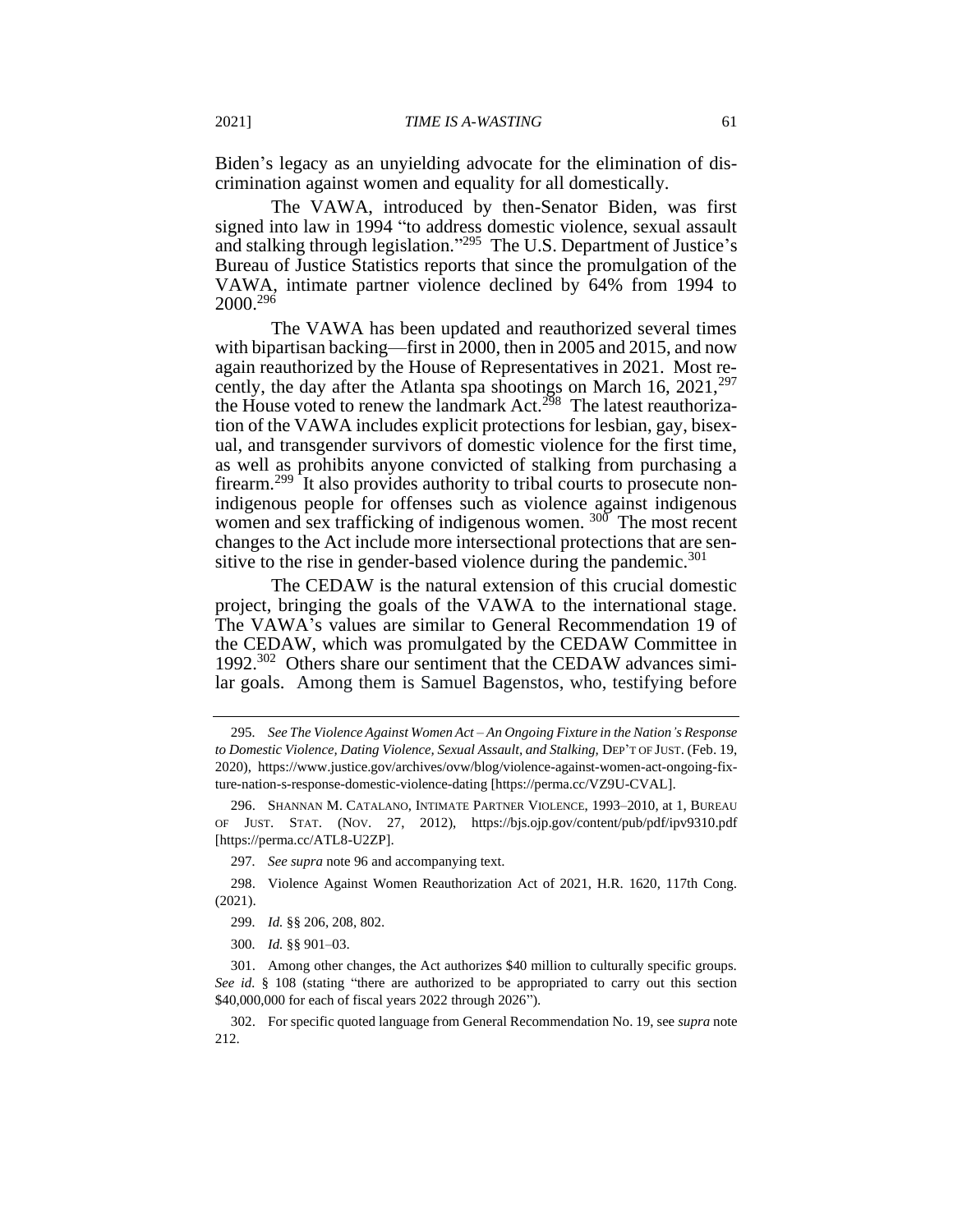Congress in support of CEDAW Ratification in 2010 in his capacity as then-Assistant U.S. Attorney General, stated: "One of the key goals of the Women's Treaty [the CEDAW] is to end violence against women. Congress and the Administration and this Committee have shared that goal."303

Most importantly, violence against women in the United States is part of a global pattern of the subordination of women. As Harold Koh argued in *Why America Should Ratify the Women's Rights Treaty*:

> In recent years, the United States [C]ongress and a number of states have enacted versions of the Violence against Women Act as a mark of a national commitment to end violence and discrimination against women. This commitment should not stop at the water's edge . . . America simply cannot be a world leader in guaranteeing progress for women's right unless it is also a part to the global women's treaty [the  $CEDAW$ ].  $304$

In the past two years, the COVID-19 pandemic has made the need for a global effort to end violence against women even more dire. As we noted in Section I, the COVID-19 pandemic is exacerbating existing inequalities and eroding many of the human rights gains of the past decades. In fact, one of the dramatic effects of the pandemic has been an international increase in domestic violence.

In the United States, there has been a sharp increase in incidents of domestic violence during the pandemic due to lockdown orders and the inability to access resources. While the National Commission on COVID-19 and Criminal Justice reported an eight percent rise in reports of domestic violence, the National Domestic Violence Hotline reported a nine percent increase in calls during the U.S. lockdowns from March to May 2020.<sup>305</sup> The New York City Police Department too reported an increase in reports of gender-based violence. $306$ 

<sup>303</sup>*. Women's Rights Are Human Rights: U.S. Ratification of the Convention on the Elimination of All Forms of Discrimination Against Women (CEDAW): Hearing Before the Subcomm. on Hum. Rts. & the L. of the S. Comm. on the Judiciary*, 111th Cong. 2010, at 6–7 (statement of Samuel R. Bagenstos, Principal Deputy Assistant Att'y Gen., Civ. Rts. Div., U.S. Dep't of Just.).

<sup>304.</sup> Koh, *supra* not[e 18,](#page-6-1) at 264–66.

<sup>305</sup>*. A Snapshot of Domestic Violence During COVID-19*, NAT'L DOMESTIC VIOLENCE HOTLINE (June 5, 2020), https://www.thehotline.org/resources/a-snapshot-of-domestic-violence-during-covid-19/ [https://perma.cc/FQ6H-YQ4R].

<sup>306.</sup> Michelle Bocanegra, *Domestic Violence Groups, Survivors Say New York's Pandemic Exacerbated Abuse*, POLITICO (June 21, 2020, 2:07 PM),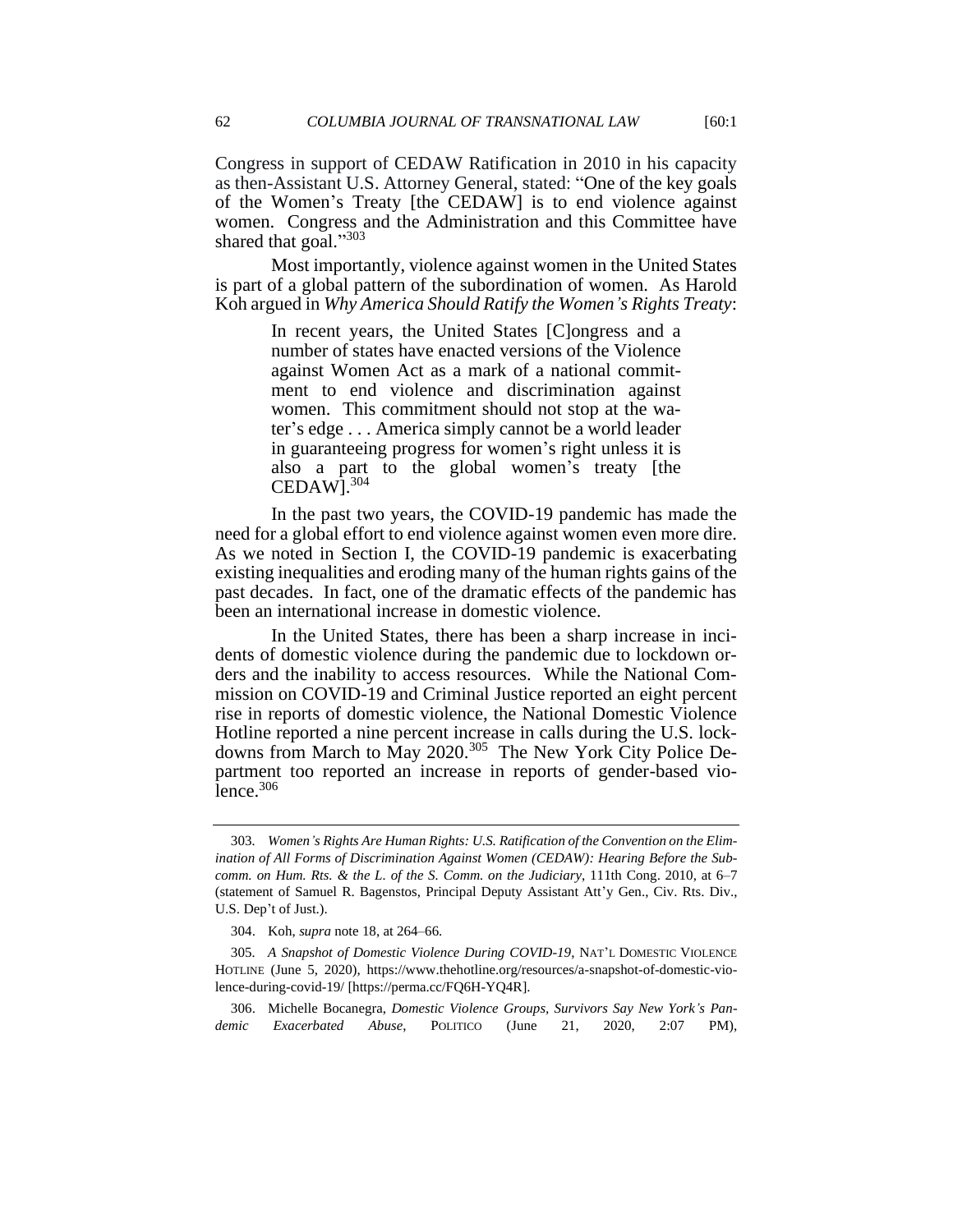The United Nations also observed that the lockdowns led to an increase in violence against women, especially domestic violence across the globe.<sup>307</sup> The multilateral body even coined a term, the "Shadow Pandemic," to describe the rise of violence against women and girls in the shadow of the COVID-19 outbreak.<sup>308</sup>

<span id="page-63-0"></span>The U.N. reports that ambassadors from 124 U.N. Member States and Observers have responded to the Secretary-General's call to action to combat this "Shadow Pandemic." 309 To examine a few critical reformist efforts, recently, in December 2020, Lebanon revised its domestic violence law to guarantee custody rights to women facing violence.<sup>310</sup> Following suit, Egypt strengthened its anti-female genital mutilation ("FGM") law by introducing steeper penalties for those engaged in FGM, including sanctions against the medical profession.<sup>311</sup> More recently, in July 2021, the Egyptian Parliament discussed tougher punishments for sexual harassment.<sup>312</sup> Lebanon also criminalized sexual harassment, including online harassment.<sup>313</sup> Furthermore, Iran is in the process of introducing its first ever bill on domestic violence in Parliament.<sup>314</sup>

309*. See Put Women and Girls at Centre of COVID-19 Recovery: UN Secretary-General*, U.N. NEWS (Apr. 9, 2020), https://news.un.org/en/story/2020/04/1061452 [https://perma. cc/XE9T-PGNJ].

310*. See* Timour Azhari, *Lebanon Passes Landmark Sexual Harassment Law,* AL-JAZEERA (Dec. 21, 2020) https://www.aljazeera.com/news/2020/12/21/lebanons-parliamentapproves-landmark-sexual-harassment-law [https://perma.cc/CCQ2-VSFA].

311*. See* Menna A. Farouk, *Egypt's Cabinet Toughens Law Banning Female Genital Mutilation*, REUTERS (Jan. 21, 2021), https://www.reuters.com/article/egypt-women-law/egyptscabinet-toughens-law-banning-female-genital-mutilation-idUSL8N2JW26Z [https://perma. cc/A3QL-7DCP].

312*. See Egypt Discusses Draft Law for Tougher Sexual Harassment Punishment*, EGYPT TODAY (July 11, 2021, 12:20 PM), https://www.egypttoday.com/Article/1/105907/Egypt-discusses-draft-law-for-tougher-sexual-harassment-punishment [https://perma.cc/W5QR-NNT8].

313*. See* Azhari, *supra* not[e 310.](#page-63-0)

314*. See Iran: Adopt Draft Law to Protect Women*, HUM. RTS. WATCH (Dec. 4, 2020, 12:00 AM), https://www.hrw.org/news/2020/12/04/iran-adopt-draft-law-protect-women [https://perma.cc/8WA7-6F3H].

https://www.politico.com/states/new-york/albany/story/2020/06/21/domestic-violencegroups-survivors-say-new-yorks-pandemic-exacerbated-abuse-1293894 [https://perma.cc/CDE6-3V2T].

<sup>307</sup>*.* The White House, *supra* not[e 288.](#page-59-0)

<sup>308.</sup> María-Noel Vaeza, *Addressing the Impact of the COVID-19 Pandemic on Violence Against Women and Girls*, U.N. CHRON.: CORONAVIRUS (COVID-19) (Nov. 27, 2020) https://www.un.org/en/addressing-impact-covid-19-pandemic-violence-against-women-andgirls [https://perma.cc/2K8H-US29].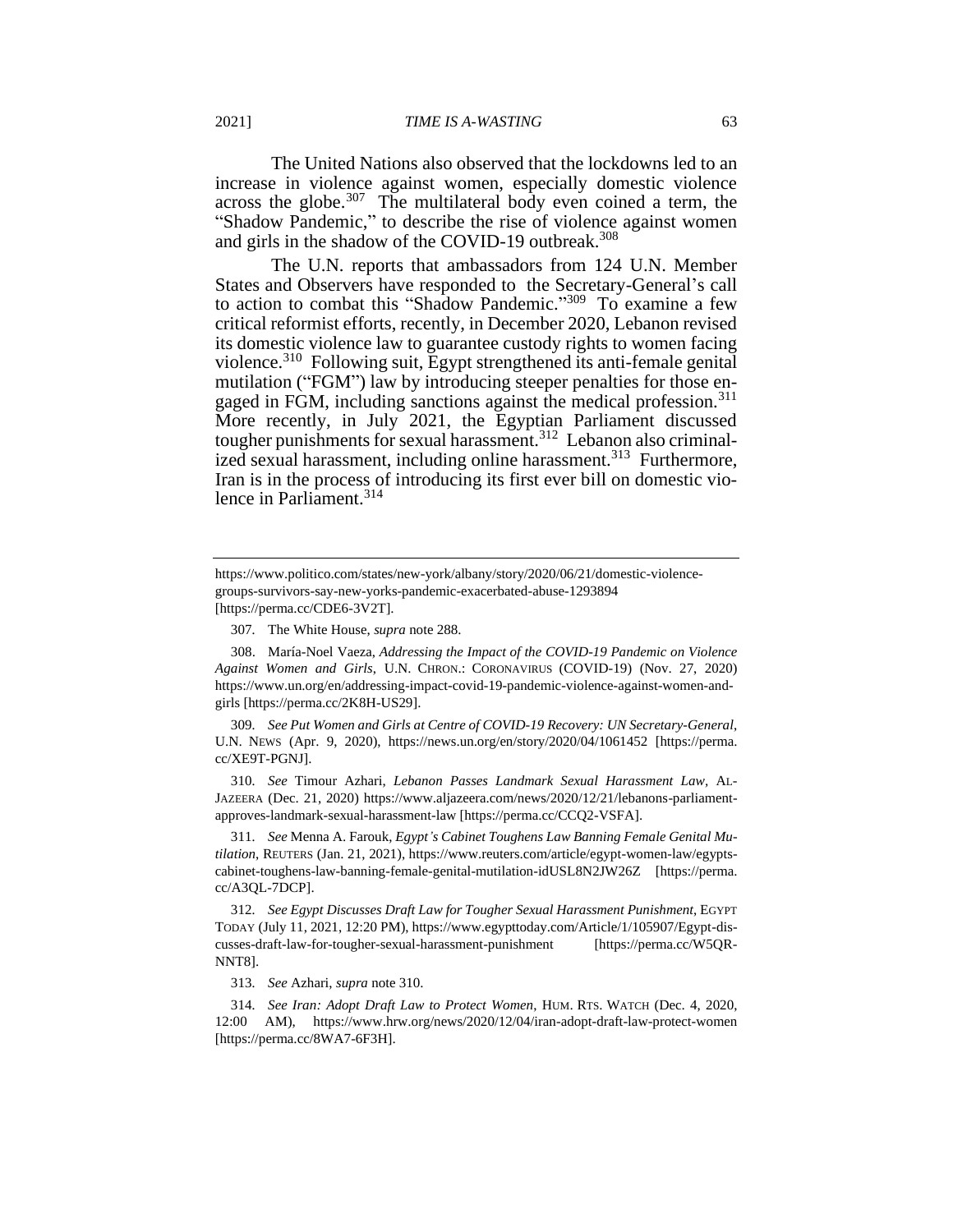As the Biden Administration and Congress celebrate the reauthorization of the VAWA, they must now look to the horizon—to the ratification of the CEDAW. Ratifying the Convention will give the Biden Administration significantly more legitimacy in its effort to end violence against women and would demonstrate the solidarity needed to achieve this noble goal. As President Biden himself stated, the renewal of the VAWA "should not be a Democratic or Republican issue—it's about standing up against the abuse of power and preventing violence."315

The effort in which we are engaged can be likened to the positive efforts by women's rights advocates several decades ago, who sought to move their governments to ratify the CEDAW in different corners of the world. This effort has been described as follows: "Trying to get your government to ratify [the] CEDAW is a political process that makes you see the ramification of this quite extensive and encompassing document." 316

As we write these final lines, we are witnesses to the tragic fall of the Afghanistan government and its takeover by the Taliban.<sup>317</sup> We watch with fear the plight of our friends and all women and girls whose lives are at grave risk and their future imperiled. Malala, the most famous victim of Taliban's brutal attacks on women writes: "Like many women, I fear for my Afghan sisters."<sup>318</sup>

On October 30th, in the waning hours of the withdrawal of the international troops, the CEDAW Committee (together with the U.N. Committee on the Rights of the Child) issued a statement calling upon the Taliban to actualize their promises to protect Afghan women and girls and to abide by the human rights principles enshrined in the

<sup>315.</sup> Susan Davis, *House Renews Violence Against Women Act, but Senate Hurdles Remain*, NPR (Mar. 17, 2021, 5:14 PM), https://www.npr.org/2021/03/17/977842441/house-renews-violence-against-women-act-but-senate-hurdles-remain [https://perma.cc/PR3X-A2T8].

<sup>316.</sup> Elisabeth Friedman, *Women's Human Rights: The Emergence of a Movement*, *in* WOMEN'S RIGHTS, HUMAN RIGHTS: INTERNATIONAL FEMINIST PERSPECTIVES 23 (Julia Peters & Andrea Wolpers eds., 1995) (quoting Roberta Clarke, Coordinator, Women and the L. Project, Caribbean Assoc. for Feminist Rsch. and Action, Remarks at Association for Women in Development Conference (Oct. 22, 1993)). .

<sup>317.</sup> Emma Graham-Harrison & Luke Harding, *The Fall of Kabul: A 20-Year Mission Collapses in a Single Day*, Guardian (Aug. 15, 2021, 4:23 PM), https://www.theguardian.com/world/2021/aug/15/the-fall-of-kabul-a-20-year-mission-collapses-in-a-single-day [https://perma.cc/3MCT-PSK8].

<sup>318</sup>*. See* Malala Yousafzai, *Malala: I Survived the Taliban. I Fear for My Afghan Sisters*, N.Y. TIMES (Aug. 18, 2021), https://www.nytimes.com/2021/08/17/opinion/malala-afghanistan-taliban-women.html [https://perma.cc/SZB5-YQRW].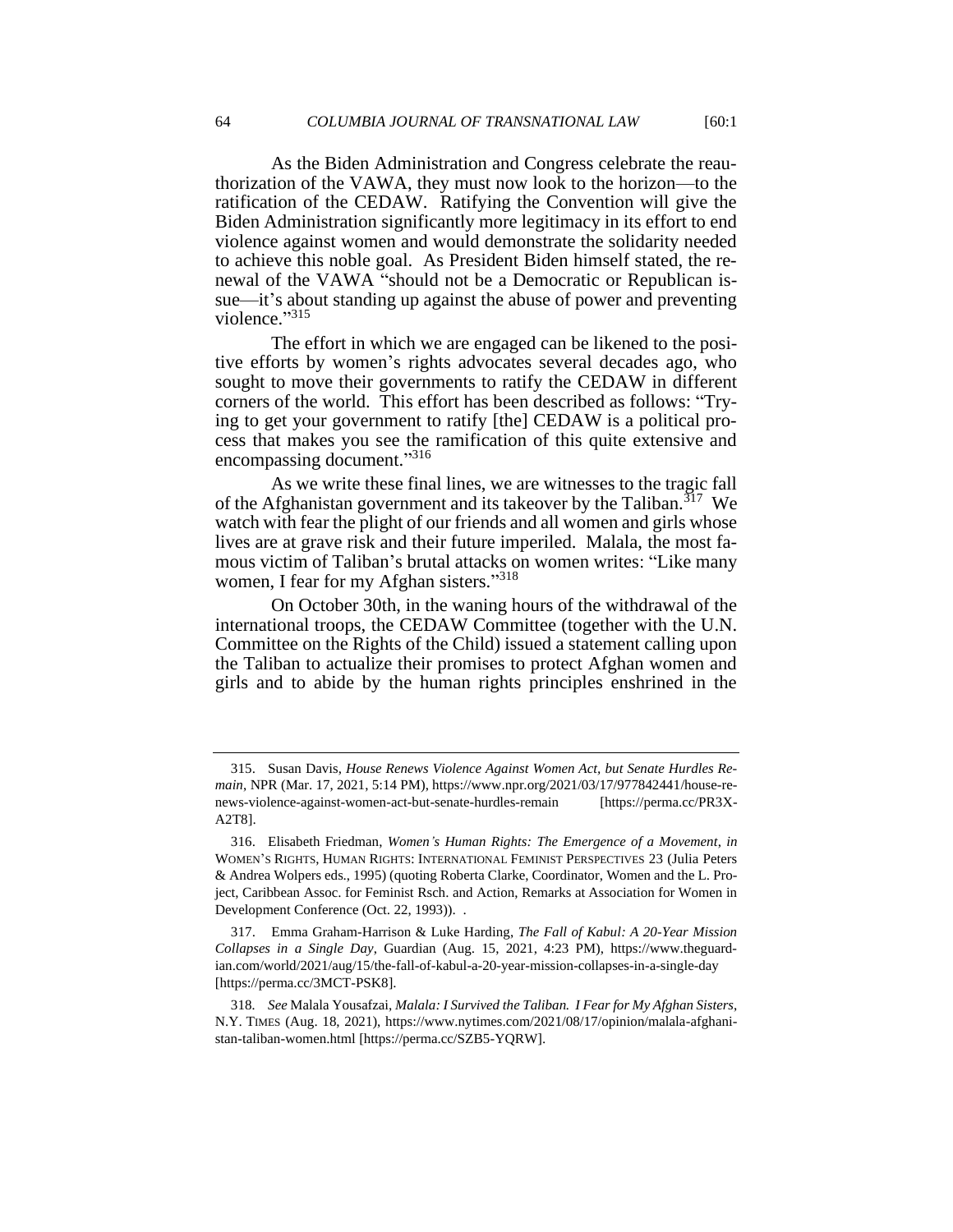CEDAW and the Convention on the Rights of the Child.<sup>319</sup> Both Committees condemned the targeted attacks on women and girls who had contributed to the advancement of Afghanistan. Furthermore, the CEDAW Committee held the Taliban and all other authorities accountable to the human rights protections enshrined in the CEDAW and drew attention to the observations made in the CEDAW Committee's Concluding Observations to Afghanistan's third periodic report in March 2020 and adopted by the Committee at its seventy-fifth session  $(10-28$  February 2020).<sup>320</sup> In view of the unfolding events in Afghanistan, the prophetic nature of those recommendations in 2020 now has greater moral urgency. We highlight two recommendations, women's security and girls' education; two areas that unite both Republican and Democratic lawmakers. The Committee underscored CEDAW's General Recommendation No. 35 on conflict-related violence in an effort to recommit Afghanistan to its national action plan on Security Council Resolution 1325 on the primacy of women's participation in peace and conflict resolution.<sup>321</sup> The CEDAW Committee went further in invoking the importance of full inclusion in asking that "women, including those belonging to ethnic and religious minorities, participate in peace, transitional justice and reconciliation processes . . . ."<sup>322</sup> The Committee also "expressed its deep concern that schoolgirls and schools for girls continue to be targeted in the course of armed conflict"<sup>323</sup> and highlighted the "Safe Schools Declaration," an intergovernmental commitment endorsed by Afghanistan to safeguard students, teachers, school and universities from the impact of armed conflict.<sup>324</sup> As the clock wound down on the withdrawal of the military, the fact that the U.N. human rights treaty bodies drew attention to CEDAW's Concluding Observations underscores the moral

<sup>319</sup>*. See* U.N. Comm. on the Elimination of Discrimination against Women (CEDAW) & U.N. Comm. on the Rights of the Child (CRC), *Afghanistan: UN Committees Urge Taliban to Honour their Promises to Protect Women and Girls*, U.N. HUM. RTS.*:* OFF. OF THE HIGH COMM'R FOR HUM. RTS. (Aug. 30, 2021) https://www.ohchr.org/EN/NewsEvents/Pages/ DisplayNews.aspx?NewsID=27414&LangID=E [https://perma.cc/MGA5-8FCK].

<sup>320</sup>*. See* Comm. on the Elimination of Discrimination Against Women, Concluding Observations on the Third Periodic Report of Afghanistan, U.N. Doc. CEDAW/C/AFG/CO/3 (March 10, 2020). The Committee considered the third periodic report of Afghanistan (CEDAW/C/AFG/3) at its 1759th and 1760th meetings (see CEDAW/C/SR.1759 and CEDAW/C/SR.1760), held on 18 February 2020.

<sup>321.</sup> *Id.* ¶ 31–32.

<sup>322.</sup> *Id.* ¶ 32.

<sup>323.</sup> Comm. on the Elimination of All Forms of Discrimination Against Women, *supra* note [146,](#page-30-1) at 11.

<sup>324</sup>*. Id.* at 2. For more on the Safe School Declaration, see *The Safe Schools Declaration,* GLOB. COAL. TO PROTECT EDUC. FROM ATTACK, https://ssd.protectingeducation.org [https://perma.cc/Q9MB-RPNN] (last visited Nov. 16, 2021).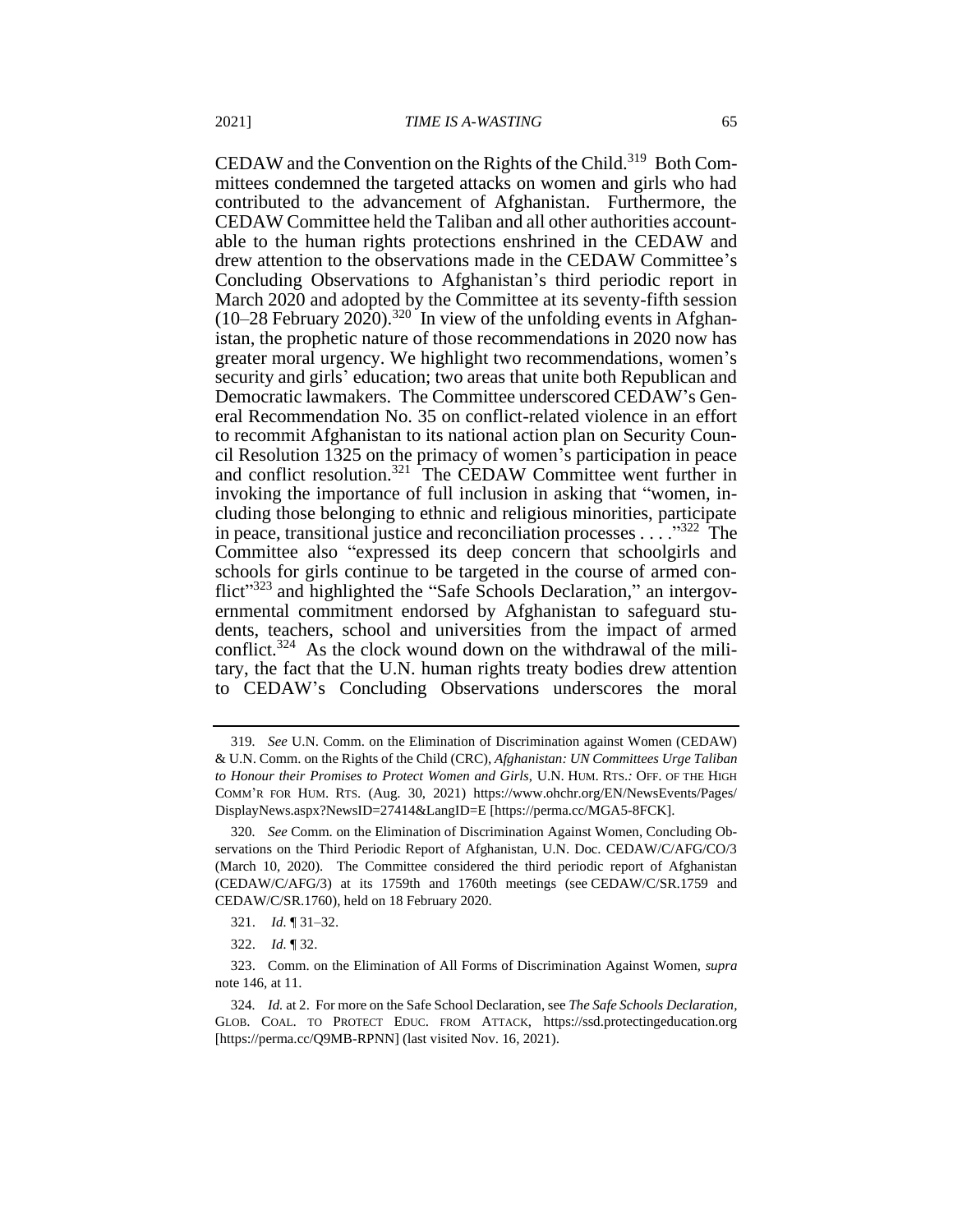authority of the CEDAW to draw attention to the rights of women and girls at the hour of their gravest threat.

When co-author Melanne Verveer, as U.S. Ambassador on Global Women's Issues, met with the Afghan Minister of Justice to advocate for the implementation of Afghanistan's Elimination of Violence Against Women Law, she argued that Afghanistan had an obligation to comply with the CEDAW. The Minister looked at her with great consternation and said: "I have told those people in the foreign ministry to stop ratifying these treaties." His response demonstrated a recognition that treaties such as the CEDAW do in fact bring obligations with which ratifying nations are expected to adhere in their domestic policies.<sup>325</sup>

Our friend, the Honorable Naheed Farid, Chair of the Afghanistan Parliament's Standing Commission for Human Rights, Civil Society and Women's Affairs, wrote to us a few days before the fall of Kabul, emphasizing that women would continue the fight for democracy and the rule of law. The CEDAW is part of the rule of law in Afghanistan. While the world stands united in its concern for the future of Afghanistan's women and watching our efforts on their behalf, U.S. lawmakers can signal their support to Afghan women and underscore the importance of gender equality to domestic and global security by ratifying the Convention.

The United States must now ratify the CEDAW to reverse the history of gender and intersectional inequality and to secure a more sustainable future. In T.S. Eliot's words, "What might have been and what has been / Point to one end, which is always present."<sup>326</sup> The fate of our collective future and the injustices of our shared past point to this very moment. The time is now for CEDAW Ratification.

<sup>325</sup>*. See* Melanne Verveer & Rangita de Silva de Alwis, *Why Ratifying the Convention on the Elimination of Discrimination Against Women (CEDAW) is Good for America's Domestic Policy*, GIWPS (Feb. 18, 2021), https://giwps.georgetown.edu/why-ratifying-the-convention-on-the-elimination-of-discrimination-against-women-cedaw-is-good-for-americasdomestic-policy [https://perma.cc/LQC5-V48L].

<sup>326.</sup> ELIOT, *supra* note [293.](#page-60-0)